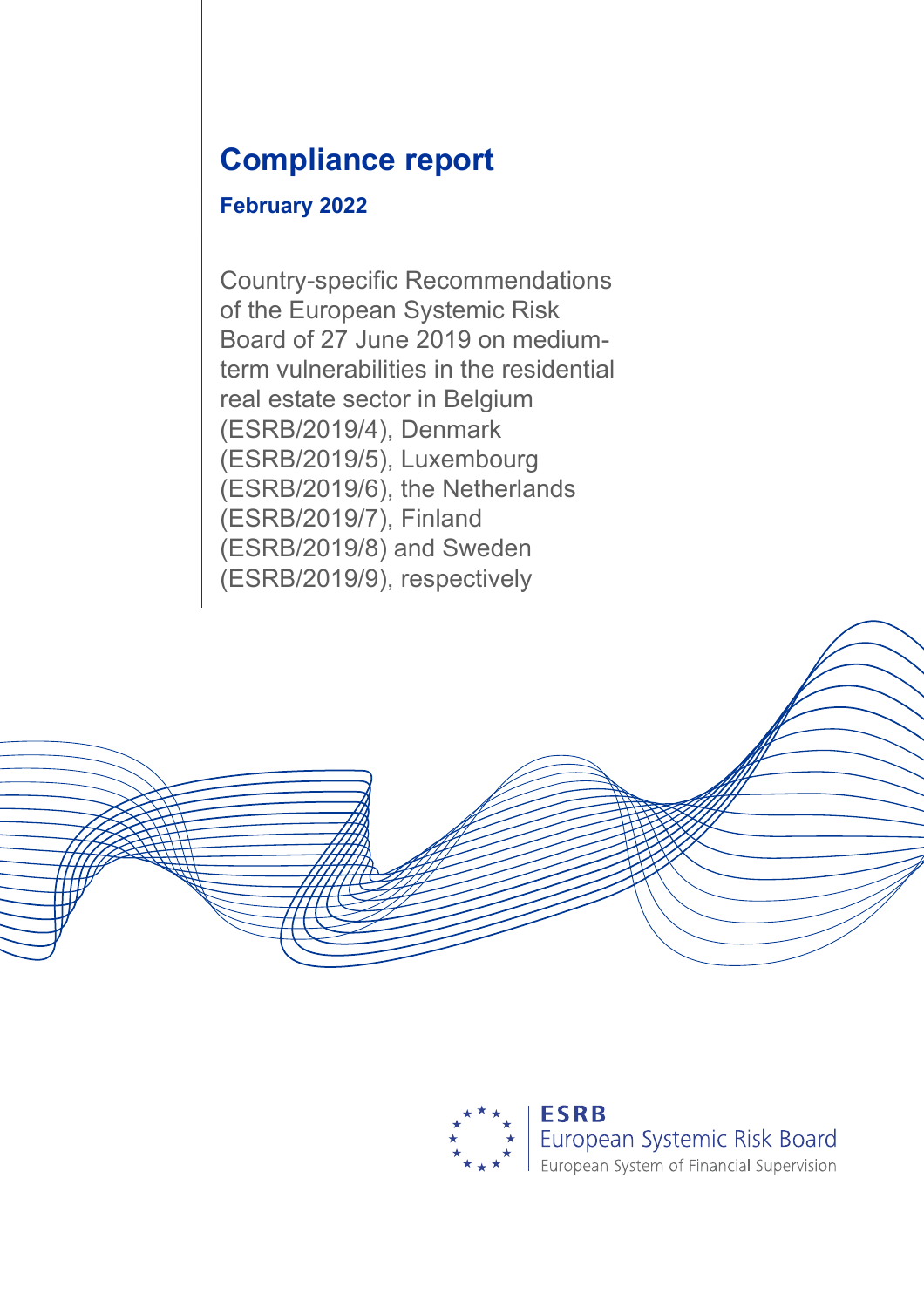# **Contents**

|                                          | <b>Introduction and summary of findings</b>                                    |                                             |    |  |  |  |
|------------------------------------------|--------------------------------------------------------------------------------|---------------------------------------------|----|--|--|--|
| 1                                        |                                                                                | <b>Policy objectives</b>                    | 6  |  |  |  |
| $\mathbf{2}$                             |                                                                                | <b>Assessment methodology</b>               | 7  |  |  |  |
| 3                                        |                                                                                | <b>Country-specific analyses</b>            | 8  |  |  |  |
|                                          | 3.1                                                                            | Belgium                                     | 8  |  |  |  |
|                                          | 3.2                                                                            | Denmark                                     | 10 |  |  |  |
|                                          | 3.3                                                                            | Luxembourg                                  | 17 |  |  |  |
|                                          | 3.4                                                                            | The Netherlands                             | 21 |  |  |  |
|                                          | 3.5                                                                            | Finland                                     | 26 |  |  |  |
|                                          | 3.6                                                                            | Sweden                                      | 33 |  |  |  |
| 4                                        |                                                                                | <b>General remarks</b>                      | 38 |  |  |  |
| <b>Annexes</b>                           |                                                                                |                                             | 40 |  |  |  |
|                                          |                                                                                | Annex I: Composition of the Assessment Team | 40 |  |  |  |
|                                          |                                                                                | Annex II: Abbreviations                     | 41 |  |  |  |
|                                          | Annex III: Implementation standards for country-specific Recommendations<br>42 |                                             |    |  |  |  |
| <b>Imprint and acknowlegements</b><br>43 |                                                                                |                                             |    |  |  |  |

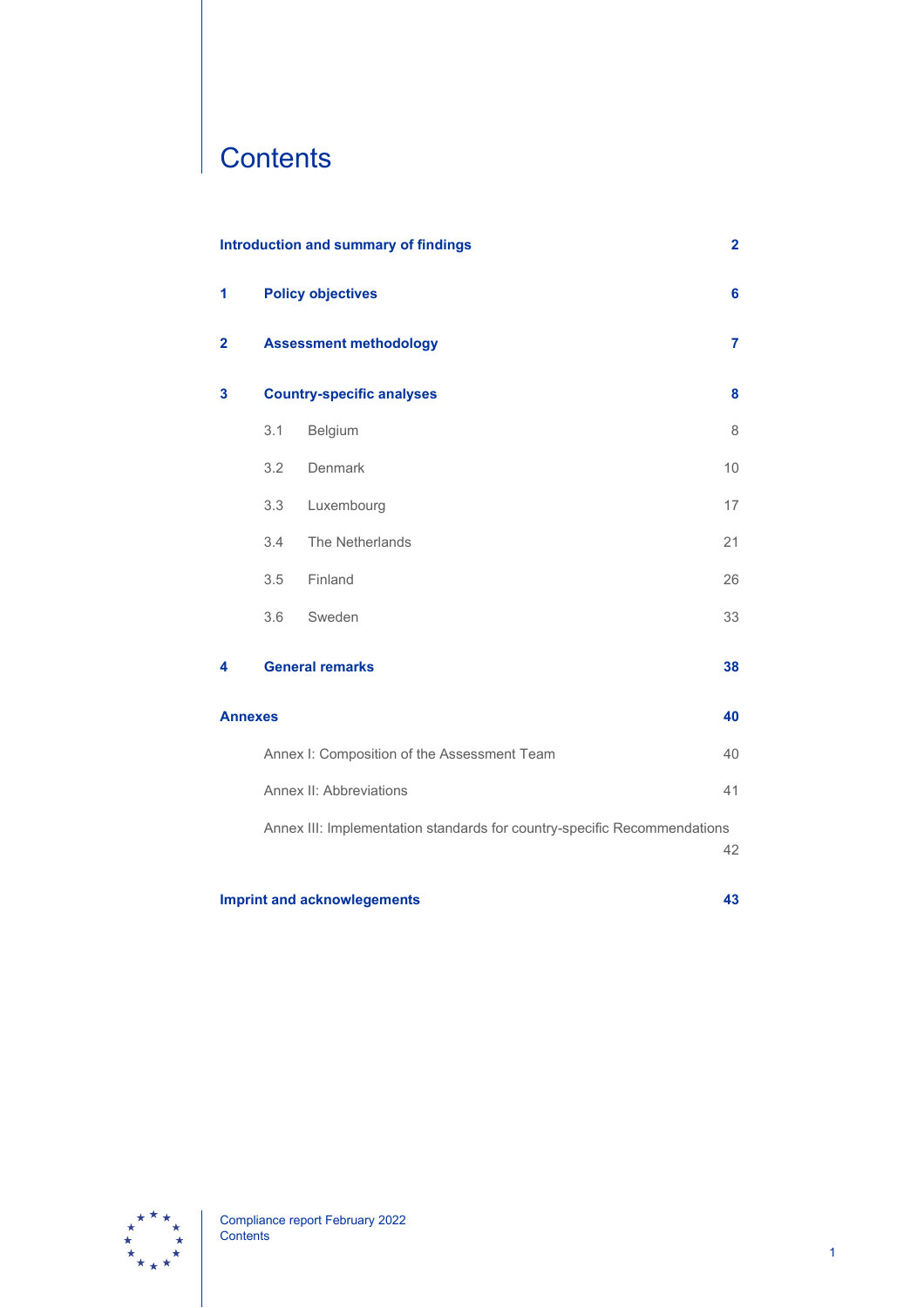# <span id="page-2-0"></span>Introduction and summary of findings

**This report provides the second assessment**[1](#page-2-1) **of the implementation of the European Systemic Risk Board's country-specific Recommendations on medium-term vulnerabilities in the residential real estate (RRE) sector in:**

- **1. Belgium (ESRB/2019/4)**[2](#page-2-2) **– with respect to recommendation A;**
- **2. Denmark (ESRB/2019/5)**[3](#page-2-3) **– with respect to recommendations A and B;**
- **3. Luxembourg (ESRB/2019/6)**[4](#page-2-4) **– with respect to recommendations A and B;**
- **4. the Netherlands (ESRB/2019/7)**[5](#page-2-5) **– with respect to recommendations A, B and C;**
- **5. Finland (ESRB/2019/8)**[6](#page-2-6) **– with respect to recommendations A and B;**
- **6. Sweden (ESRB/2019/9)**[7](#page-2-7) **– with respect to recommendation B;**

**(the "Recommendations") by their addressees.**

**All the Recommendations concern medium-term vulnerabilities in the RRE sector. For ease of comparability and to ensure consistency in the assessment of compliance a single combined compliance report has been produced, instead of a separate compliance report for each recommendation.**

**Recommendations issued by the ESRB are not legally binding, but are subject to an "act or explain" regime in accordance with Article 17 of the ESRB Regulation.**[8](#page-2-8) This means that the addressees of those Recommendations are under an obligation to communicate to the European Parliament, the Council, the Commission and the ESRB the actions they have taken to comply with those Recommendations or to provide adequate justification for inaction.

**The report assesses the addressees' compliance or explanation for non-action with the Recommendations based on the addressees' submissions to the ESRB Secretariat using a** 

- <span id="page-2-5"></span><span id="page-2-4"></span><sup>5</sup> **[Recommendation of the European Systemic Risk Board of 27 June 2019 on medium-term vulnerabilities in the](https://eur-lex.europa.eu/legal-content/EN/TXT/?uri=CELEX%3A32019Y1030%2804%29&qid=1639742583312)  [residential real estate sector in the Netherlands \(ESRB/2019/7\) \(OJ C 366, 30.10.2019, p. 22\)](https://eur-lex.europa.eu/legal-content/EN/TXT/?uri=CELEX%3A32019Y1030%2804%29&qid=1639742583312)**.
- <sup>6</sup> **[Recommendation of the European Systemic Risk Board of 27 June 2019 on medium-term vulnerabilities in the](https://eur-lex.europa.eu/legal-content/EN/TXT/?uri=CELEX%3A32019Y1030%2805%29&qid=1639742669959)  [residential real estate sector in Finland \(ESRB/2019/8\) \(OJ C 366, 30.10.2019, p. 29\)](https://eur-lex.europa.eu/legal-content/EN/TXT/?uri=CELEX%3A32019Y1030%2805%29&qid=1639742669959)**.
- <sup>7</sup> **[Recommendation of the European Systemic Risk Board of 27 June 2019 on medium-term vulnerabilities in the](https://eur-lex.europa.eu/legal-content/EN/TXT/?uri=CELEX%3A32019Y1030%2806%29&qid=1639742710889)  [residential real estate sector in Sweden \(ESRB/2019/9\) \(OJ C 366, 30.10.2019, p. 35\)](https://eur-lex.europa.eu/legal-content/EN/TXT/?uri=CELEX%3A32019Y1030%2806%29&qid=1639742710889)**.
- <sup>8</sup> **[Regulation \(EU\) No 1092/2010 of the European Parliament and of the Council of 24 November 2010 on European](http://data.europa.eu/eli/reg/2010/1092/oj)  [Union macro-prudential oversight of the financial system and establishing a European Systemic Risk Board \(OJ L](http://data.europa.eu/eli/reg/2010/1092/oj)  [331, 15.12.2010, p. 1\)](http://data.europa.eu/eli/reg/2010/1092/oj)**.

<span id="page-2-8"></span><span id="page-2-7"></span><span id="page-2-6"></span>

<span id="page-2-1"></span>The report covers the assessment of the follow-up reports that were due by 31 March 2021 and subsequently by 31 October 2021. The first report [INSERT LINK ONCE AVAILABLE] covered the assessment of the first follow-up reports that were due by 31 October 2020. Subsequent follow-up reports will be assessed, where applicable, in 2023.

<span id="page-2-2"></span><sup>2</sup> **[Recommendation of the European Systemic Risk Board of 27 June 2019 on medium-term vulnerabilities in the](https://eur-lex.europa.eu/legal-content/EN/TXT/?uri=CELEX%3A32019Y1030%2801%29&qid=1639742284272)  [residential real estate sector in Belgium \(ESRB/2019/4\) \(OJ C 366, 30.10.2019, p. 1\)](https://eur-lex.europa.eu/legal-content/EN/TXT/?uri=CELEX%3A32019Y1030%2801%29&qid=1639742284272)**.

<span id="page-2-3"></span><sup>3</sup> **[Recommendation of the European Systemic Risk Board of 27 June 2019 on medium-term vulnerabilities in the](https://eur-lex.europa.eu/legal-content/EN/TXT/?uri=CELEX%3A32019Y1030%2802%29&qid=1639742366656)  [residential real estate sector in Denmark \(ESRB/2019/5\) \(OJ C 366, 30.10.2019, p. 7\)](https://eur-lex.europa.eu/legal-content/EN/TXT/?uri=CELEX%3A32019Y1030%2802%29&qid=1639742366656)**.

<sup>4</sup> **[Recommendation of the European Systemic Risk Board of 27 June 2019 on medium-term vulnerabilities in the](https://eur-lex.europa.eu/legal-content/EN/TXT/?uri=CELEX%3A32019Y1030%2803%29&qid=1639742487640)  [residential real estate sector in Luxembourg \(ESRB/2019/6\) \(OJ C 366, 30.10.2019, p. 14\)](https://eur-lex.europa.eu/legal-content/EN/TXT/?uri=CELEX%3A32019Y1030%2803%29&qid=1639742487640)**.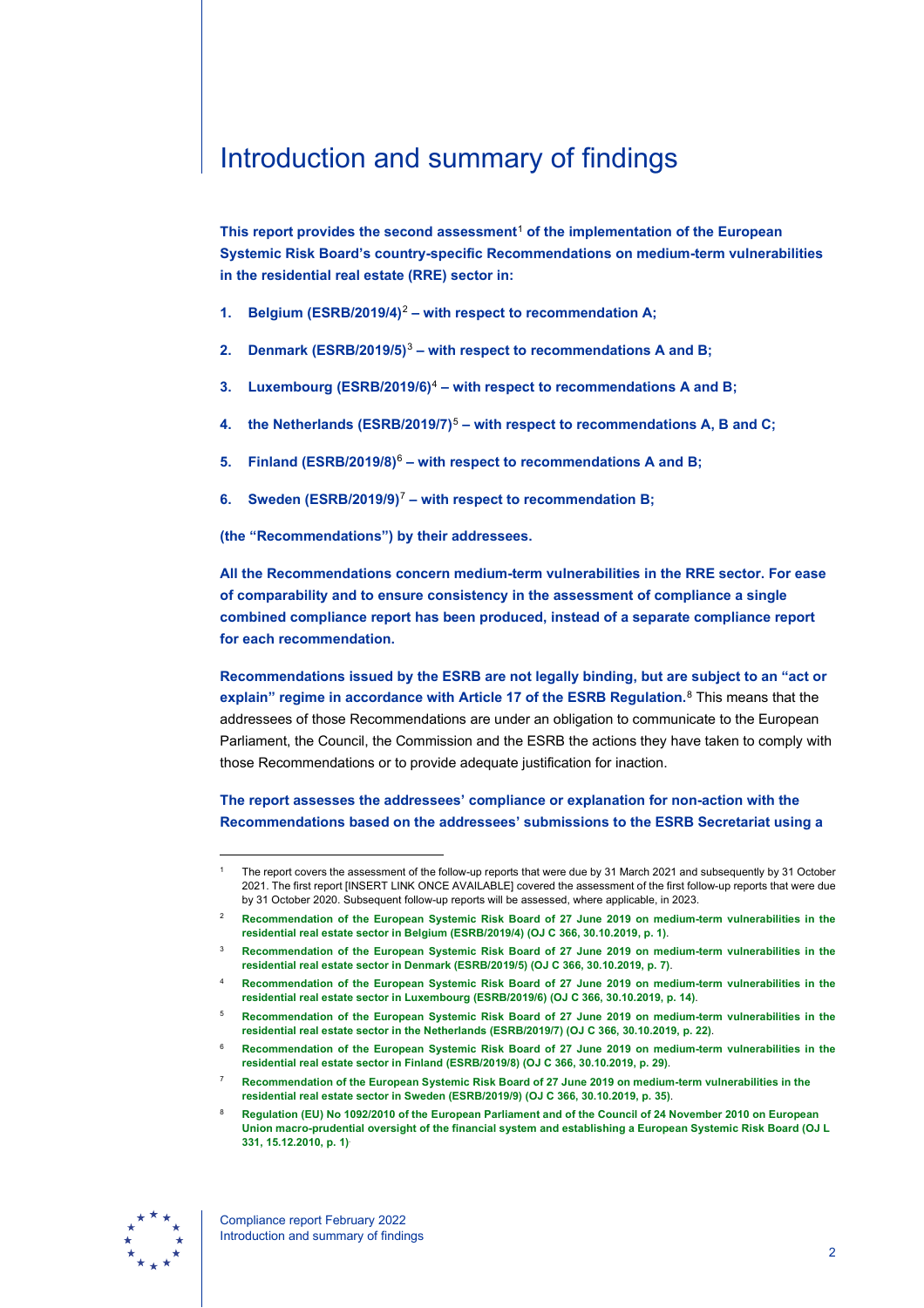**dedicated template.** In accordance with Section 2(3) of the respective Recommendations, by 31 March 2021, and subsequently by 31 October 2021, addressees were requested to provide the ESRB with a report explaining the measures taken to comply with the respective Recommendations or to provide adequate justification for inaction. For the purpose of that reporting, reporting templates for the Recommendations were circulated to the addressees, who completed the templates and returned them to the ESRB.

**In order to perform the assessment, an Assessment Team was set up under the auspices of the Advisory Technical Committee (ATC)**[9](#page-3-0) **in 2021.** The Assessment Team was composed of six assessors and one alternate and supported by ESRB Secretariat staff (its composition is provided in Annex I).

The assessment was conducted by duly taking into account:

- the criteria contained in Section 2(2) of the respective Recommendations;
- the methodology provided in the **[Handbook on the assessment of compliance with ESRB](https://www.esrb.europa.eu/pub/pdf/recommendations/160502_handbook.en.pdf)  [recommendations –](https://www.esrb.europa.eu/pub/pdf/recommendations/160502_handbook.en.pdf) April 2016** (the "Handbook"), which describes the procedure for the assessment of compliance with ESRB recommendations;
- the implementation standards prepared by the Assessment Team, which specify the grading of each sub-recommendation based on the compliance criteria (the implementation standards are provided in Annex III); and
- the principle of proportionality.

This report reflects the implementation status as at October 2021.<sup>10</sup>

**Overall, only one of the six EU Member States was assessed as "fully compliant", while three were assessed as "largely compliant" and two as "partially compliant".** The level of compliance must be viewed against the fact that, for a total of 19 sub-recommendations, 14 actions were taken by the addressees. In the remaining five cases, the addressees did not take any action. In two of these cases the inaction was considered "sufficiently explained".

**The overall findings of the compliance assessment are summarised in the colour-coded table below.**

<span id="page-3-1"></span><span id="page-3-0"></span>However, information received at a later stage during the discussion of the findings of the Assessment Team with the addressees of the Recommendation was also taken into consideration in the final assessment results and is reflected in the description of the assessment of each addressee.



The Assessment Team was created in line with subsections 3.2 and 3.4 of the Handbook.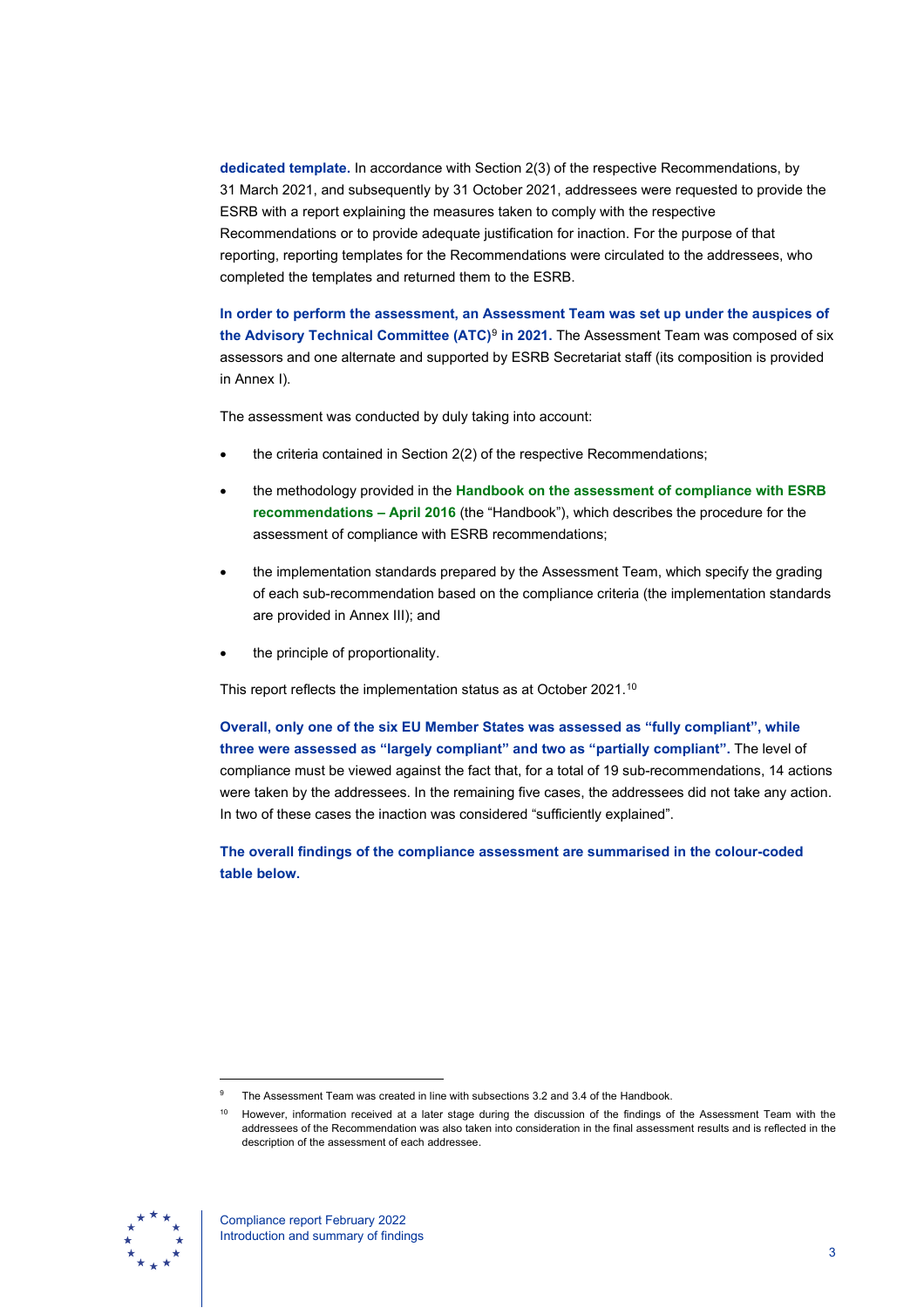| <b>ADDRESSEE</b>  | <b>OVERALL GRADE</b> |
|-------------------|----------------------|
| <b>BELGIUM</b>    | LC.                  |
| <b>DENMARK</b>    | LC.                  |
| <b>LUXEMBOURG</b> | FC.                  |
| <b>FINLAND</b>    | PC                   |
| THE NETHERLANDS   | PC                   |
| <b>SWEDEN</b>     | LC.                  |

*Note: FC (dark green) stands for "fully compliant", LC (light green) for "largely compliant" and PC (orange) for "partially compliant".*

A summary of the grades assigned for the content of respective recommendations/subrecommendations is presented in the table below (actions are shown in green and inactions in orange).

| <b>Policy recommendations</b>                                                                                 | <b>BE</b> | <b>DK</b>    | FI.          | LU          | <b>NL</b>   | <b>SE</b>   |
|---------------------------------------------------------------------------------------------------------------|-----------|--------------|--------------|-------------|-------------|-------------|
| 1. Legal framework for borrower-based                                                                         |           |              | $A(1)$ : MNC | A:FC        | A: MNC      |             |
| measures (BBMs)                                                                                               |           |              | $A(2)$ : SE  |             |             |             |
| 2. Activation/tightening of BBMs                                                                              | A: LC     |              |              |             |             |             |
| 2.1. Pending the establishment/amendment of<br>the legal framework: activation of non-legally<br>binding BBMs |           |              | $B(1)$ : PC  | $B(1)$ : SE | $B(1)$ : IE |             |
| 2.2. After the legal framework is<br>established/amended: activation of legally<br>binding BBMs               |           |              | $B(2)$ : -   | $B(2)$ : LC |             |             |
| 2.3. Changes in the approach to the calibration<br>of the measures                                            |           |              |              |             | $B(2)$ : IE |             |
| 3. Activation/tightening of capital-based<br>measures                                                         |           | A: FC        |              |             | C:FC        |             |
| 4.1. Monitoring of vulnerabilities                                                                            |           | $B(1)$ : FC  |              |             |             | $B(1)$ : LC |
| 4.2. Activation/tightening of macroprudential                                                                 |           | $B(2)$ : MNC |              |             |             | $B(2)$ : PC |
| measures based on 4.1                                                                                         |           | $B(3)$ : MNC |              |             |             | $B(3)$ : FC |

*Notes: The table presents the grades assigned to the content of the measures and not the overall grade for each*  recommendation or sub-recommendation. FC stands for "fully compliant", LC for "largely compliant", PC for "partially compliant", *MNC for "materially non-compliant", SE for "sufficiently explained" and IE for "insufficiently explained". "-" indicates that the assessment was not carried out.*

*\*Legend: Action (green); Inaction (orange).*

The overall grades for each recommendation/sub-recommendation are shown in the table below. Overall grades take into account not only the content of each recommendation/subrecommendation but also proportionality and reporting by the addressees.

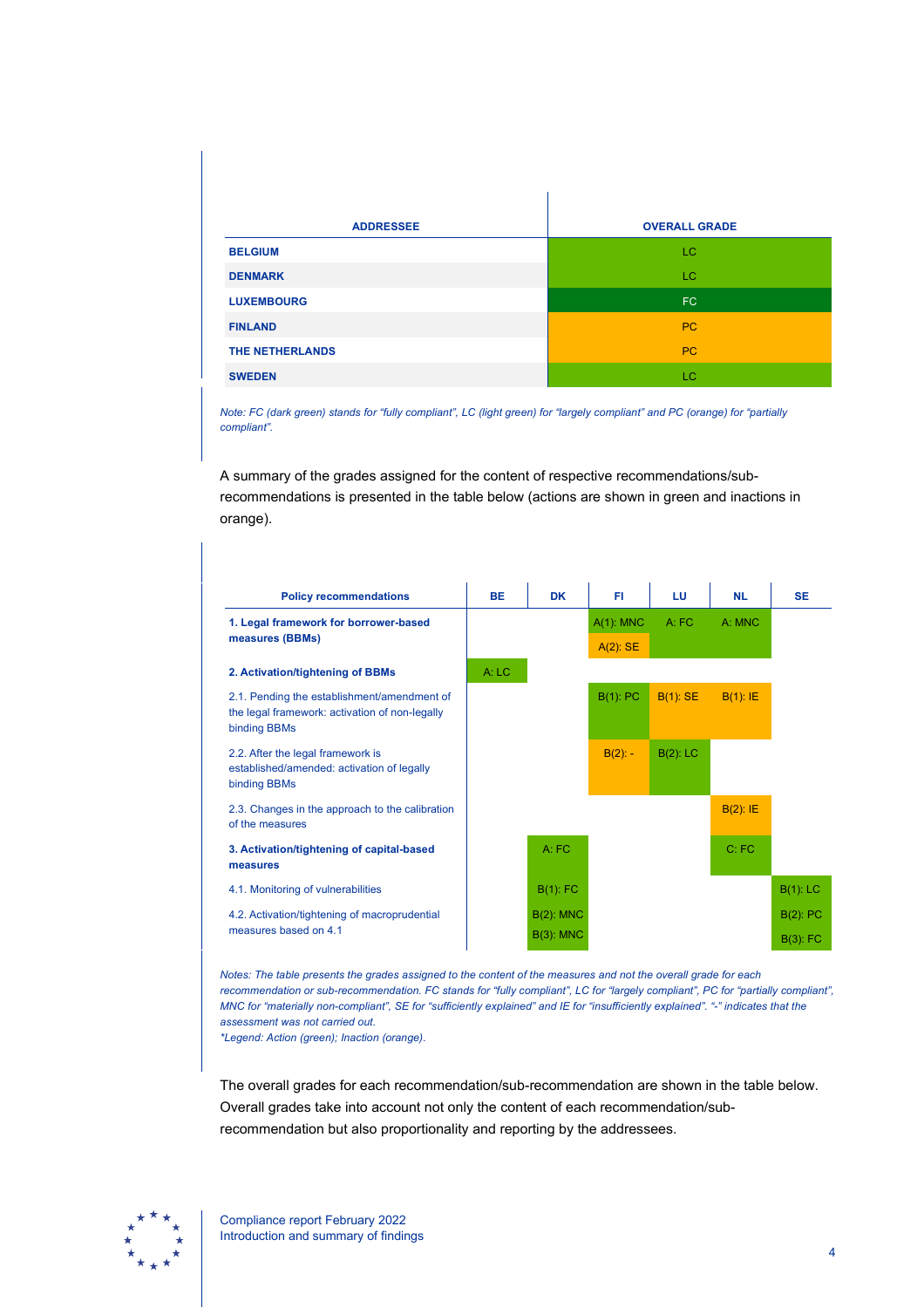

*compliant", LC (light green) for "largely compliant", PC (orange) for "partially compliant", MNC (red) for "materially noncompliant", NC (dark red) for "non-compliant". "-" (grey) indicates that the assessment was not carried out.*

## **In order to better reflect the qualitative differences in implementation foreseen by the respective Recommendations, and thus the different metrics used for the respective assessments, the report is structured as follows.**

Part I outlines the policy objectives taken into account during the drafting of the Recommendations. Part II describes the methodology used for assessing compliance with ESRB recommendations. Part III consists of country-specific assessments of compliance with the respective Recommendations by addressees. Part IV provides general remarks regarding all Recommendations.

Annex I lists the members of the Assessment Team. Annex II contains the list of abbreviations. Annex III, which will be published as a separate document, provides the implementation standards for each country-specific recommendation.

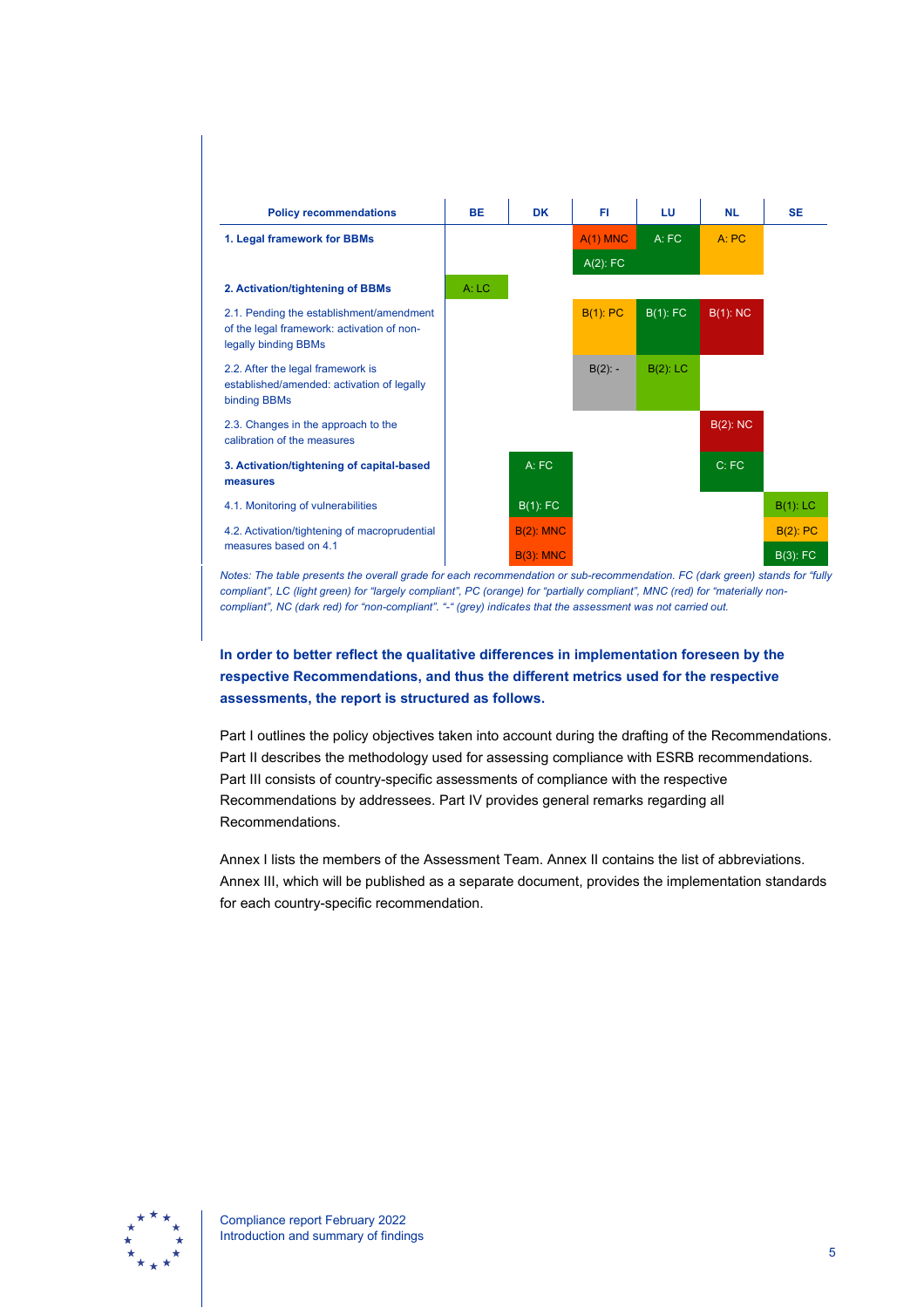# <span id="page-6-0"></span>1 Policy objectives

**Vulnerabilities relating to the RRE sector can be a source of systemic risk and may affect**  financial stability both directly and indirectly. In 2019 the ESRB concluded a systematic and forward-looking European Economic Area (EEA)-wide assessment of vulnerabilities relating to RRE, which identified eleven countries in which medium-term vulnerabilities related to RRE that may be sources of systemic risk are not sufficiently mitigated.<sup>[11](#page-6-1)</sup> The ESRB subsequently issued Recommendations to six countries that had already received warnings in 2016<sup>[12](#page-6-2)</sup> and issued five new warnings to countries where the vulnerabilities were newly identified as not being sufficiently addressed.[13](#page-6-3)

**While the vulnerabilities assessment was particularly difficult owing to the impact of the coronavirus (COVID-19) pandemic, vulnerabilities have remained elevated in all the countries that received the ESRB recommendations.** House prices continued increasing in most cases, or even accelerating, resulting in an unchanged or stronger overvaluation of house prices. Consequently, there were signs of house price overvaluation in a majority of the countries. Risks related to household indebtedness also remained unchanged or even increased in several of the countries. This was partly due to mortgage credit, which continued to grow in most countries. According to the scoreboard calculated in line with **[Methodologies for the assessment of real](https://www.esrb.europa.eu/pub/pdf/reports/esrb.report190923_methodologies_assessment_vulnerabilities_macroprudential_policies%7E7826295681.en.pdf)  [estate vulnerabilities and macroprudential policies: residential real estate](https://www.esrb.europa.eu/pub/pdf/reports/esrb.report190923_methodologies_assessment_vulnerabilities_macroprudential_policies%7E7826295681.en.pdf)**, Belgium, Denmark, Luxembourg, the Netherlands and Sweden displayed pronounced risk in terms of collateral stretch, while Belgium and Luxembourg showed pronounced and medium risks, respectively, in terms of funding stretch. The scoreboard indicators for household stretch suggested that Belgium had medium risk, while all the other countries had pronounced risk.

## **As the identified vulnerabilities relating to RRE as a source of systemic risks are different across countries, the Recommendations consist of different policy actions.** The

Recommendations are addressed to Member States and acknowledge the fact that, within a Member State, different authorities may be responsible for the activation of the specific measures that are recommended. However, the assessment of compliance is considered as a single package and the final grade is given at the level of the Member State and not at the level of the individual national authorities.

<span id="page-6-3"></span><span id="page-6-2"></span><span id="page-6-1"></span><sup>&</sup>lt;sup>13</sup> The countries to which warnings were issued on 23 September 2019 are the Czech Republic, Germany, France, Iceland and Norway.



<sup>11</sup> See "**[Vulnerabilities in the residential real estate sectors of the EEA countries](https://www.esrb.europa.eu/pub/pdf/reports/esrb.report190923_vulnerabilities_eea_countries%7Ea4864b42bf.en.pdf)**", ESRB, September 2019.

<sup>&</sup>lt;sup>12</sup> The countries to which recommendations were issued on 23 September 2019 are Belgium, Denmark, Finland, Luxembourg, the Netherlands and Sweden.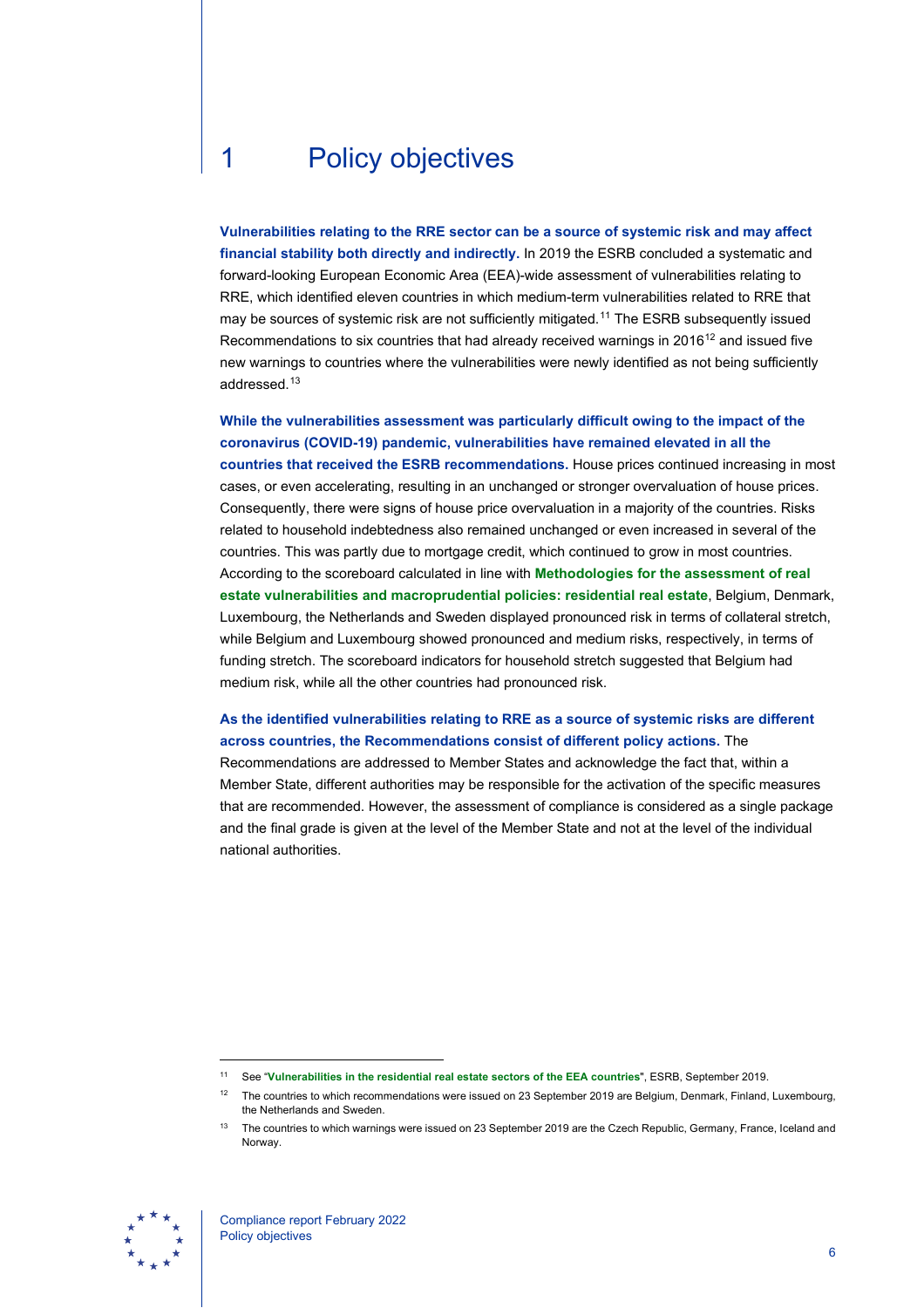# <span id="page-7-0"></span>2 Assessment methodology

**The assessment of the implementation of the Recommendations (and of each of the recommendations and sub-recommendations contained therein) was carried out on the basis of the "act or explain" mechanism in accordance with Article 17 of the ESRB Regulation and remains consistent with the methodology used for the previous assessment conducted in 2020**[14](#page-7-1)**.** Under those arrangements, the addressees of the Recommendation can either (i) take action in response to each of the recommendations and sub-recommendations and inform the ESRB of such action, or (ii) take no action, provided that they can adequately justify that inaction. The Assessment Team then analyses the information provided and assesses whether the action taken duly achieves the objectives of each recommendation or whether the justification provided for inaction is sufficiently explained. This analysis results in a final compliance grade being assigned to each addressee.

**The assessment was based on the submissions made by the addressees by the two subsequent reporting deadlines specified in Section 2(3) of the respective Recommendation (i.e. 31 March 2021 and 31 October 2021) and on further dialogue between the Assessment Team and addressees in the course of the assessment process.**

**The detailed procedure for the assessment of compliance is set out in the Handbook.** The assessment of the Recommendations was carried out by an Assessment Team of six assessors and one alternate, with one Chair, endorsed by the ATC<sup>[15](#page-7-2)</sup> (see Annex I of this Report). The Assessment Team conducted a four-eyes review, which means that compliance of each addressee was assessed by two assessors. In the first stage of the assessment, the assessors evaluated the compliance of the respective addressee with all recommendations/sub-recommendations. In the second stage of the assessment, the assessors evaluated the consistency of the assessments. Assessors were not directly involved in grading the performance of their own authorities. Furthermore, all the addressees were given the opportunity to provide further explanations and information, especially in the context of the remedial dialogue.[16](#page-7-3) The initial results were subsequently reviewed and cross-checked to prepare the final assessment.

<span id="page-7-3"></span><span id="page-7-2"></span><span id="page-7-1"></span><sup>16</sup> The preliminary findings of the Assessment Team were shared and discussed with the addressees on 8 and 9 November 2021.



<sup>14</sup> See **[Summary compliance report –](https://www.esrb.europa.eu/pub/pdf/recommendations/esrb.202108.summary_compliance_report_rre_recommendations%7E5647b809a7.en.pdf) March 2021**, ESRB.

<sup>&</sup>lt;sup>15</sup> Via written procedure (ATC/WP/2021/044).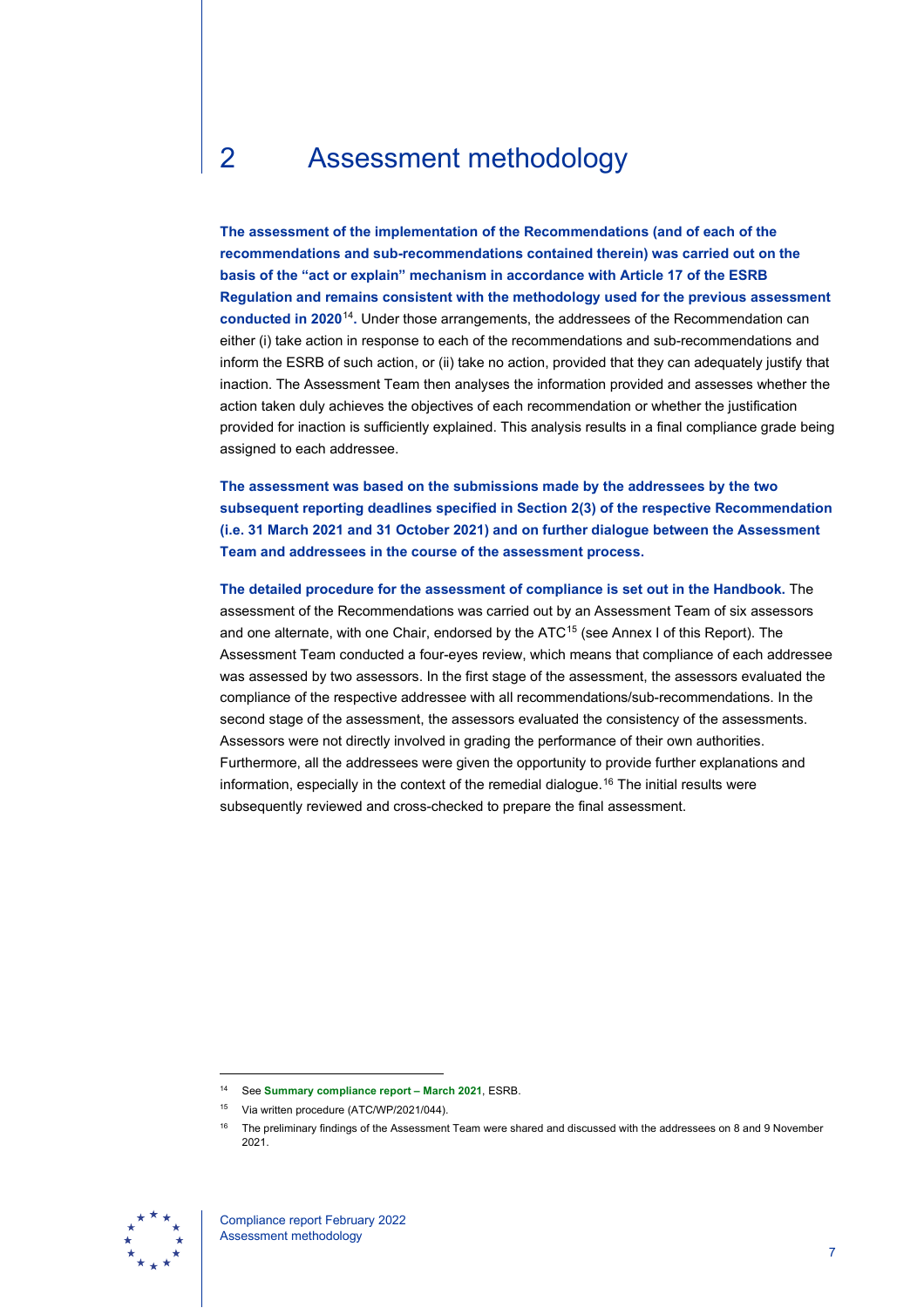# <span id="page-8-0"></span>3 Country-specific analyses

## <span id="page-8-1"></span>3.1 Belgium

Recommendation ESRB/2019/4 on medium-term vulnerabilities in the residential real estate sector in Belgium was addressed to Belgian national authorities entrusted with recommendation powers or with the application of borrower-based measures (BBMs).

Compliance with recommendation A – activation of legally binding BBMs – was first assessed as of 31 October 2020, and subsequently as of 31 October 2021 based on a report provided by the addressees.

The Recommendation addressed to the Belgian national authorities contained only one recommendation, recommendation A, which refers to the activation of legally binding BBMs in order to prevent:

- (a) a significant or an increasing share of borrowers taking out new mortgage loans who might not be able to service their debt or maintain consumption following adverse economic or financial conditions or adverse developments in the residential real estate market; or
- (b) a significant or an increasing share of new mortgage loans, secured by residential real estate, that could result in credit losses on these loans in the event of their default and a subsequent decrease in house prices.

In the previous assessment conducted in 2020, the Belgian national authorities were found to be compliant with the spirit and the final objective of the ESRB recommendation to a large extent, despite the non-legally binding nature of the BBM. Therefore, Belgian authorities were assessed as largely compliant with recommendation A.

The follow-up report was submitted by the Nationale Bank van België/Banque Nationale de Belgique (NBB/BNB) also on behalf of the Belgian Minister of Finance.

For Belgium, the weightings applied to recommendation A are presented in the table below. The content was weighted 3/4, while reporting and proportionality were each assigned a weight of 1/8.

| <b>Recommendation A</b>   | Weighting |
|---------------------------|-----------|
| <b>Activation of BBMs</b> | 3/4       |
| <b>Proportionality</b>    | 1/8       |
| <b>Reporting</b>          | 1/8       |

### Individual weighting

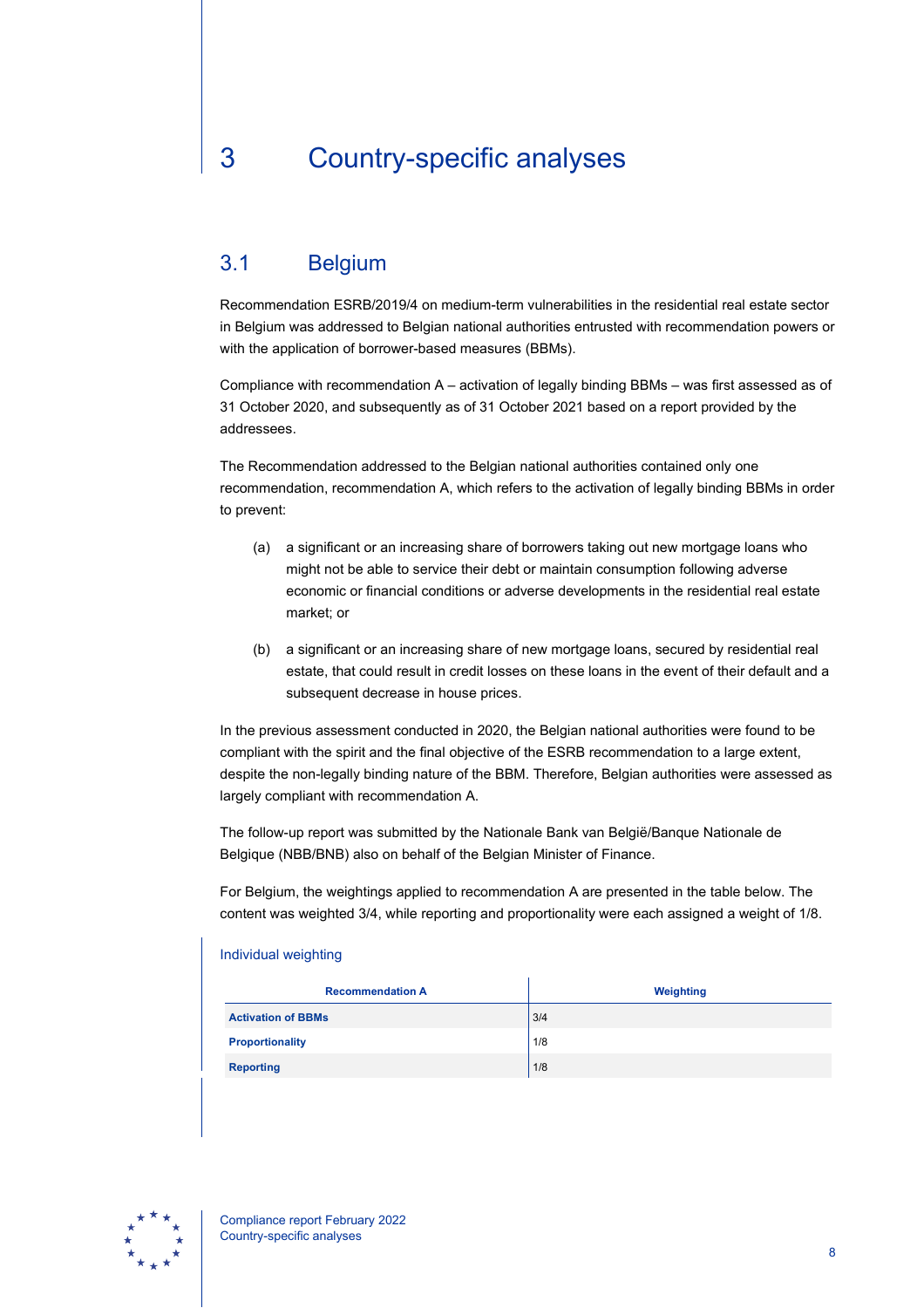The implementation standards for Belgium are presented in Annex III, which will be published as a separate document.

Pursuant to the findings of the assessment, the overall level of compliance with Recommendation ESRB/2019/4 is:

| Overall grade             |                      |                               |                                     |               |                                  |                                    |
|---------------------------|----------------------|-------------------------------|-------------------------------------|---------------|----------------------------------|------------------------------------|
| <b>Fully</b><br>compliant | Largely<br>compliant | <b>Partially</b><br>compliant | <b>Materially non-</b><br>compliant | Non-compliant | <b>Sufficiently</b><br>explained | <b>Insufficiently</b><br>explained |

## Recommendation A – Activation of legally binding BBMs

#### **Final grade**

Pursuant to the findings below, the overall level of compliance with recommendation A **is largely compliant.**

The content of the measures to implement the recommended actions was assessed as largely compliant, the proportionality as fully compliant, and the reporting as fully compliant.

| <b>Criteria for action</b>        | Grade             |
|-----------------------------------|-------------------|
| <b>Content of the measure</b>     | Largely compliant |
| <b>Proportionality</b>            | Fully compliant   |
| <b>Reporting</b>                  | Fully compliant   |
| <b>Grade for recommendation A</b> | Largely compliant |

The NBB/BNB has activated a non-legally binding BBM. However, Recommendation ESRB/2019/4 recommended the activation of legally binding BBMs. Even though there is a marked improvement in the quality of new mortgage loans owing to the implementation of the supervisory expectations of the NBB/BNB, vulnerabilities in the real estate sector are still present in the stock and flow; namely the overvaluation of real estate markets, a generally increasing debt ratio for Belgian households and the presence of pockets of risk in the stock of loans.

On 23 October 2019 the NBB/BNB, as the macroprudential authority, published a circular introducing supervisory expectations on the internal management of Belgian mortgage credit standards (Circular NBB/2019/27)<sup>[17](#page-9-0)</sup>. A compliance report is requested from all institutions with a market share of at least 0.5% of the total domestic mortgage market. Institutions have to explain the reasons for any non-compliance with the expectations in accordance with the "comply or explain" principle. The supervisory expectations of the NBB/BNB have been applicable since 1

<span id="page-9-0"></span><sup>17</sup> See **[Expectations of the Belgian macroprudential authority on internal management of Belgian mortgage credit](https://www.nbb.be/doc/cp/eng/2019/20191023_nbb_2019_27.pdf)  [standards as applied by banks and insurance undertakings operating on the Belgian residential property market](https://www.nbb.be/doc/cp/eng/2019/20191023_nbb_2019_27.pdf)** – October 2019, NBB/BNB.

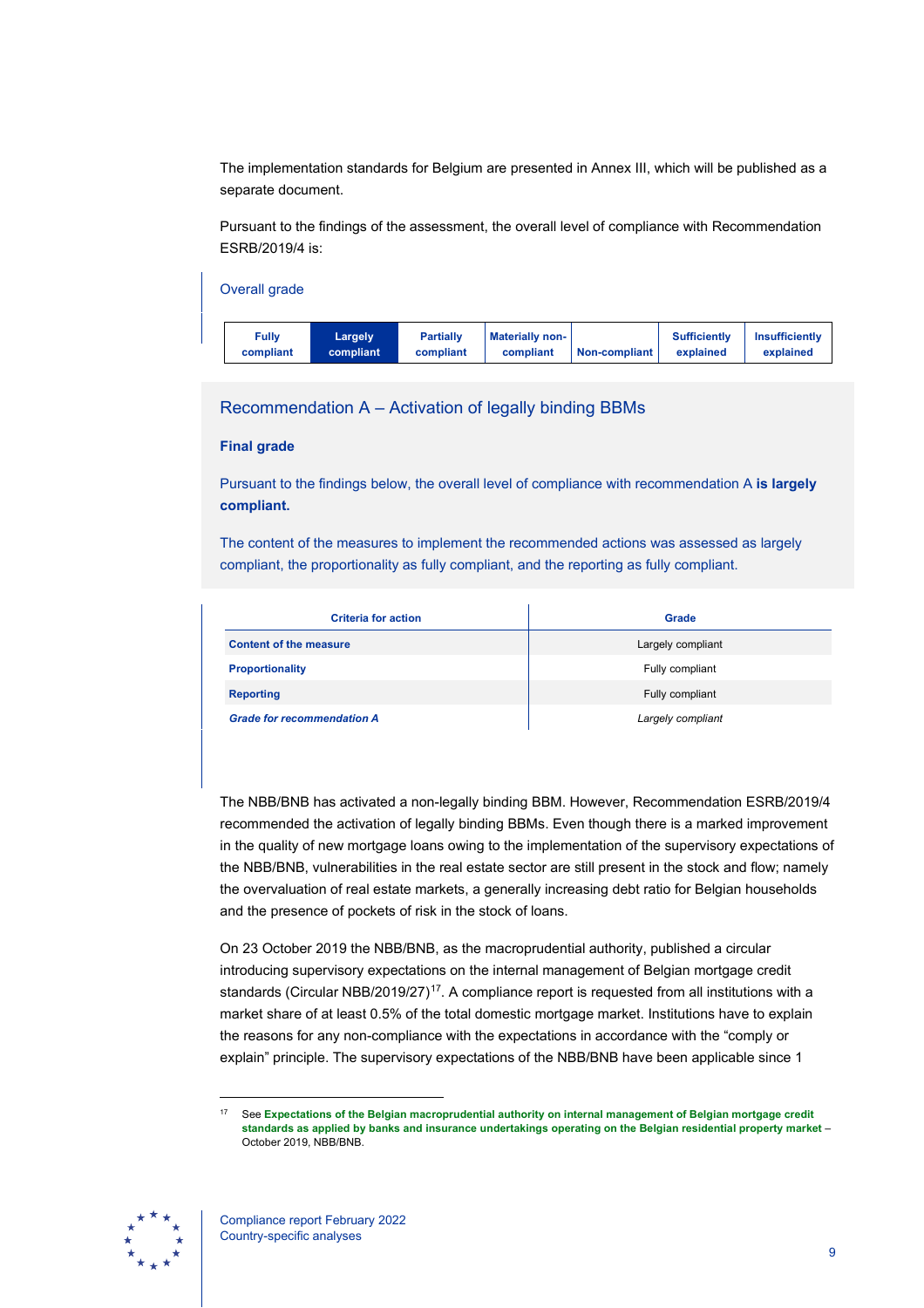January 2020 to all banks and insurance undertakings (governed by Belgian law or established as branches) operating in the Belgian mortgage market.

The previous measure implemented by the Belgian authorities was aimed at bolstering banks' resilience to existing risks in the stock of Belgian mortgage loans, while the new supervisory expectations are aimed at improving the quality of newly granted loans, making sure that average portfolio quality remains adequate. Both measures are intended to maintain access to mortgage markets for solvent borrowers.

With the implementation of the supervisory expectations, the NBB/BNB intends, on one hand, to complement the previous measure activated in the country in accordance with Article 458 of the Capital Requirements Regulation  $(CRR)^{18}$  $(CRR)^{18}$  $(CRR)^{18}$  and, on the other hand, to limit the accumulation of new vulnerabilities in Belgian mortgage portfolios.

The implementation of the supervisory expectations of the NBB/BNB seems to have improved the quality of new mortgage loans, although vulnerabilities in the RRE market are still persisting on the stock side.

Despite the fact that the NBB/BNB has provided evidence of an improvement in the quality of credit and a turnaround in the share of high-risk loans in new Belgian mortgage loans, the monitoring of compliance with these expectations should be cautiously continued and, in the case of noncompliance, the implementation of legally binding BBMs should be considered.

In addition, the NBB/BNB should closely monitor developments related to the share of new mortgage loans with high debt service-to-income (DSTI) ratios, which share in total loans remained a source of concern in the first half of 2021.

Finally, the level of compliance in the buy-to-let (BTL) segment should also be closely monitored, given that a large breach was observed in the second half of 2020, even though deviations from the NBB/BNB expectations have – to a very large extent – been assessed as sufficiently explained (in accordance with the "comply or explain" principle).

## <span id="page-10-0"></span>3.2 Denmark

Recommendation ESRB/2019/5 on medium-term vulnerabilities in the residential real estate sector in Denmark was addressed to the macroprudential authority, the designated authority or the competent authority in Denmark, as applicable, the Danish national authorities entrusted with the monitoring of systemic risks, and the Danish authority entrusted with the activation of BBMs.

Compliance with recommendation A – Activation or tightening of capital-based measures – and recommendation B – Monitoring of vulnerabilities and activation or tightening of BBMs – was first assessed as of 31 October 2020, and subsequently as of 31 October 2021 based on a report provided by the addressee.

<span id="page-10-1"></span><sup>18</sup> **[Regulation \(EU\) No 575/2013 of the European Parliament and of the Council of 26 June 2013 on prudential](http://data.europa.eu/eli/reg/2013/575/oj)  [requirements for credit institutions and investment firms and amending Regulation \(EU\) No 648/2012 \(OJ L 176,](http://data.europa.eu/eli/reg/2013/575/oj)  [27.6.2013, p. 1\)](http://data.europa.eu/eli/reg/2013/575/oj)**.

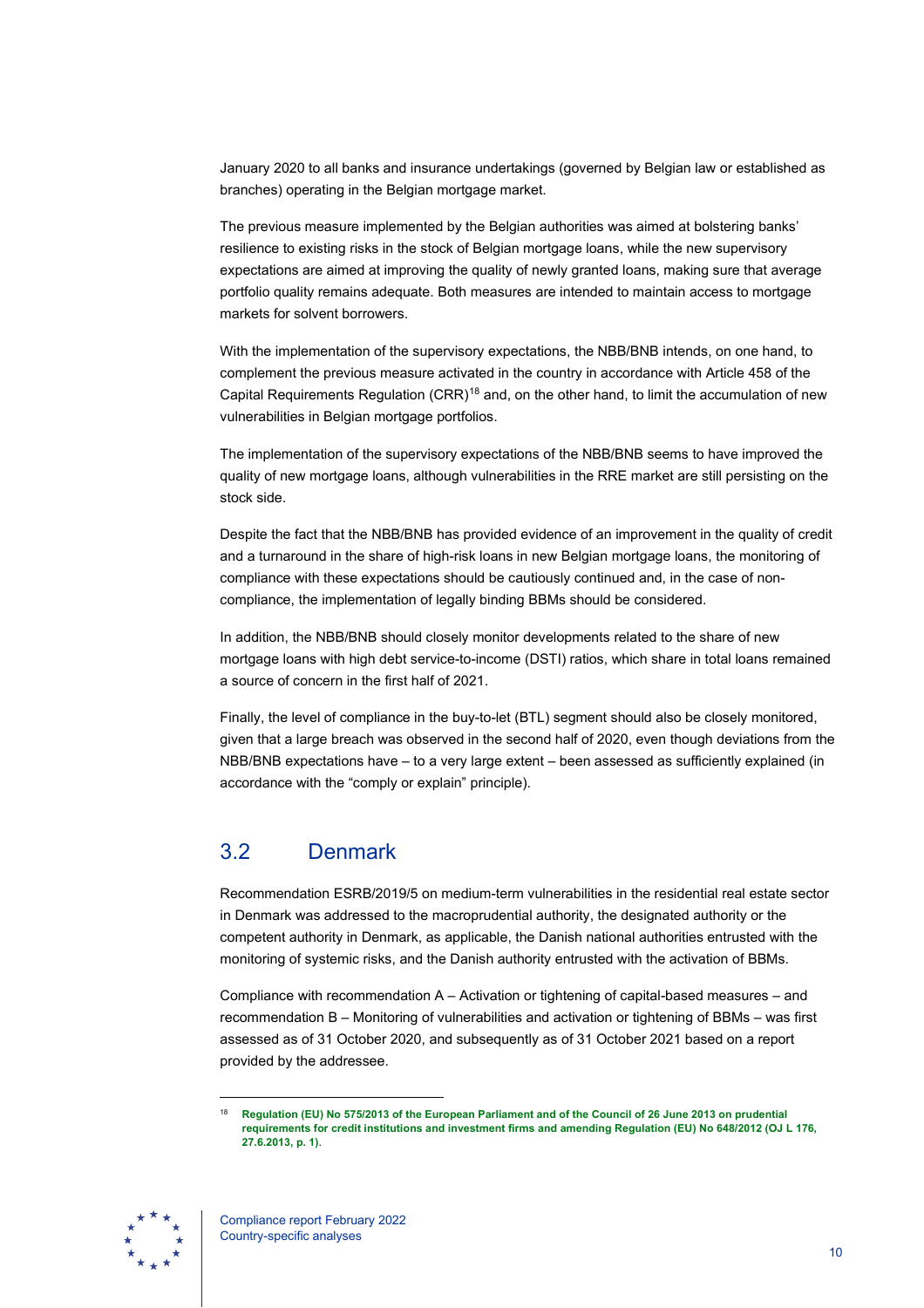Recommendation A refers to the activation of additional or tightening of existing capital-based measures, so as to ensure the resilience of credit institutions authorised in Denmark in the face of the potential materialisation of systemic risk related to RRE which could lead to direct and indirect credit losses stemming from mortgage loans or arising as a consequence of the decrease in consumption by households with housing loans.

Recommendation B consists of three sub-recommendations:

Sub-recommendation B(1) refers to the close monitoring of vulnerabilities related to household indebtedness, overvaluation of house prices and lending standards for new mortgage loans over the medium term, including, inter alia, by:

- (a) assessing using loan-level data for new mortgage loans the ability of borrowers taking out new mortgage loans to withstand adverse economic or financial conditions or adverse developments in the residential real estate market; and
- (b) assessing the sustainability of house price and the potential for their decrease in the event of adverse economic or financial conditions.

Sub-recommendation B(2) refers to the tightening of existing, or activation of additional, BBMs, if the results of the monitoring carried out pursuant to point (a) of sub-recommendation B(1) provide evidence that a significant or increasing share of borrowers taking out new mortgage loans might not be able to service their debt or maintain consumption under adverse economic or financial conditions or following adverse developments in RRE markets.

Sub-recommendation B(3) refers to increasing the legally binding minimum down payment requirement, if the results of the monitoring carried out pursuant to point (b) of sub-recommendation B(1) provide evidence that the overvaluation of house prices has increased, in order to ensure that collateral for new mortgage loans is sufficient to cover credit losses corresponding to the potential decrease in house prices under adverse economic or financial conditions and to the estimated decrease in house prices in the event of a negative scenario.

In the previous assessment conducted in 2020, the overall grade of compliance of Danish addressees with Recommendation ESRB/2019/5 was "fully compliant". Despite subrecommendation B(1) having been implemented and assessed as largely compliant, the inaction regarding recommendation A and sub-recommendations B(2) and B(3) was assessed as sufficiently explained.

The follow-up report was submitted by the Danish Ministry of Industry, Business and Financial Affairs.

For Denmark, the weightings applied to the different recommendations and each of the subrecommendations are presented in the table below. Overall, equal weights were assigned to recommendations A and B. Furthermore, equal weights were assigned to sub-recommendations B(1), B(2) and B(3). At the level of each recommendation and sub-recommendation, the content was weighted 3/4, while reporting and proportionality were each assigned a weight of 1/8.

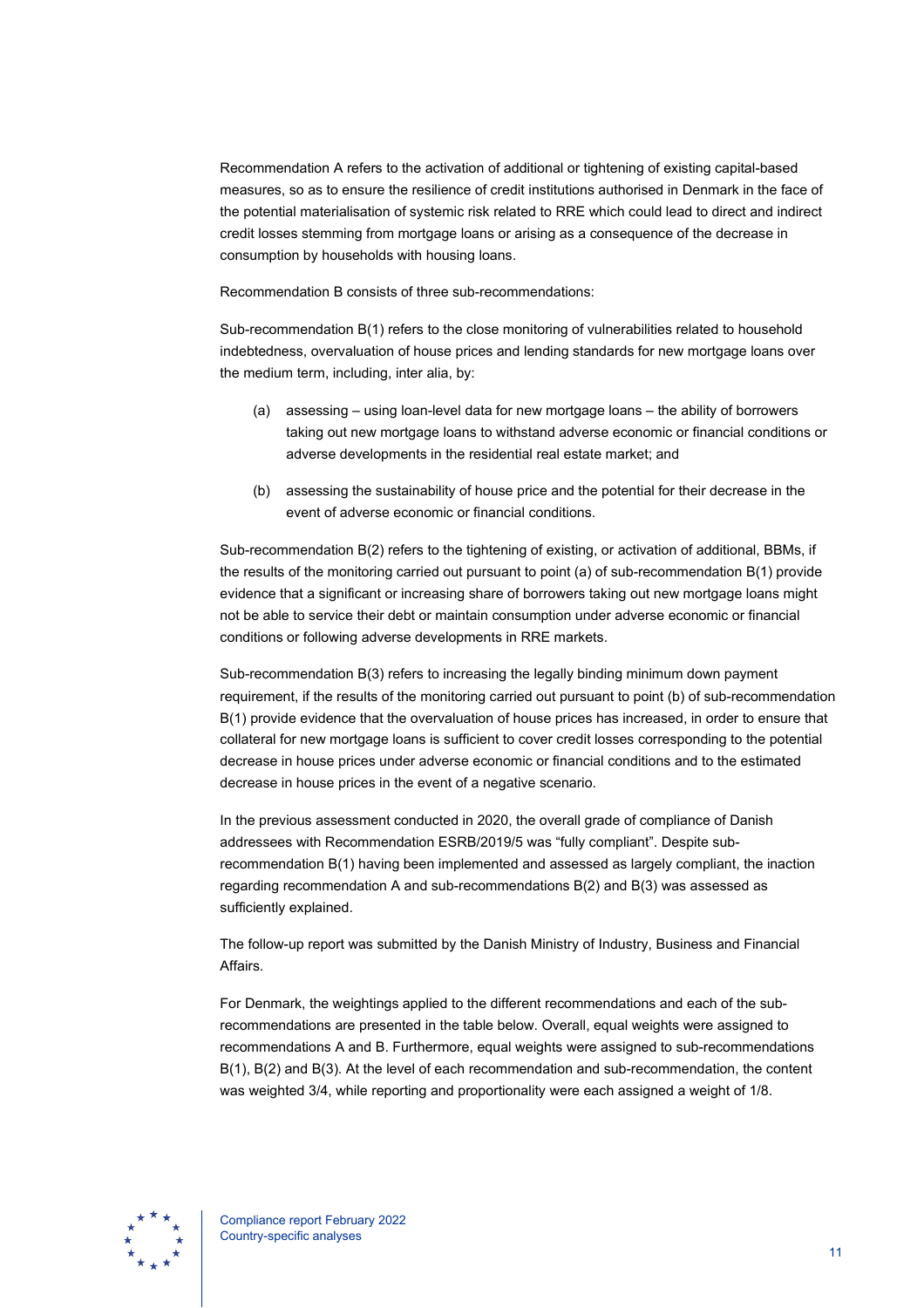## Individual weighting

| <b>Category</b>                                                                                                            | Weighting |
|----------------------------------------------------------------------------------------------------------------------------|-----------|
| <b>Recommendation A</b>                                                                                                    | 1/2       |
| <b>Recommendation B(1)</b>                                                                                                 | 1/6       |
| <b>Recommendation B(2)</b>                                                                                                 | 1/6       |
| <b>Recommendation B(3)</b>                                                                                                 | 1/6       |
| <b>Recommendation A</b>                                                                                                    | Weighting |
| Activation or tightening of capital-based measures                                                                         | 3/4       |
| <b>Proportionality</b>                                                                                                     | 1/8       |
| <b>Reporting</b>                                                                                                           | 1/8       |
| <b>Recommendation B(1)</b>                                                                                                 | Weighting |
| Monitoring of vulnerabilities related to household<br>indebtedness, overvaluation of house prices and lending<br>standards | 3/4       |
| <b>Proportionality</b>                                                                                                     | 1/8       |
| <b>Reporting</b>                                                                                                           | 1/8       |
| <b>Recommendation B(2)</b>                                                                                                 | Weighting |
| <b>Activation or tightening of BBMs</b>                                                                                    | 3/4       |
| <b>Proportionality</b>                                                                                                     | 1/8       |
| <b>Reporting</b>                                                                                                           | 1/8       |
| <b>Recommendation B(3)</b>                                                                                                 | Weighting |
| Increase of the legally binding minimum down payment<br>requirement                                                        | 3/4       |
| <b>Proportionality</b>                                                                                                     | 1/8       |
| <b>Reporting</b>                                                                                                           | 1/8       |

The implementation standards for Denmark are presented in Annex III, which will be published as a separate document.

Pursuant to the findings of the assessment, the overall level of compliance with Recommendation ESRB/2019/5 is:

## Overall grade



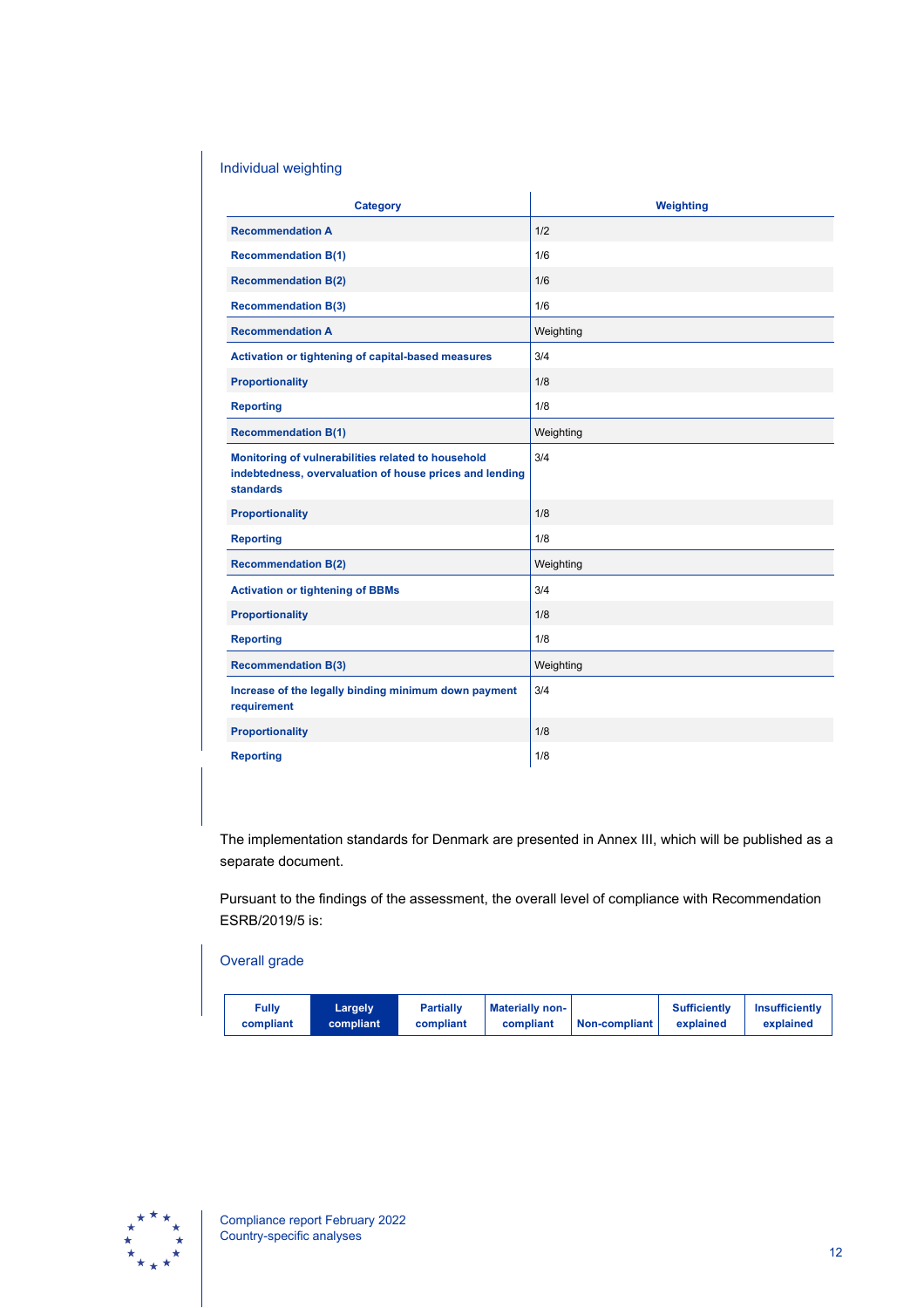## Recommendation A – Activation or tightening of capital-based measures

#### **Final grade**

Pursuant to the findings below, the overall level of compliance with recommendation A is **fully compliant.**

The content of the measure to implement the recommended actions was assessed as fully compliant, the proportionality as fully compliant, and the reporting as fully compliant.

| <b>Criteria for action</b>        | <b>Grade</b>    |
|-----------------------------------|-----------------|
| <b>Content of the measure</b>     | Fully compliant |
| <b>Proportionality</b>            | Fully compliant |
| <b>Reporting</b>                  | Fully compliant |
| <b>Grade for recommendation A</b> | Fully compliant |

Recommendation A refers to the activation of additional capital-based measures or tightening of existing ones to ensure the resilience of credit institutions authorised in Denmark in the face of the potential materialisation of systemic risk related to RRE. Should such risk materialise, it could lead to direct and indirect credit losses stemming from mortgage loans or arising from the decrease in consumption by households with housing loans.

On 22 June 2021, following a recommendation from the Danish Systemic Risk Council, the Danish Minister for Industry, Business and Financial Affairs decided that the countercyclical capital buffer (CCyB) rate will be reactivated at 1% with effect from 30 September 2022.

The recommendation is intended to rebuild the buffer following the recovery of the Danish economy and build-up of risks in the financial system. Moreover, unless there is a significant slowdown in risk build-up, the Systemic Risk Council expects to recommend a further increase in the buffer rate to 2.0% by the end of 2021 with effect from the beginning of 2023. Phased buffer increases are in line with the Systemic Risk Council's strategy of gradually increasing the buffer rate to a level of 2.5%.

Recommendation B – Monitoring of vulnerabilities and activation or tightening of borrower-based measures

### **Summary of implementation of recommendation B**

#### **Final grade**

Pursuant to the findings below, the overall level of compliance with recommendation B is **partially compliant.**

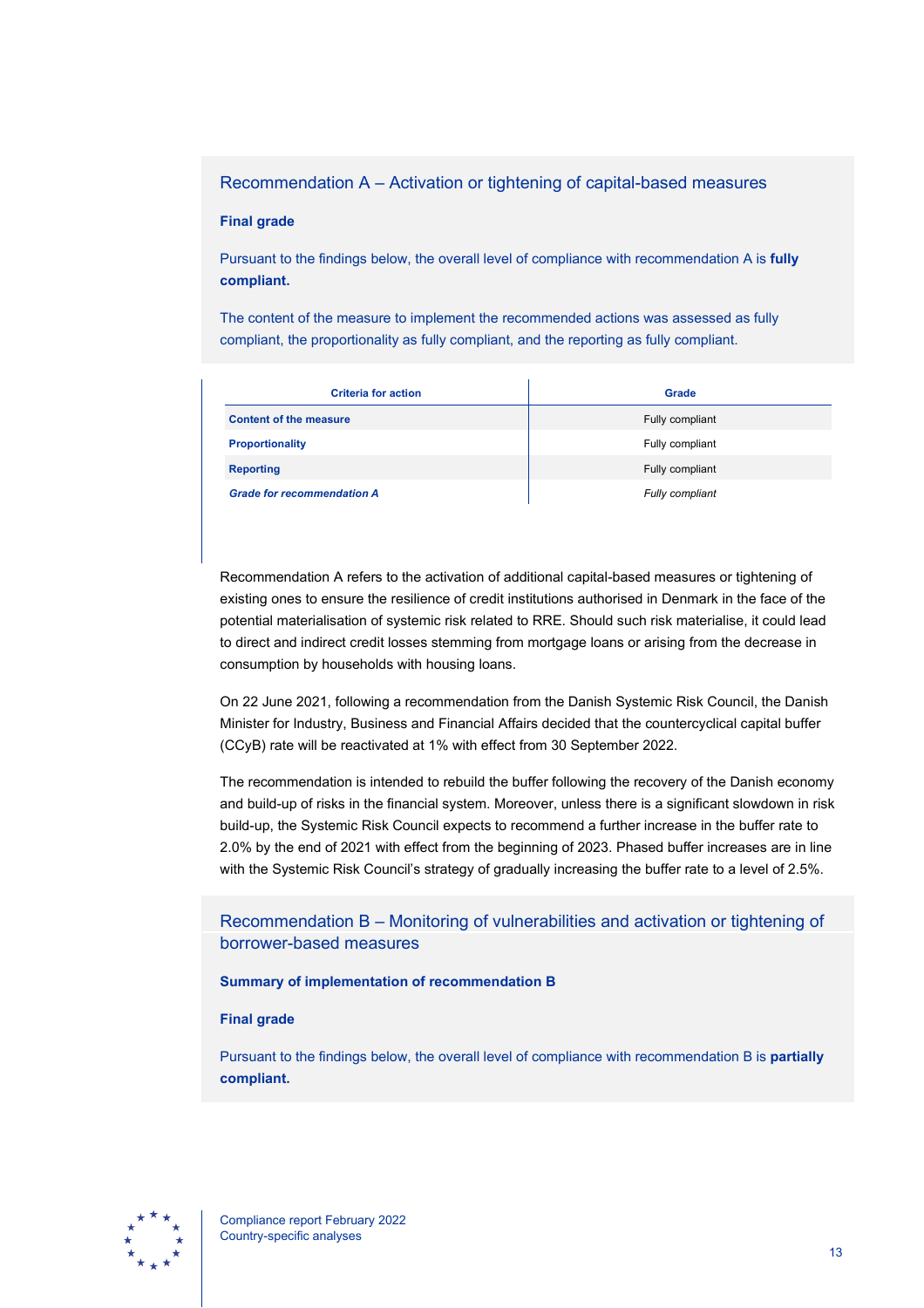**Sub-recommendation B(1) – Monitoring of vulnerabilities related to household indebtedness, overvaluation of house prices and lending standards**

| <b>Criteria for action</b>        | Grade           |
|-----------------------------------|-----------------|
| <b>Content of the measure</b>     | Fully compliant |
| <b>Proportionality</b>            | Fully compliant |
| <b>Reporting</b>                  | Fully compliant |
| Grade for sub-recommendation B(1) | Fully compliant |

The Systemic Risk Council monitored vulnerabilities related to household indebtedness, lending standards and overvaluation of house prices. According to the Systemic Risk Council, the high level of household debt compared to international peers remains a source of vulnerability in Denmark, exacerbated by a continued widespread use of deferred amortisation<sup>19</sup>, especially among highly leveraged households. In fact, the household debt-to-income (DTI) ratio was 247% in 2020, the highest among European countries. Household debt levels relative to income in Copenhagen are now at an all-time high. Low interest rates further enhance this vulnerability as they allow the burden of housing costs to remain very low despite soaring house prices.

Lending standards seem to have been eased in the Greater Copenhagen area and Aarhus, while remaining largely unchanged in the rest of the country. The share of newly granted mortgages with a high DTI ratio in combination with a high loan-to-value (LTV) ratio is rising in the large cities. This is driven by increases in the average DTI ratio, reflecting the fact that credit growth has recently outpaced income growth. Average LTV ratios on newly granted mortgages have remained stable.

Despite a brief fall in spring 2020, Danish house prices have increased significantly during the COVID-19 pandemic. Soaring house prices have been accompanied by record trading activity and very low housing supply, close to levels last seen in 2006. House price growth has recently flattened, but there is still a high degree of uncertainty about house price developments going forward. The conditions for future house price growth exist: the Danish economy is heading towards a moderate boom with high expected GDP growth, interest rates remain low and housing supply has generally tightened. However, if the drivers of recent developments turn out to be primarily temporary, prices could fall.

The lack of evidence that loan-level microdata were used in the existing monitoring framework and the lack of disclosure on distributions of LTV, DTI and DSTI ratios prevented the Assessment Team from analysing recent developments in household indebtedness and lending standards. However, during the remedial dialogue, the Systemic Risk Council confirmed that the existing monitoring framework is based on loan-level data and proposed to share the distributions of LTV and DTI ratios in new lending.

<span id="page-14-0"></span><sup>&</sup>lt;sup>19</sup> Mortgages with an initial interest-only period.

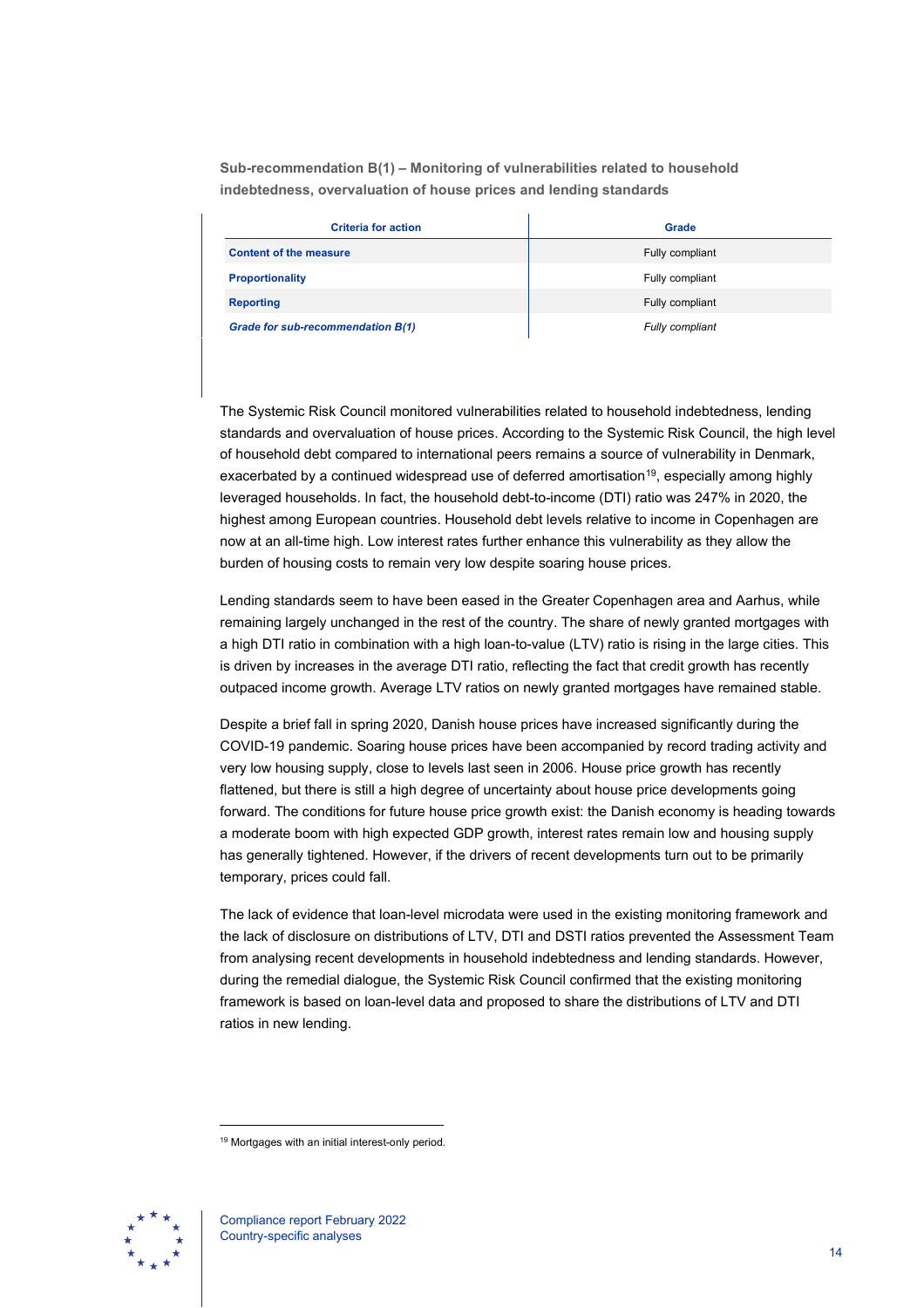The content of the measure was assessed as fully compliant, since the distributions of loan-level data on each indicator were shared with the Assessment Team after the remedial dialogue, the proportionality as fully compliant and the reporting as fully compliant.

| Sub-recommendation B(2) – Activation or tightening of BBMs |  |  |  |  |
|------------------------------------------------------------|--|--|--|--|
|------------------------------------------------------------|--|--|--|--|

| <b>Criteria for action</b>        | Grade                    |  |  |
|-----------------------------------|--------------------------|--|--|
| <b>Content of the measure</b>     | Materially non-compliant |  |  |
| <b>Proportionality</b>            | Insufficiently explained |  |  |
| <b>Reporting</b>                  | Fully compliant          |  |  |
| Grade for sub-recommendation B(2) | Materially non-compliant |  |  |

The Minister for Industry, Business and Financial Affairs has not activated additional BBMs or tightened existing BBMs based on the results of the monitoring carried out pursuant to point (a) of sub-recommendation B(1).

As justification for the inaction, the Danish Government referred to a number of remediating factors limiting the build-up of systemic risks. Credit growth in Denmark has been low to moderate in the years since the global financial crisis of 2008-09. In addition, although there have not been long periods of extraordinary increases in real estate prices such as seen before the financial crisis, the Government has intensified its monitoring of the housing market, especially of trends in the use of deferred amortisation. Moreover, the household debt-to-GDP ratio is below the levels seen in the period leading up to the financial crisis. Finally, despite the increase in new mortgages with deferred amortisation, LTV and DTI ratios have remained fairly stable, albeit with a slight increase in the larger cities.

In line with the Systemic Risk Council's assessment on point (a) of sub-recommendation B(1), the Danish Government noted that the high level of household debt remained a source of vulnerability in Denmark, further exacerbated by the continued widespread use of deferred amortisation, especially among highly leveraged households. In June 2021, to address the vulnerabilities related to the widespread use of mortgages with deferred amortisation, the Systemic Risk Council issued a recommendation to the Danish Government to restrict access to mortgages with deferred amortisation to borrowers with an LTV ratio below 60%. However, the Minister for Industry, Business and Financial Affairs has chosen not to follow the Systemic Risk Council's recommendation to restrict access to interest-only mortgages for the time being.

The content of the measure has been assessed as materially non-compliant owing to the fact that, even though there is no activation or tightening of BBMs, the Danish Economic Council carried out an assessment prior to the decision of the Minister for Industry, Business and Financial Affairs not to activate or tighten BBMs; the proportionality has been assessed as inaction insufficiently explained, since there is evidence that the Danish Government acted disproportionately and the justification provided is inadequate, as there are signs that a significant or increasing share of highly indebted borrowers taking out new mortgage loans might not be able to service their debt or

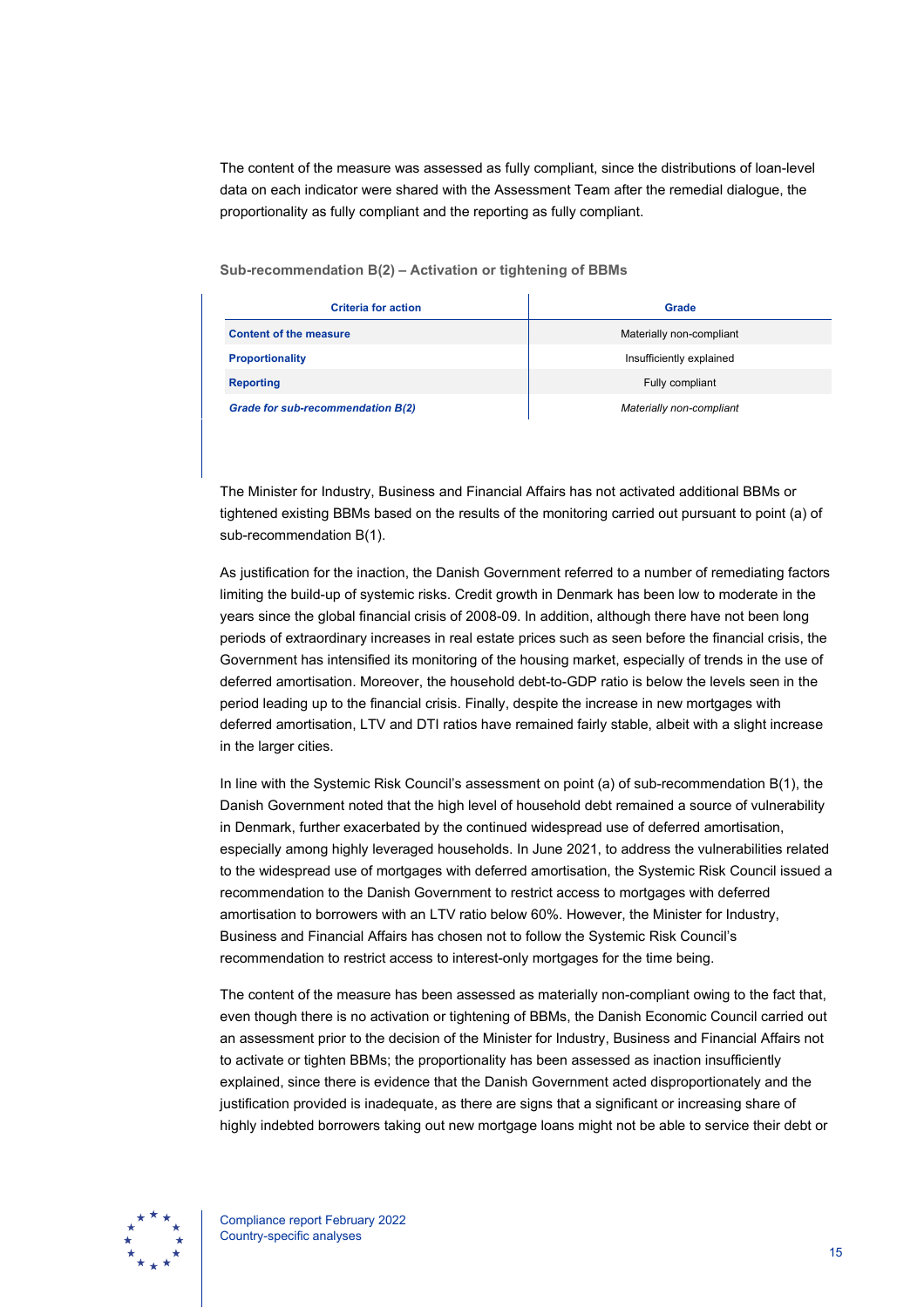maintain consumption under adverse economic or financial conditions or following adverse developments in the RRE market; and the reporting has been assessed as fully compliant.

The downgrade relative to the compliance report of March 2021 is due to the build-up of potential risks to financial stability from a high level of household indebtedness and an increasing share of loans with deferred amortisation. The Assessment Team can no longer accept the avoidance of potential procyclical effects from the implementation of macroprudential measures at the outbreak of the COVID-19 pandemic as an appropriate and sufficient reason to not activate or tighten BBMs.

**Sub-recommendation B(3) – Increase of the legally binding minimum down payment requirement**

| <b>Criteria for action</b>        | Grade                    |  |  |
|-----------------------------------|--------------------------|--|--|
| <b>Content of the measure</b>     | Materially non-compliant |  |  |
| <b>Proportionality</b>            | Insufficiently explained |  |  |
| <b>Reporting</b>                  | Fully compliant          |  |  |
| Grade for sub-recommendation B(3) | Materially non-compliant |  |  |

The Danish Minister for Industry, Business and Financial Affairs has not increased the legally binding minimum down payment requirements. According to the assessment of house prices carried out by the Danish Government, their development is sustainable at the country level. However, prices have grown more than can be ascribed to fundamentals, adding to existing signs of possible risks to financial stability coming from the housing market.

According to the Danish Government, after a downturn at the outbreak of the COVID-19 pandemic, house price growth has picked up in most parts of Denmark, particularly around the Greater Copenhagen area. Estimates by Danmarks Nationalbank, using a statistical model that takes fundamental drivers into account, indicate that recent developments have pushed up house prices above their historical average. Going forward, there is a considerable uncertainty related to future house price developments, with drivers pulling in both directions.

The content of the measure has been assessed as materially non-compliant owing to the fact that, even though there is no increase of the legally binding minimum down payment requirement, the Systemic Risk Council and the Danish Economic Council carried out assessments pursuant to paragraph 1(b) of sub-recommendation B; the proportionality has been assessed as inaction insufficiently explained, since there is evidence that the Danish Government acted disproportionately and the justification provided is inadequate, as there are signs of potential risks related to the developments in house prices; and the reporting has been assessed as fully compliant.

The downgrade relative to the compliance report of March 2021 is due to the fact that potential risks to financial stability are building up from overvalued house prices. The Assessment Team can no longer accept the avoidance of potential procyclical effects from the activation of

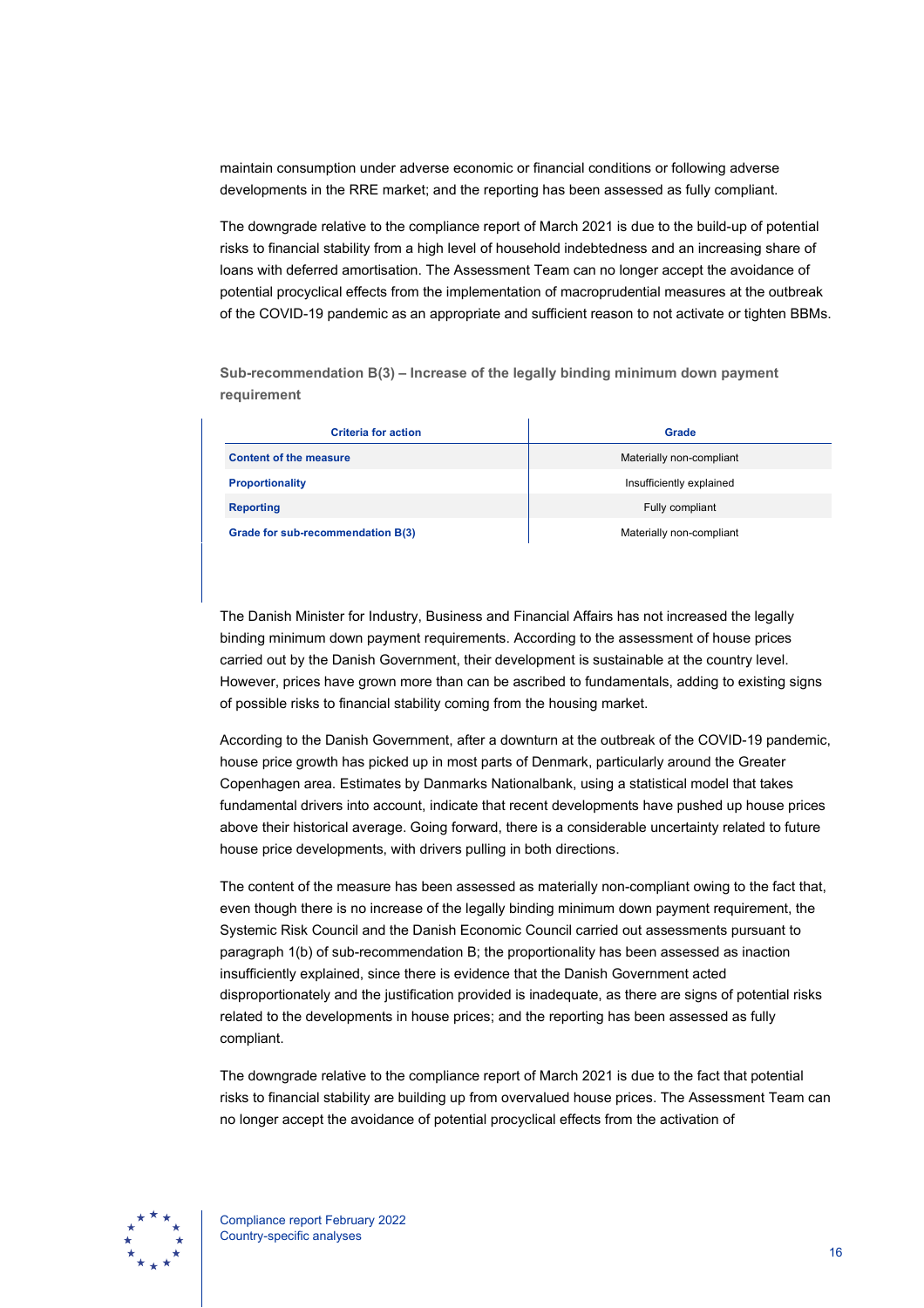macroprudential tools at the outbreak of the COVID-19 pandemic as an appropriate and sufficient reason to not increase the legally binding minimum down payment requirements.

## <span id="page-17-0"></span>3.3 Luxembourg

Recommendation ESRB/2019/6 on medium-term vulnerabilities in the residential real estate sector in Luxembourg was addressed to national authorities in Luxembourg entrusted with recommendation powers or with the application of BBMs.

Compliance with recommendation A – establishment of a legal framework for BBMs – and recommendation B – activation of legally binding and non-legally binding BBMs – was first assessed as of 31 October 2020, and subsequently as of 31 October 2021 based on a report provided by the addressee.[20](#page-17-1)

Recommendation A refers to the establishment of a legal framework for BBMs which includes at least the following legally binding BBMs: DTI, DSTI, LTV and maturity limits.

Sub-recommendation B(1) refers to the activation of non-legally binding BBMs by the Luxembourg national authorities entrusted with the application of BBMs, pending the establishment of the legal framework referred to in recommendation A.

Sub-recommendation B(2) refers to the activation of legally binding BBMs by the Luxembourg national authorities entrusted with the application of BBMs once the legal framework referred to in recommendation A is established.

In the previous assessments conducted in 2020, the overall level of compliance of the Luxembourg national authorities with Recommendation ESRB/2019/6 was assessed as fully compliant. In the light of the introduction of a legal framework for BBMs on 4 December 2019 which included all BBMs specified in the recommendation, the level of compliance with recommendation A was assessed as fully compliant. Inaction by the addressee regarding sub-recommendation B(1) was sufficiently explained, hence the assessment as fully compliant. For sub-recommendation B(2), the assessment showed that further efforts were still needed despite extensive implementation of the sub-recommendation. Therefore, compliance with sub-recommendation B(2) was assessed as largely compliant.

The follow-up report was submitted by the Comité du Risque Systémique (CRS) Secretariat hosted by the Banque centrale du Luxembourg (BCL).

For Luxembourg, the following weighting scheme was applied. Overall, equal weights were assigned to recommendations A and B. Furthermore, equal weights were assigned to subrecommendations B(1) and B(2). At the level of each sub-recommendation, the content was weighted 3/4, while reporting and proportionality were each assigned a weight of 1/8.

<span id="page-17-1"></span>For the assessment of compliance with recommendation A on activation of BBMs, the addressees had already provided in the interim report due by 31 October 2020 – sufficient information indicating their full compliance with recommendation A. For this reason, the addressees were not requested to submit the final report due by 31 March 2021.

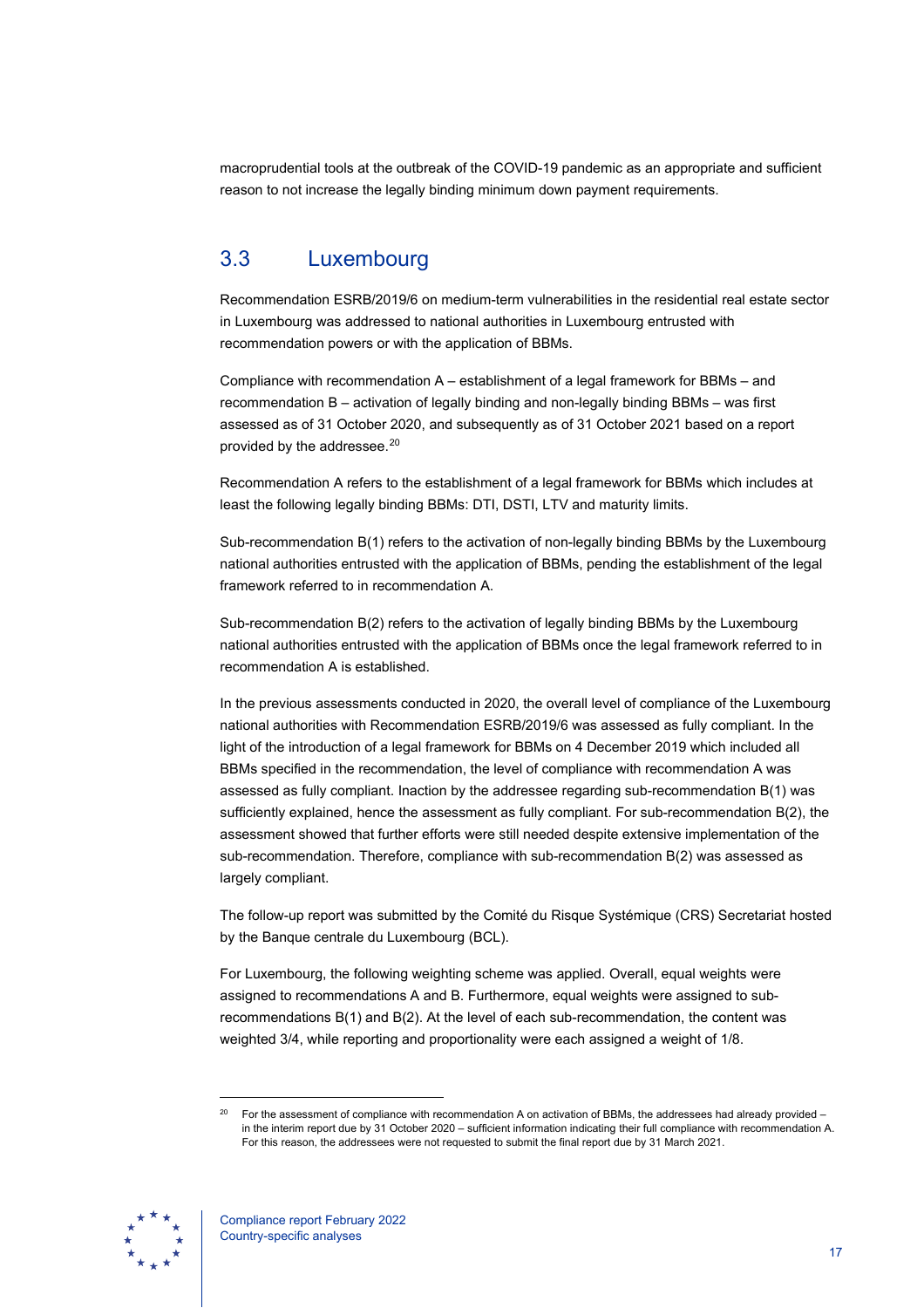### Individual weighting

| <b>Category</b>                                         | Weighting |
|---------------------------------------------------------|-----------|
| <b>Recommendation A</b>                                 | 1/2       |
| <b>Recommendation B(1)</b>                              | 1/4       |
| <b>Recommendation B(2)</b>                              | 1/4       |
| <b>Recommendation A</b>                                 | Weighting |
| <b>Establishing a legal framework for BBMs</b>          | 3/4       |
| <b>Proportionality</b>                                  | 1/8       |
| <b>Reporting</b>                                        | 1/8       |
| <b>Recommendation B(1)</b>                              | Weighting |
| Activation or tightening of non-legally binding BBMs    | 3/4       |
| <b>Proportionality</b>                                  | 1/8       |
| <b>Reporting</b>                                        | 1/8       |
| <b>Recommendation B(2)</b>                              | Weighting |
| <b>Activation or tightening of legally binding BBMs</b> | 3/4       |
| <b>Proportionality</b>                                  | 1/8       |
| <b>Reporting</b>                                        | 1/8       |

The implementation standards for Luxembourg are presented in Annex III which will be published as a separate document.

Pursuant to the findings of the assessment, the overall level of compliance with Recommendation ESRB/2019/6 is:



Recommendation A – Establishing a legal framework for BBMs

### **Final grade**

Pursuant to the findings below, the overall level of compliance with recommendation A is **fully compliant.**

The addressee has established a legal framework for legally binding BBMs.

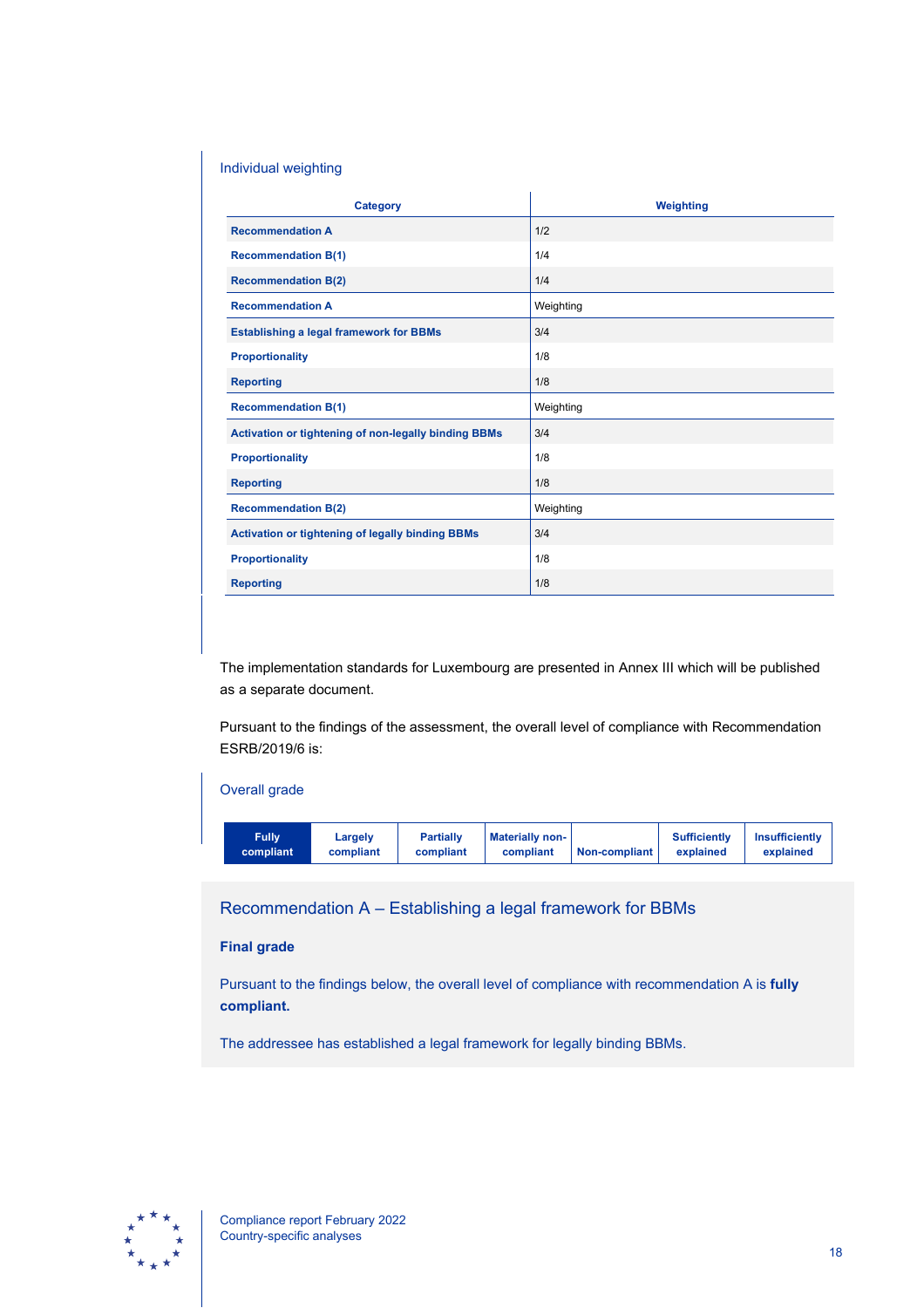| <b>Criteria for action</b>        | Grade           |
|-----------------------------------|-----------------|
| <b>Content of the measure</b>     | Fully compliant |
| <b>Proportionality</b>            | Fully compliant |
| <b>Reporting</b>                  | Fully compliant |
| <b>Grade for recommendation A</b> | Fully compliant |

The content of the measure has been assessed as fully compliant, as the addressee has established a legal framework for legally binding BBMs: DTI, LTI, DSTI, LTV and maturity limits. The proportionality has been assessed as fully compliant, as the addressee provided evidence that it acted in a proportionate manner. The reporting has been assessed as fully compliant, as the follow-up report was delivered on time by the addressee.

### **Recommendation B**

#### **Summary of implementation of recommendation B**

#### **Final grade**

Pursuant to the findings below, the overall level of compliance with recommendation B is **largely compliant.**

The addressee has not activated non-legally binding measures. However, it has prioritised the completion of the legislative process for setting up a legal framework for legally binding BBMs. The legislative process was completed shortly after, and then the addressee promptly recommended the activation of BBMs under the new legal framework. This led to the activation of a legally binding LTV limit as of January 2021. The addressee has provided evidence that it acted in a proportionate manner.

| <b>Criteria for action</b>        | Grade                  |
|-----------------------------------|------------------------|
| <b>Content of the measure</b>     | Sufficiently explained |
| <b>Proportionality</b>            | Fully compliant        |
| <b>Reporting</b>                  | Fully compliant        |
| Grade for sub-recommendation B(1) | <b>Fully compliant</b> |

**Sub-recommendation B(1) – Activation or tightening of non-legally binding BBMs**

The addressee did not activate non-legally binding BBMs. However, the content of the measure has been assessed as sufficiently explained, as the decision reflects the prioritisation of the legislative process for the introduction of legally binding measures (recommendation A), which was completed shortly after and led to the activation of legally binding measures (sub-recommendation

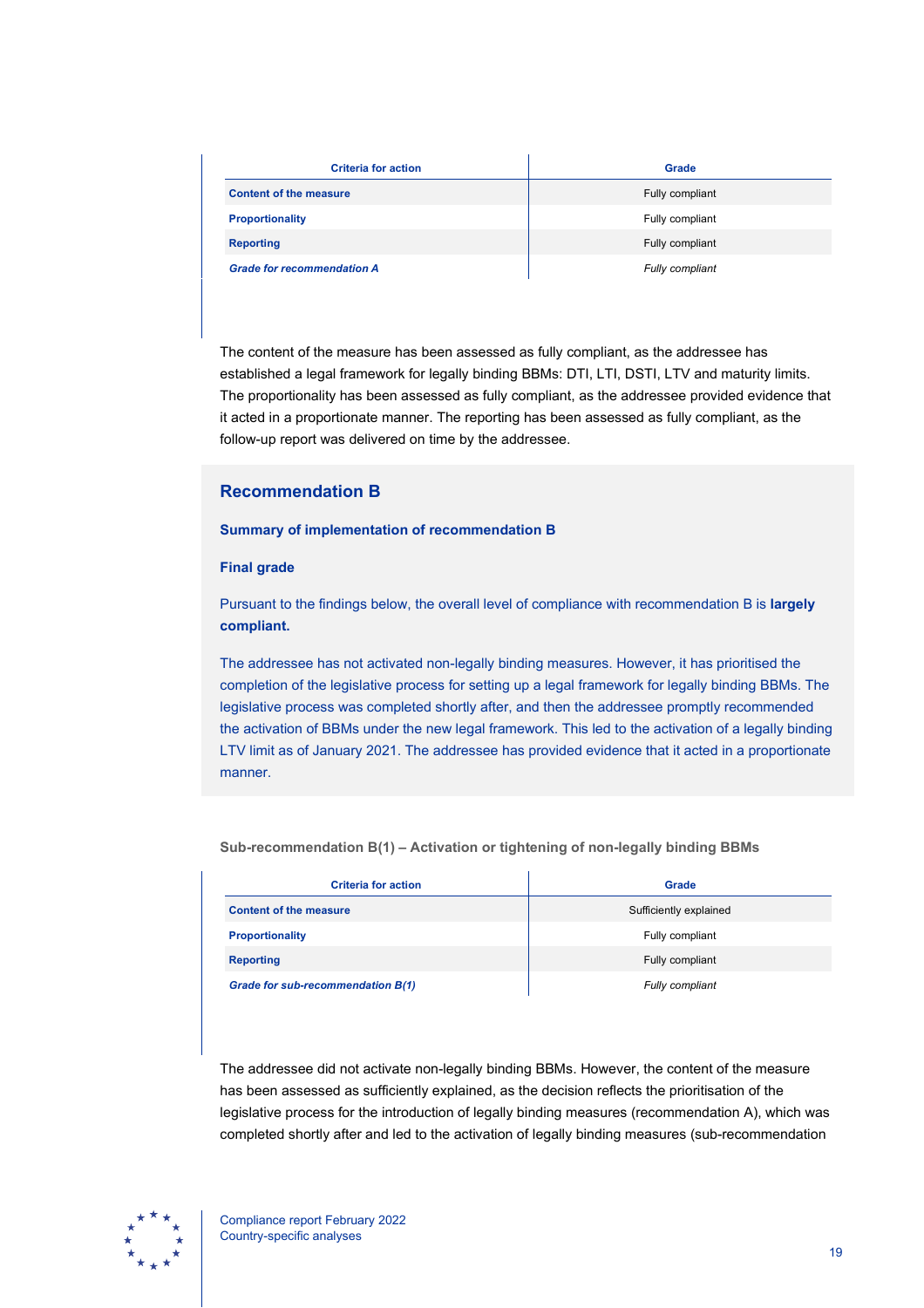B(2)). The proportionality has been assessed as fully compliant, as the addressee provided evidence that it acted proportionately. The reporting has been assessed as fully compliant, as the follow-up report was delivered on time by the addressee.

**Sub-recommendation B(2) – Activation or tightening of legally binding BBMs**

| <b>Criteria for action</b>        | Grade             |
|-----------------------------------|-------------------|
| <b>Content of the measure</b>     | Largely compliant |
| <b>Proportionality</b>            | Largely compliant |
| <b>Reporting</b>                  | Fully compliant   |
| Grade for sub-recommendation B(2) | Largely compliant |

The addressee has activated legally binding BBMs. In particular, a legally binding LTV limit differentiated by borrower type was introduced as of January 2021. The differentiation of LTV caps across borrower types aims to ensure that the limits are applied in a way that is proportionate to the underlying risks and in line with concerns regarding market access. According to the addressee, the LTV caps have been assessed as helping contain household debt levels. By containing household mortgage debt, the differentiated LTV limit helps to ensure that borrowers are able to service their debt and maintain consumption in adverse times, and thereby reduces the credit risk associated with a credit institution's portfolio of new mortgage loans.

Following the remedial dialogue, the addressee sent additional data to justify the decision to activate limits to the LTV ratio in isolation and not in combination with limits to the DTI ratio or to the DSTI ratio and maturity limits. It is noted that there has been a partial improvement in the lending standards since the implementation of BBMs. The share of new mortgage loans with LTV ratios above 80% has decreased, and the share of new loans with a DSTI ratio above 40% has fallen somewhat. Other indicators of lending standards related to borrowers' income and indebtedness have stabilised.

The growth rate of household indebtedness reflects the substantial and sustained price increases in the domestic RRE market coupled with the lack of any sign of deceleration in mortgage credit growth. However, the activation of income-based measures was discussed by national authorities in Luxembourg, given their high complementarity with the LTV limit. Nevertheless, the addressee did not activate such measures on the basis that they might have procyclical effects. In addition, the addressee remarked that the LTV limit was imposed quite recently and there is empirical evidence that the full impact of the measure will only be observed after a longer period of time.

The content of the measure has been assessed as largely compliant, as the actions only include the LTV caps. The proportionality has been assessed as largely compliant, as there is no clear evidence that the addressee acted in a disproportionate manner. The reporting has been assessed as fully compliant, as the follow-up report was delivered on time by the addressee.

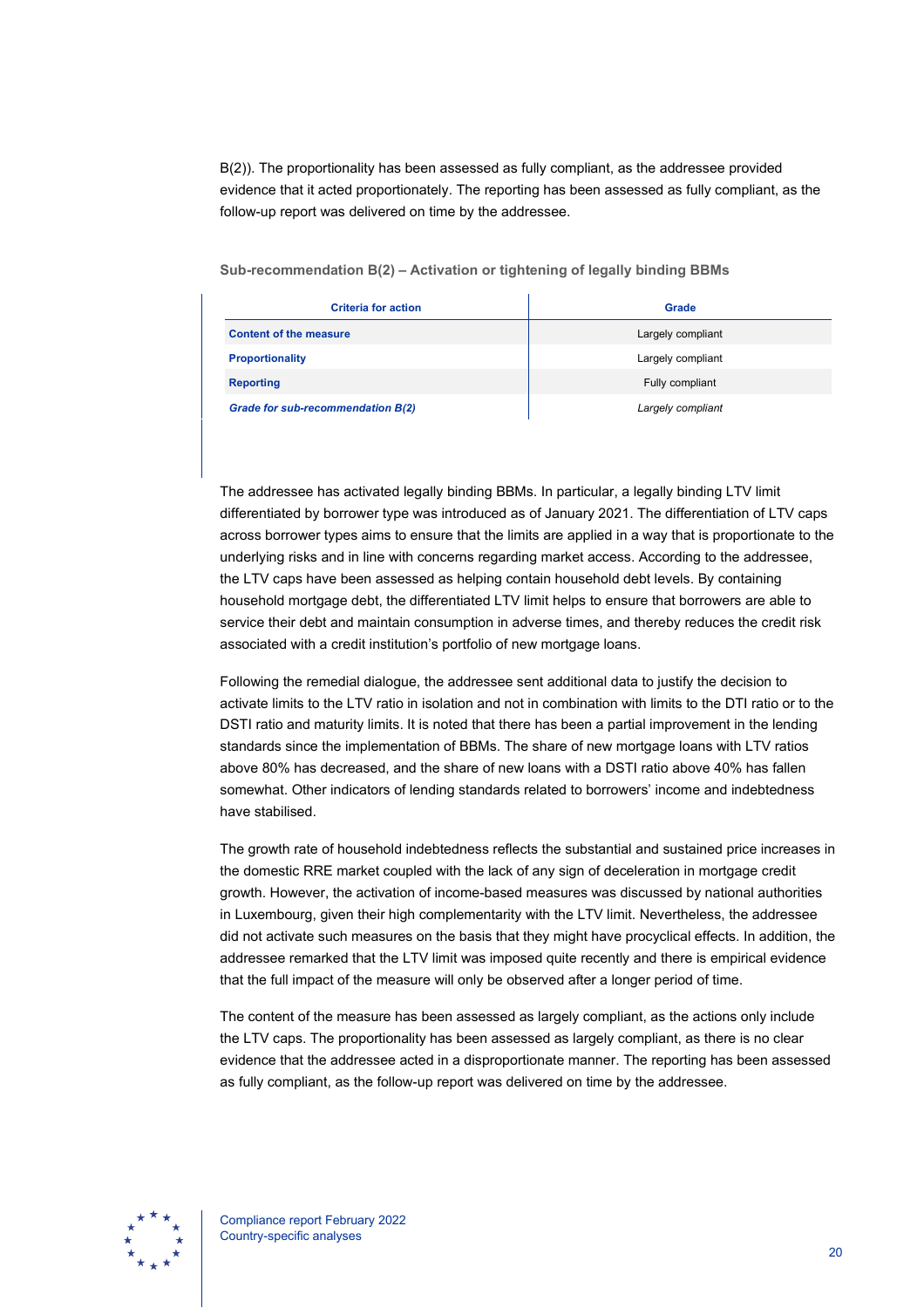## <span id="page-21-0"></span>3.4 The Netherlands

Recommendation ESRB/2019/7 on medium-term vulnerabilities in the residential real estate sector in the Netherlands was addressed to the Netherlands and the macroprudential authority, the designated authority or the competent authority in the Netherlands, as applicable, entrusted with the activation of capital-based measures.

Compliance with sub-recommendation  $B(1)$  – tightening of BBMs – and with recommendation C – activation of capital-based measures – was first assessed as of 31 October 2020.

Addressees were also required to report on compliance with the implementation of recommendation A – legal framework for BBMs – and sub-recommendation B(2) – approach to calibration – as of 31 March 2021, which were assessed during this assessment round.

Recommendation A refers to the establishment of a legal framework for BBMs which ensures the accountability of the authority responsible for the application of such BBMs.

Sub-recommendation B(1) refers to the lowering of the current legally binding limit applicable to the LTV ratio in order to enhance the coverage of credit losses corresponding to the potential decrease in house prices under adverse economic or financial conditions.

Sub-recommendation B(2) refers to a change in methodology for determining the maximum limit that applies to the DSTI ratio in order to avoid procyclical effects on the economic and financial cycles.

Recommendation C refers to the activation of capital-based measures in order to enhance the resilience of credit institutions authorised in the Netherlands in the face of systemic risk related to RRE.

In the previous assessment conducted in 2020, the overall level of compliance of the Dutch authorities with Recommendation ESRB/2019/7 was assessed as "partially compliant". Inaction regarding sub-recommendation B(1) was assessed as insufficiently explained, as it had not been initially demonstrated that implementation of sub-recommendation B(1) would be disproportionate. Inaction regarding recommendation C was, however, deemed sufficiently explained, hence the overall level of compliance with recommendation C was "fully compliant".

The follow-up reports were submitted by the Dutch Ministry of Finance for recommendation A and sub-recommendations B(1) and B(2) and by De Nederlandsche Bank (DNB) for recommendation C.

For the Netherlands, the following weighting scheme was applied. Equal weights were assigned to recommendations A, B and C. Furthermore, equal weights were assigned to sub-recommendations B(1) and B(2). At the level of each sub-recommendation, the content was weighted 3/4, while reporting and proportionality were each assigned a weight of 1/8.

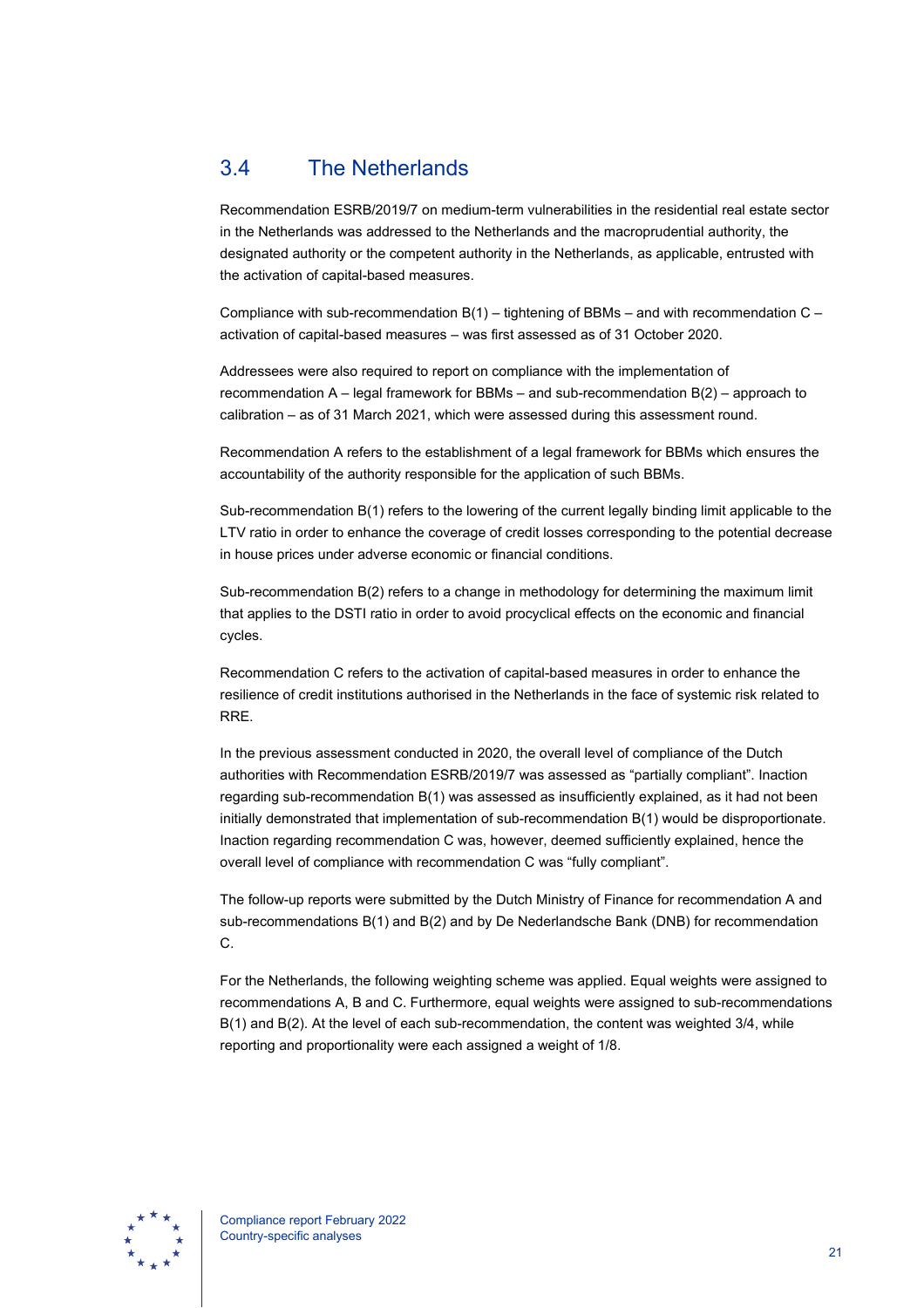### Individual weighting

| Category                                    | Weighting |
|---------------------------------------------|-----------|
| <b>Recommendation A</b>                     | 1/3       |
| <b>Recommendation B(1)</b>                  | 1/6       |
| <b>Recommendation B(2)</b>                  | 1/6       |
| <b>Recommendation C</b>                     | 1/3       |
| <b>Recommendation A</b>                     | Weighting |
| <b>Legal framework for BBMs</b>             | 3/4       |
| <b>Proportionality</b>                      | 1/8       |
| <b>Reporting</b>                            | 1/8       |
| <b>Recommendation B(1)</b>                  | Weighting |
| <b>Tightening of BBMs</b>                   | 3/4       |
| <b>Proportionality</b>                      | 1/8       |
| <b>Reporting</b>                            | 1/8       |
| <b>Recommendation B(2)</b>                  | Weighting |
| <b>Approach to calibration</b>              | 3/4       |
| <b>Proportionality</b>                      | 1/8       |
| <b>Reporting</b>                            | 1/8       |
| <b>Recommendation C</b>                     | Weighting |
| <b>Activation of capital-based measures</b> | 3/4       |
| <b>Proportionality</b>                      | 1/8       |
| <b>Reporting</b>                            | 1/8       |

The addressee provided a follow-up report on the implementation of recommendations B(1) and C of Recommendation ESRB/2019/7 by 31 October 2021 which was assessed together with the report due by 31 March 2021 on the implementation of recommendations A and B(2).

The implementation standards for the Netherlands are presented in Annex III, which will be published as a separate document.

Pursuant to the findings of the assessment, the overall level of compliance with Recommendation ESRB/2019/7 is:

#### Overall grade

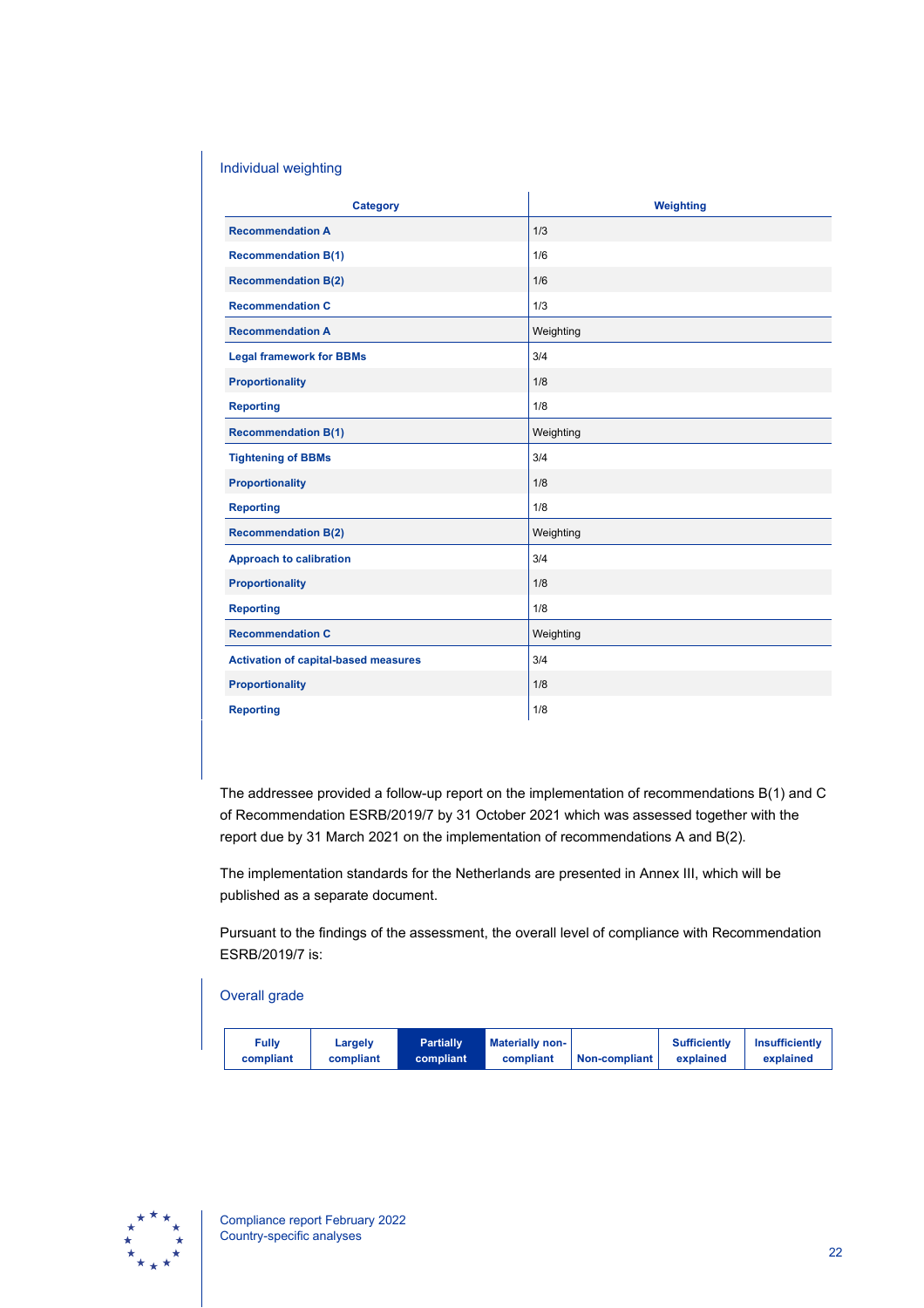### Recommendation A – Legal framework for BBMs

#### **Summary of implementation of recommendation A**

#### **Final grade**

Pursuant to the findings below, the overall level of compliance with recommendation A is **partially compliant.**

The ESRB recommended that the recommendation powers of the Financial Stability Committee (FSC) be complemented by an "act or explain" mechanism, or alternatively, where this is not possible under Dutch law, that an accountability mechanism be established in order to make public the views of the Dutch Government following a recommendation issued by the FSC. The Dutch Government explained why an "act or explain" mechanism is not possible under Dutch law and is preparing legislation that provides for the embedding of the FSC in primary law.

| <b>Criteria for action</b>        | Grade                    |
|-----------------------------------|--------------------------|
| <b>Content of the measure</b>     | Materially non-compliant |
| <b>Proportionality</b>            | Largely compliant        |
| <b>Reporting</b>                  | Fully compliant          |
| <b>Grade for recommendation A</b> | Partially compliant      |

As regards recommendation A, the Dutch Government has stated that the power of the FSC to issue recommendations will not be complemented by an "act or explain" mechanism as this would not be consistent with the Dutch constitutional system. An alternative mechanism has remained in place to make public the views of the authority responsible for the application of BBMs issued by the FSC. Recommendations are forwarded to the Dutch Parliament, where the responsible ministers may be questioned. The Dutch Government notes that this mechanism functions well and serves to enhance public accountability and transparency.

The nature of this recommendation points to the lack of power of the recommendations issued by the FSC and ineffective communication between the Dutch Government and the FSC. The Assessment Team considers the reasoning of the Dutch Government as to why it is not possible to implement the "act or explain" mechanism under Dutch law to be satisfactory. However, the alternative mechanism mentioned above, which has been in effect since 2012, is considered insufficient for the reasons also mentioned above. Therefore, despite the delay in implementing this recommendation, which was due to be implemented by 31 March, the Assessment Team welcomes the information provided during the remedial dialogue on the Government's current steps to strengthen the powers of the FSC and, hence, assesses this recommendation as materially noncompliant. The proportionality is assessed as largely compliant, as there is no clear evidence that the addressee acted in a disproportionate manner. The reporting is assessed as fully compliant.

Nevertheless, the Assessment Team assumes that the Dutch Government will inform ESRB Secretariat about the legislative progress related to the embedding of the FSC in primary law.

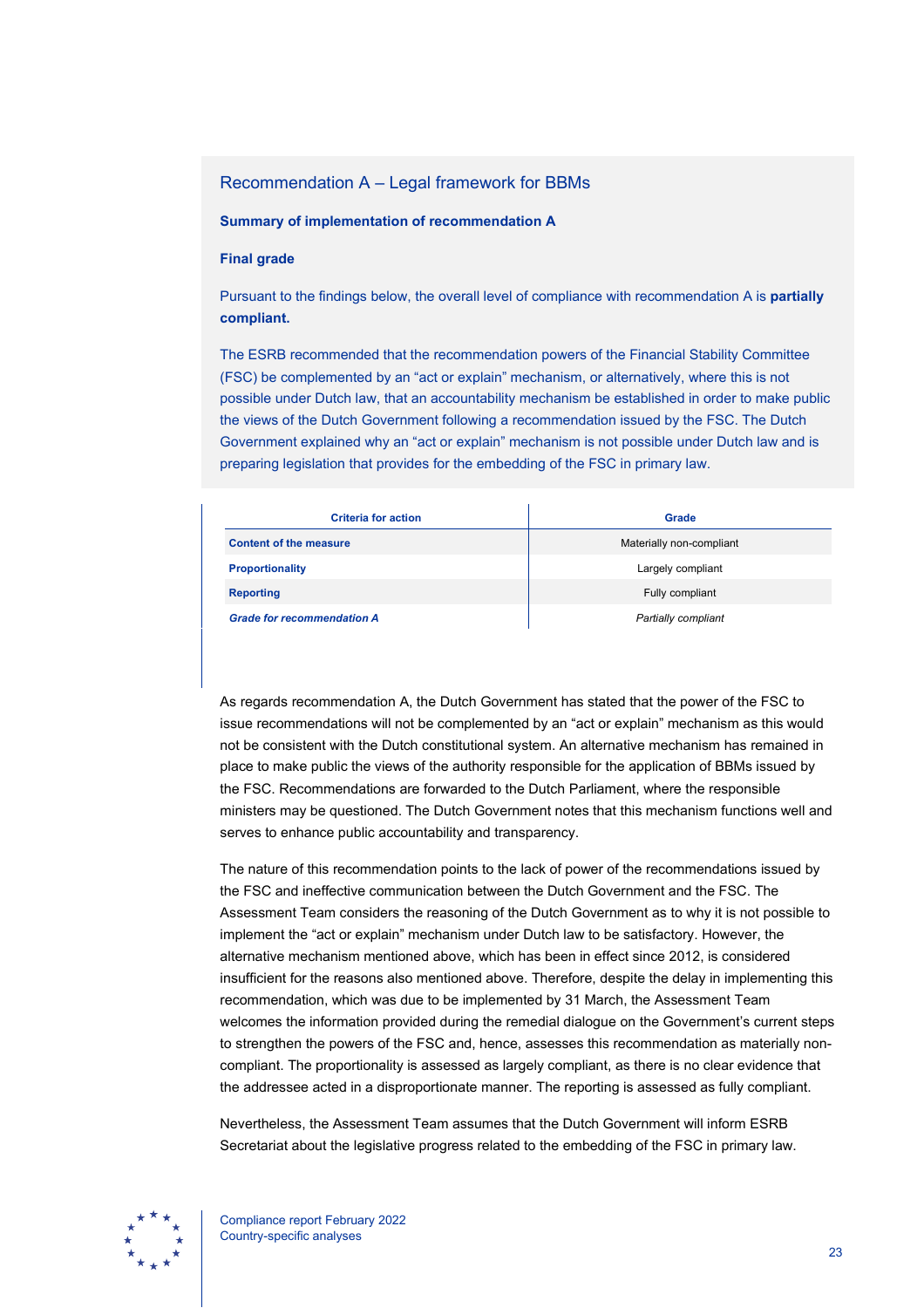### Recommendation B

#### **Summary of implementation of recommendation B**

#### **Final grade**

Pursuant to the findings below, the overall level of compliance with recommendation B is **noncompliant.**

The ESRB recommended that the Dutch Government, which is responsible for BBMs, tighten the LTV ratio and change the methodology for determining the maximum limit of the DSTI ratio. The Dutch Government has not taken any action on either of these sub-recommendations.

#### **Sub-recommendation B(1) – Tightening of BBMs**

| <b>Criteria for action</b>        | Grade                    |
|-----------------------------------|--------------------------|
| <b>Content of the measure</b>     | Insufficiently explained |
| <b>Proportionality</b>            | Insufficiently explained |
| <b>Reporting</b>                  | Partially compliant      |
| Grade for sub-recommendation B(1) | Non-compliant            |

As regards sub-recommendation B(1), the content of the measure has been assessed as insufficiently explained, given that the Dutch Government has not taken any further action on tightening the LTV ratio since the previous compliance report. The assessment on content has remained unchanged.[21](#page-24-0) During the remedial dialogue, the addressee mentioned that the LTV ratio has maintained its decreasing trend and that it considers the current measures to be sufficient to mitigate the systemic risk.

However, there is still a high share of new loans to first-time buyers with an LTV ratio above 90%. Moreover, the Dutch Government did not provide an assessment indicating that there was no need for further tightening of the LTV ratio to mitigate systemic risk, even though house prices are rising (prices rose by 10.3% and 13%, respectively, in the first two quarters of 2021) as is the amount of new mortgages with an LTI above 90% (about 55% of new mortgages provided to first-time buyers). As macroprudential policy and its tools should primarily serve to mitigate risks to the stability of the financial system, which are significant in the RRE sector in the Netherlands, the Assessment Team considers the justification to be insufficiently explained, despite the additional information provided by the addressee during the assessment process. Therefore, the proportionality has been assessed as insufficiently explained, given that the justification for not implementing sub-recommendation B(1) provided by the Dutch authorities during the remedial dialogue is considered inadequate when taking into account the risks stemming from the RRE sector, which could have been lower if the LTV ratio had been further tightened. Finally, the

<span id="page-24-0"></span><sup>21</sup> **[Summary compliance report, March 2021](https://www.esrb.europa.eu/pub/pdf/recommendations/esrb.202108.summary_compliance_report_rre_recommendations%7E5647b809a7.en.pdf)**, ESRB.

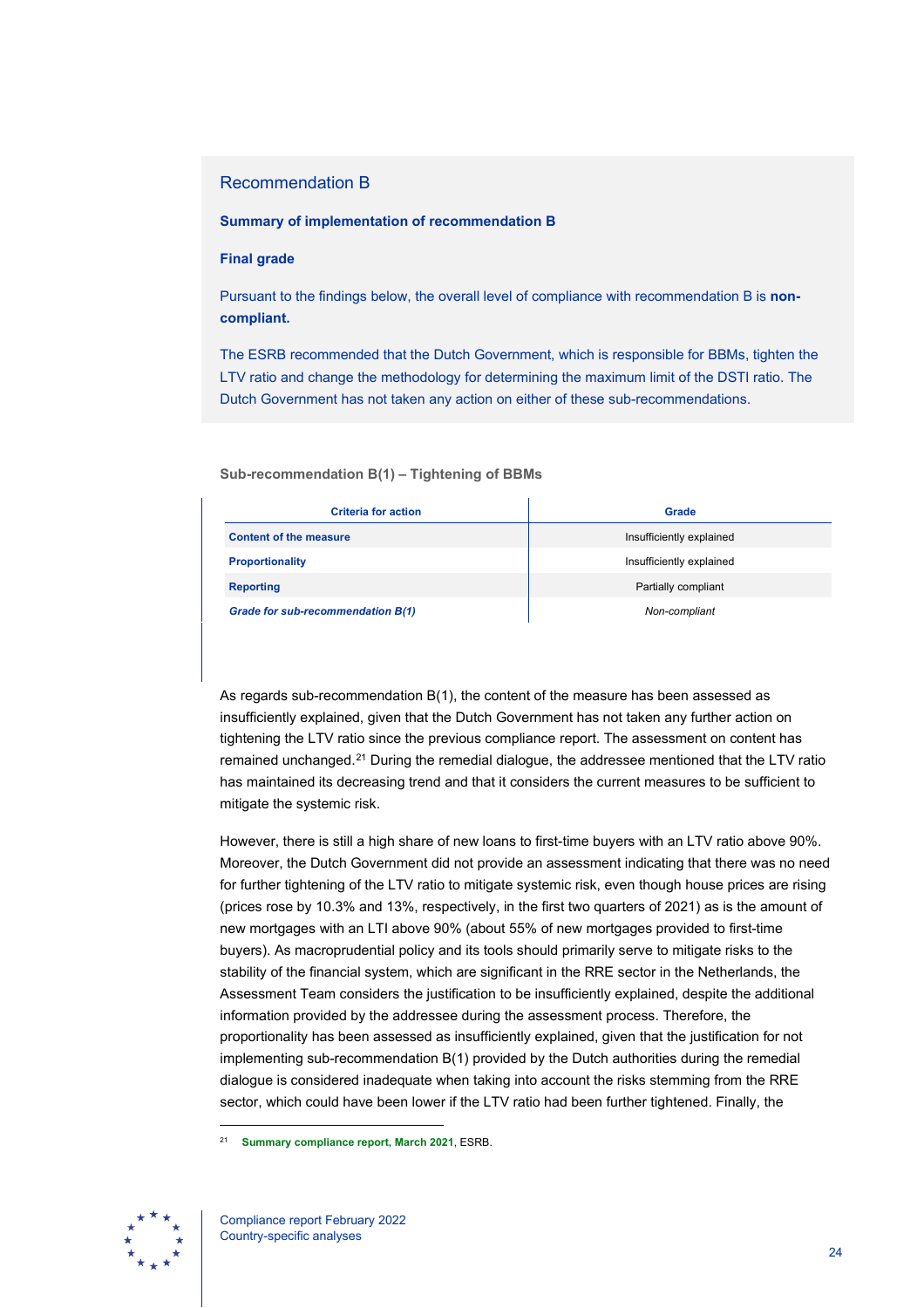reporting has been assessed as partially compliant owing to the delay in reporting. This led to a decrease in the grade for this criterion when compared to the previous report.

**Sub-recommendation B(2) – Approach to calibration**

| <b>Criteria for action</b>        | <b>Grade</b>             |
|-----------------------------------|--------------------------|
| <b>Content of the measure</b>     | Insufficiently explained |
| <b>Proportionality</b>            | Insufficiently explained |
| <b>Reporting</b>                  | Fully compliant          |
| Grade for sub-recommendation B(2) | Non-compliant            |

As regards sub-recommendation B(2), the Dutch Government reported that, since 2017, four-year averaging has been used to reduce the procyclical element of DSTI limits. The methodology for determining DSTI limits was evaluated in 2019. Following this evaluation, the Dutch Government decided to continue to use four-year averages. The Dutch Government deems the current methodology for determining DSTI limits to be effective in mitigating systemic risks and countering procyclicality.

The Assessment Team considers the inaction on measures to reduce procyclicality as insufficiently explained, since the averaging mentioned by the addressee was already in place in the process of adapting Recommendation ESRB/2019/7 and the evaluation only covered averaging methods and not completely different methodologies for calculating DSTI limits. The proportionality has been assessed as insufficiently explained, given that the justification provided by the Dutch authorities is inadequate. In addition, the DSTI limits may continue to exacerbate cyclical house price fluctuations, because changes in disposable income still influence the cap on the DSTI ratio. Furthermore, during the remedial dialogue, the addressee stated that there are no plans for future changes in this methodology, as the DSTI ratio was implemented with a consumer protection perspective of guaranteeing some stability. Hence, the additional information provided by the addressee has not led to a change in grade for the content. Finally, the reporting has been assessed as fully compliant.

### Recommendation C – Activation of capital-based measures

#### **Summary of implementation of recommendation C**

#### **Final grade**

Pursuant to the findings below, the overall level of compliance with recommendation C is **fully compliant.**

The ESRB recommended that the Dutch authority activate capital-based measures to ensure the resilience of credit institutions authorised in the Netherlands in the face of the potential

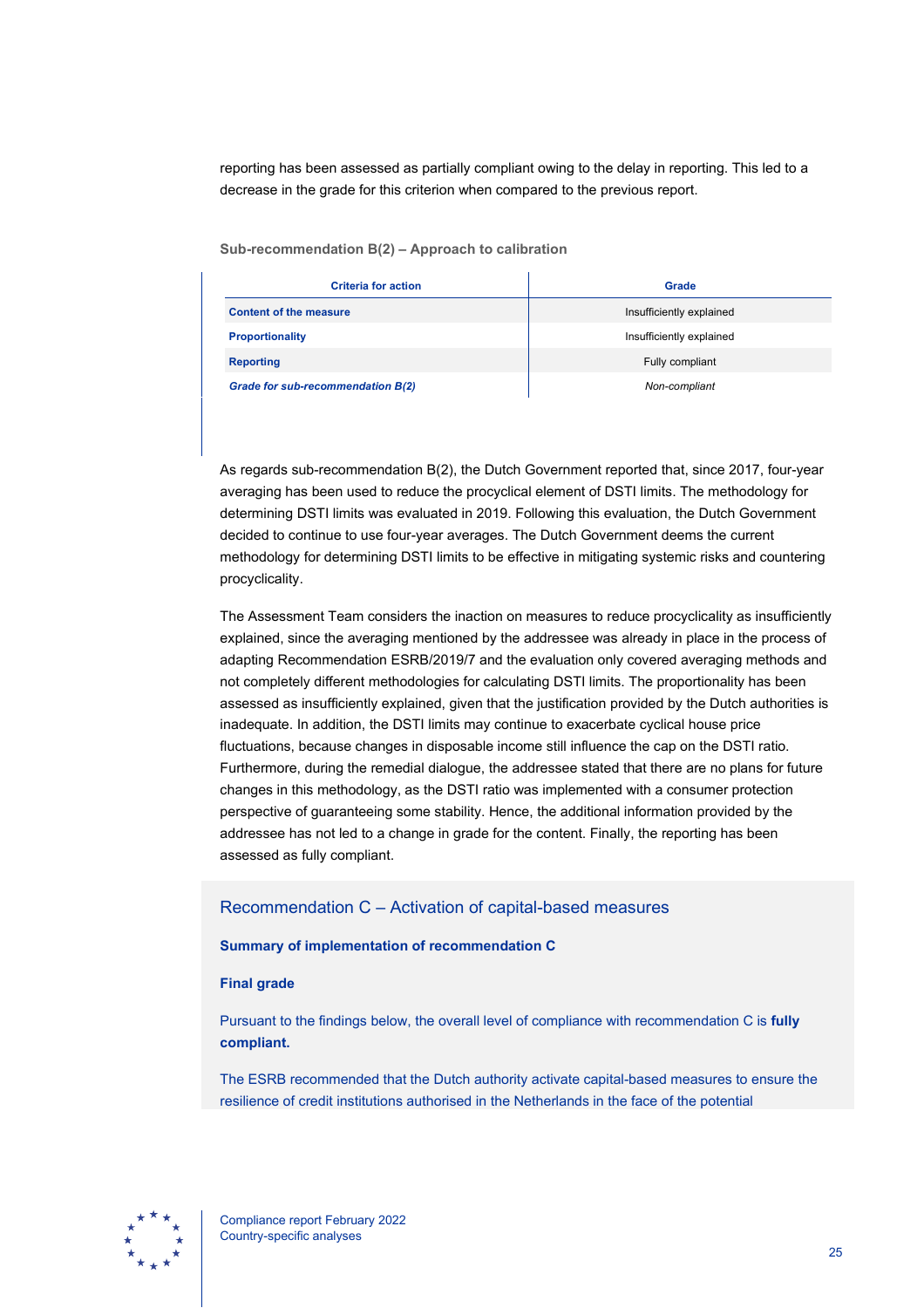materialisation of systemic risk related to the RRE market. The Dutch authority activated a measure under Article 458 of the CRR which will come into force as of 1 January 2022.

| <b>Criteria for action</b>        | Grade           |
|-----------------------------------|-----------------|
| <b>Content of the measure</b>     | Fully compliant |
| <b>Proportionality</b>            | Fully compliant |
| <b>Reporting</b>                  | Fully compliant |
| <b>Grade for recommendation C</b> | Fully compliant |

As regards recommendation C, on 17 March 2020 DNB decided to postpone the introduction of the measure provided for in Article 458 of the CRR in the light of the COVID-19 outbreak and its potential impact on the Dutch economy and the financial sector. On 21 June 2021 DNB decided not to further postpone its introduction and announced that the measure will come into force as of January 2022. On 21 October 2021 the introduction of the Article 458 measure was published in the Government Gazette. The calibration of the measure assigns a 12% risk weight to the portion of the loan not exceeding 55% of the market value of the collateral, and a 45% risk weight to the remaining portion of the loan. The risk weight floor for the mortgage portfolio is then calculated as the exposure-weighted average of the assigned risk weights for the individual loans, which means that the risk weights of the individual loans to be used for this calculation increase gradually with the LTV ratio. Risk weights range from 12% for loans with an LTV ratio below or equal to 55% to 26.85% for loans with an LTV ratio of 100% or even higher for loans with LTV ratios above 100%. The measure is expected to increase the average risk weights of banks using the internal ratingsbased approach (IRB banks) by 3 to 4 percentage points.

Owing to rising vulnerabilities in the RRE sector related to house price overvaluation, high LTV ratios and high household indebtedness, the Assessment Team consider the measure taken under Article 458 of the CRR to be fully compliant with recommendation C. The measure aims to mitigate the potential materialisation of systemic risk related to low risk weights which IRB banks in the Netherlands apply to real estate exposures and is assessed as proportionate, given the strong economic outlook. In addition, DNB mentioned that it will launch a consultation on the new CCyB framework in December 2021.

## <span id="page-26-0"></span>3.5 Finland

Recommendation ESRB/2019/8 on medium-term vulnerabilities in the residential real estate sector in Finland was addressed to the Finnish national authorities entrusted with the activation or calibration of income-related BBMs.

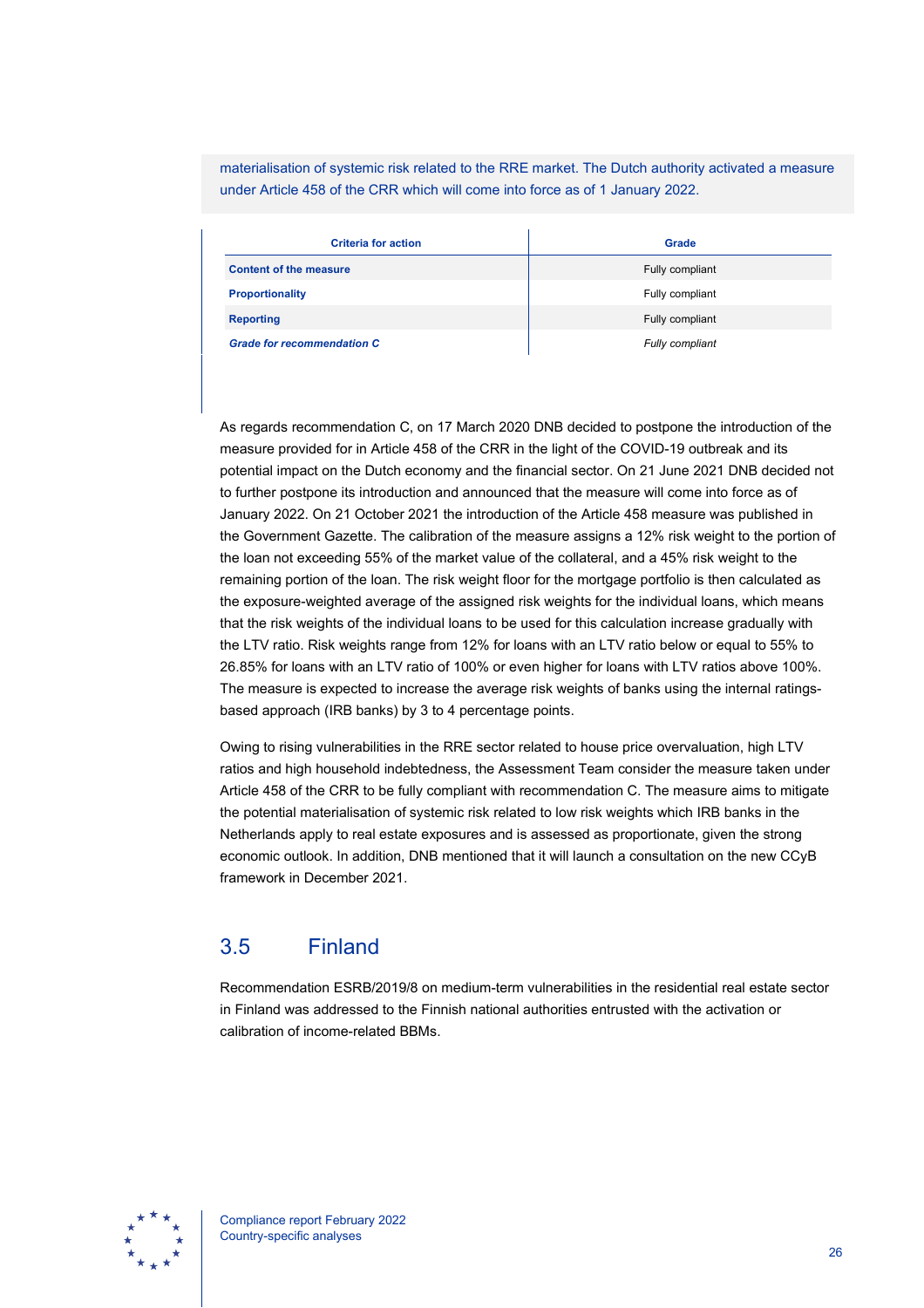Compliance with recommendation A – establishment of a legal framework for BBMs – and recommendation B – activation of income-related BBMs – was first assessed as of 31 October 2020, and subsequently as of 31 October 2021 based on a report provided by the addressees.<sup>[22](#page-27-0)</sup>

Recommendation A consists of two sub-recommendations:

Sub-recommendation A(1) refers to the legal framework for BBMs. It is recommended that Finland ensure that the existing legal framework for BBMs includes at least the following legally binding BBMs:

- (a) either limits that apply to the DTI ratio or limits that apply to the DSTI ratio;
- (b) limits that apply to the LTV ratio; and
- (c) maturity limits.

Sub-recommendation A(2) refers to the amendment of the definition of the LTV ratio in the existing legal framework for BBMs.

Recommendation B consists of two sub-recommendations:

Sub-recommendation B(1) refers to the activation of non-legally binding BBMs. It is recommended that, pending the amendment of the existing legal framework as referred to in recommendation A, the Finnish national authorities entrusted with the activation of income-related BBMs apply nonlegally binding BBMs in order to prevent a significant or increasing share of borrowers taking out new mortgage loans who might not be able to service their debt or maintain consumption in the event of adverse economic or financial conditions or adverse developments in the RRE market.

Sub-recommendation B(2) refers to the activation of legally binding income-related BBMs. It is recommended that, once the existing legal framework has been amended as referred to in recommendation A, the Finnish national authorities entrusted with the activation or calibration of income-related BBMs activate or calibrate, respectively, legally binding income-related BBMs to further address the objectives set out in sub-recommendation B(1).

In the previous assessment conducted in 2020, the overall level of compliance of the Finnish national authorities with Recommendation ESRB/2019/8 was "largely compliant". The addressee was deemed to be largely compliant with recommendation A, being partially compliant with subrecommendation A(1) owing to a delay in implementation due to the COVID-19 pandemic and a shortage of resources, and fully compliant as regards sub-recommendation A(2). However, the level of compliance with recommendation B was partially compliant, since the assessment indicated a need to further activate or tighten other BBMs. Sub-recommendation B(2) was not assessed since its compliance was conditional on the full implementation of recommendation A.

The follow-up report was submitted by the Finnish Ministry of Finance and the Finnish Financial Supervisory Authority (FIN-FSA).

<span id="page-27-0"></span><sup>&</sup>lt;sup>22</sup> Following communication with the addressee of recommendation A, the implementation of recommendation A due by 31 March 2021 (final report) was assessed on the basis of the information submitted by 31 October 2021.

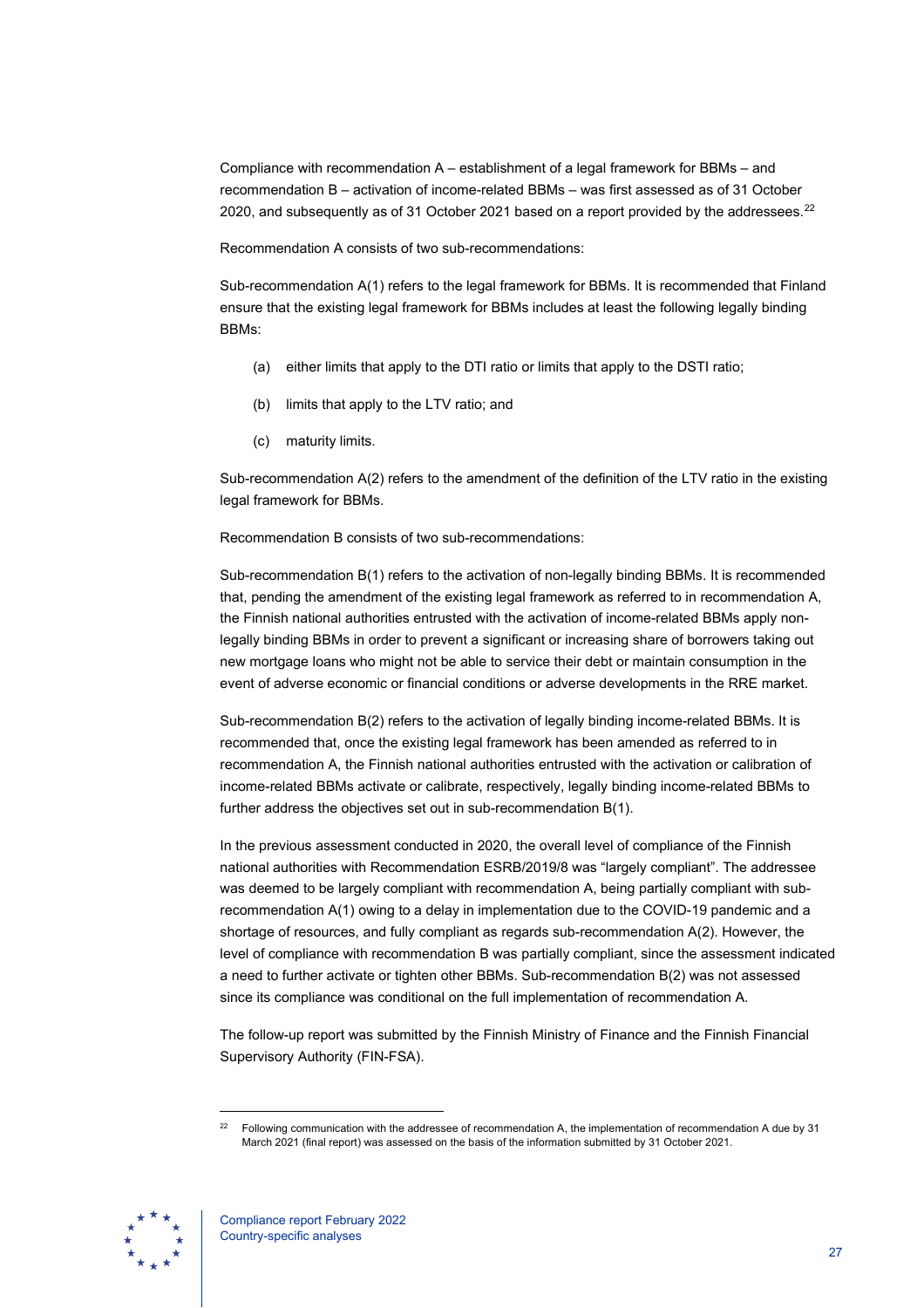For Finland, the weightings applied to the different sub-recommendations are presented in the table below. The weights assigned to sub-recommendations A(1), A(2) and B(1) were respectively 3/8, 1/8 and 4/8. Sub-recommendation B(2) is considered as non-applicable at this stage and its weight in this assessment is zero.<sup>[23](#page-28-0)</sup> At the level of each sub-recommendation, the content was weighted 3/4, while reporting and proportionality were each assigned a weight of 1/8.

## **Category Category Weighting Recommendation A(1)** 3/8 **Recommendation A(2)** 1/8 **Recommendation B(1)** 1/2 **Recommendation B(2) Recommendation A(1)** Neighting Legal framework for BBMs **3/4 Proportionality** 2012 1/8 **Reporting 1/8 Recommendation A(2)** Weighting Amendment of the definition of the LTV ratio  $3/4$ **Proportionality** 2012 1/8 **Reporting 2018 1/8 Recommendation B(1)** Neighting Activation of non-legally binding BBMs 3/4 **Proportionality** 1/8 **Reporting 2018 1/8 2019 12:00 12:00 12:00 12:00 12:00 12:00 12:00 12:00 12:00 12:00 12:00 12:00 12:00 12:00 12:00 12:00 12:00 12:00 12:00 12:00 12:00 12:00 12:00 12:00 12:00 12:00 12:00 12:00 12:00 12:00 12:00 12:00 12:00 Recommendation B(2)** Weighting **Activation of legally binding BBMs Proportionality Reporting**

#### Individual weighting

The implementation standards for Finland are presented in Annex III, which will be published as a separate document.

Pursuant to the findings described in the following sections, the overall level of compliance with Recommendation ESRB/2019/8 is:

#### Overall grade

| Fully<br>compliant | <b>Partially</b><br>Largely<br><b>compliant</b><br>compliant | <b>Materially non-</b><br>compliant | <b>Non-compliant</b> | <b>Sufficiently</b><br>explained | Insufficiently<br>explained |
|--------------------|--------------------------------------------------------------|-------------------------------------|----------------------|----------------------------------|-----------------------------|
|--------------------|--------------------------------------------------------------|-------------------------------------|----------------------|----------------------------------|-----------------------------|

<sup>23</sup> Details are provided in Section 3.5.3.

<span id="page-28-0"></span>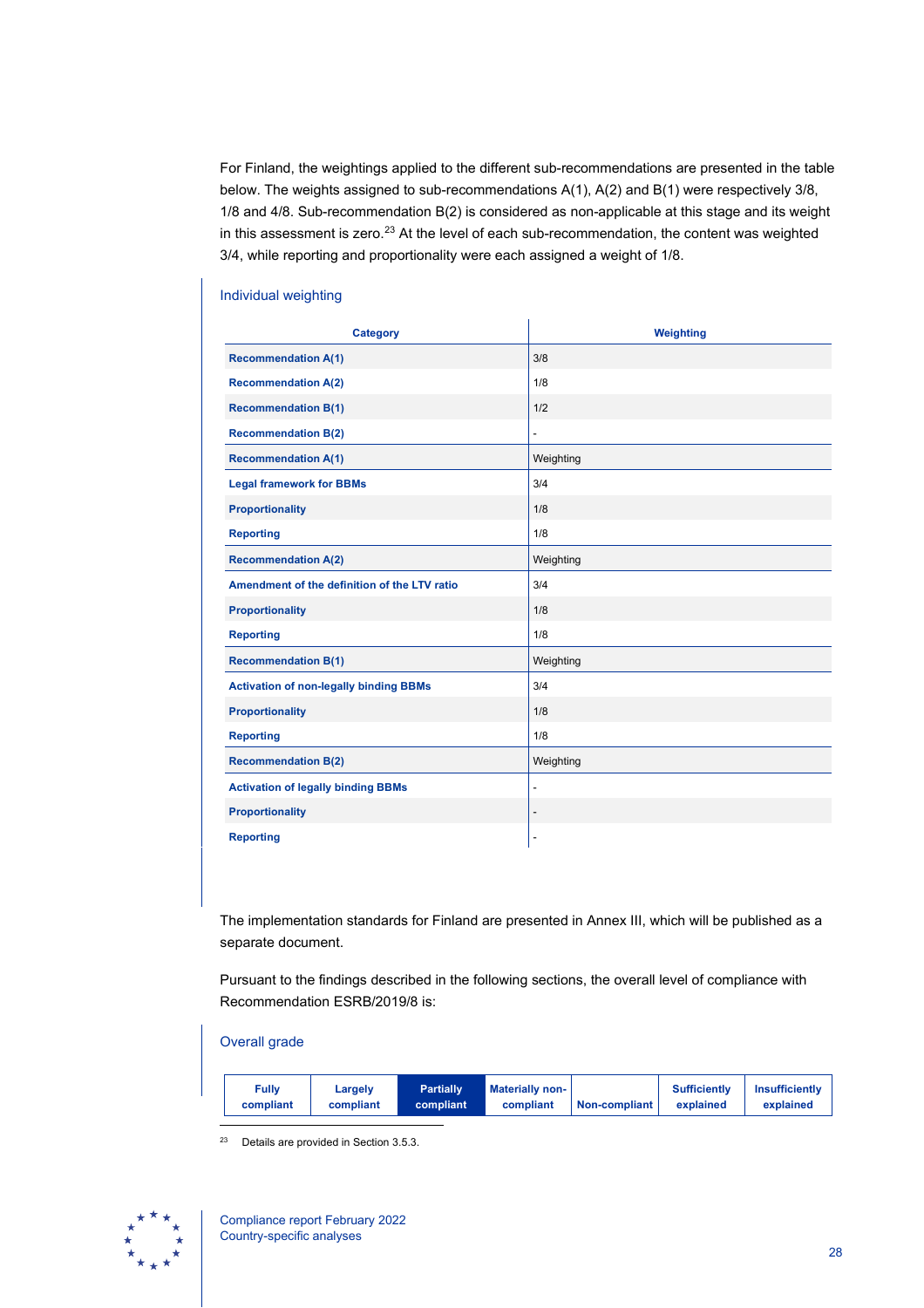Recommendation A – Legal framework for borrower-based measures

**Summary of implementation of recommendation A**

#### **Final grade**

Pursuant to the findings below, the overall level of compliance with recommendation A is **partially compliant.**

#### **Sub-recommendation A(1) – Legal framework for BBMs**

| <b>Criteria for action</b>        | Grade                    |
|-----------------------------------|--------------------------|
| <b>Content of the measure</b>     | Materially non-compliant |
| <b>Proportionality</b>            | Largely compliant        |
| <b>Reporting</b>                  | Largely compliant        |
| Grade for sub-recommendation A(1) | Materially non-compliant |

#### **Final grade**

Pursuant to the findings below, the overall level of compliance with sub-recommendation A(1) is **materially non-compliant**.

The content of the measures has been assessed as materially non-compliant (see below), while the proportionality and reporting have been assessed as largely compliant, given that the addressee intends to modify the existing legal framework for BBMs, in particular the extension of the loan-tocollateral (LTC) limit in terms of the borrowers and lenders covered and the imposition of a maturity limit. However, DTI or DSTI limits will not be part of the proposal.

The existing Finnish legal framework for BBMs has still not been amended to include the recommended legally binding BBMs. However, the addressee has clarified that a legislative proposal focused on limiting the use of leverage is being finalised (by including an LTC limit that applies to all borrowers and lenders, and maturity limits, but without including DTI/DSTI limits) and is going to be presented for public consultation before the end of 2021, after which it will be submitted to the Finnish Parliament.

To complement the existing macroprudential measures in Finland, it was recommended that the existing legal framework be amended to include at least three legally binding BBMs. However, the addressee has not yet modified the existing legal framework for BBMs, and the LTC limit is still the only legally binding measure that applies to housing loans in Finland. Nevertheless, a legislative proposal is currently ongoing. Should the proposal be approved by the Finnish Parliament as planned, the amended legislative framework would extend the LTC limit to apply to all lenders, introduce maturity limits and new restrictions on housing company loans, but still not include DTI or

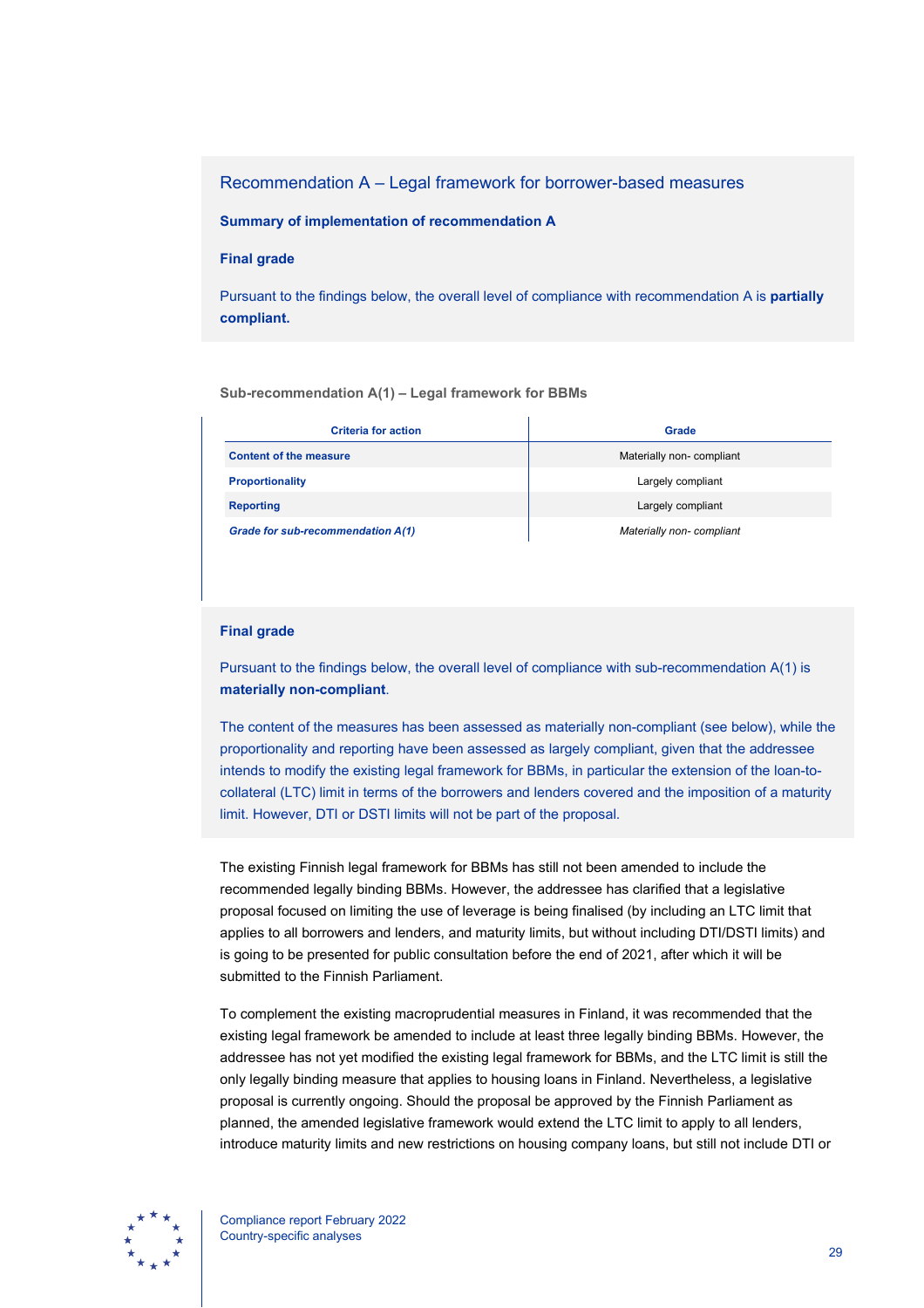DSTI limits (in other respects, the proposal is expected to follow a report on means to prevent excessive household indebtedness $^{24}$ ).

Regarding the timeline of the legislative process, consideration of the proposal by the Finnish Parliament and its possible entry into force can only be envisaged during the second quarter of 2022, whereas recommendation A specified that the amendments to the Finnish legal framework for BBMs should be in force by no later than 1 July 2021.

The downgrade relative to the compliance report of March 2021 is due to the fact that the 1 July 2021 deadline for extending the existing legal framework for BBMs has passed, while the addressee has not yet modified the existing legal framework, and the Assessment Team can no longer consider delays attributed to the COVID-19 pandemic or to shortages or changes in human resources to be acceptable.

**Sub-recommendation A(2) – Amendment of the definition of the LTV ratio**

| <b>Criteria for action</b>        | <b>Grade</b>           |
|-----------------------------------|------------------------|
| <b>Content of the measure</b>     | Sufficiently explained |
| <b>Proportionality</b>            | Fully compliant        |
| <b>Reporting</b>                  | Fully compliant        |
| Grade for sub-recommendation A(2) | Fully compliant        |

#### **Final grade**

Pursuant to the findings below, the overall level of compliance with sub-recommendation A(2) is **fully compliant.**

The content of the measures has been assessed as sufficiently explained, while the proportionality and reporting have been assessed as fully compliant.

The definition of the LTV ratio has not been amended in the existing legal framework for BBMs, but inaction is justified as the existing LTC limit worked effectively and was used in a reactive way during and after the peak of the COVID-19 pandemic. However, both Suomen Pankki – Finlands Bank and the FIN-FSA have continuously called for the definition of LTV to be brought more in line with the ESRB Recommendation, and the current legislative proposal would broaden its scope so that the existing limit on the LTC ratio would also apply to non-bank lenders.

The requirements of sub-recommendation A(2) have not been met: while it was recommended that the definition of the LTV ratio in the existing legal framework be amended by no later than 1 July 2021, the definition of the LTC ratio has not been amended, so assets other than real estate can

<span id="page-30-0"></span><sup>24</sup> **[Report on means to prevent excessive household indebtedness:](https://julkaisut.valtioneuvosto.fi/handle/10024/161807) Report of the working group** (in Finnish).

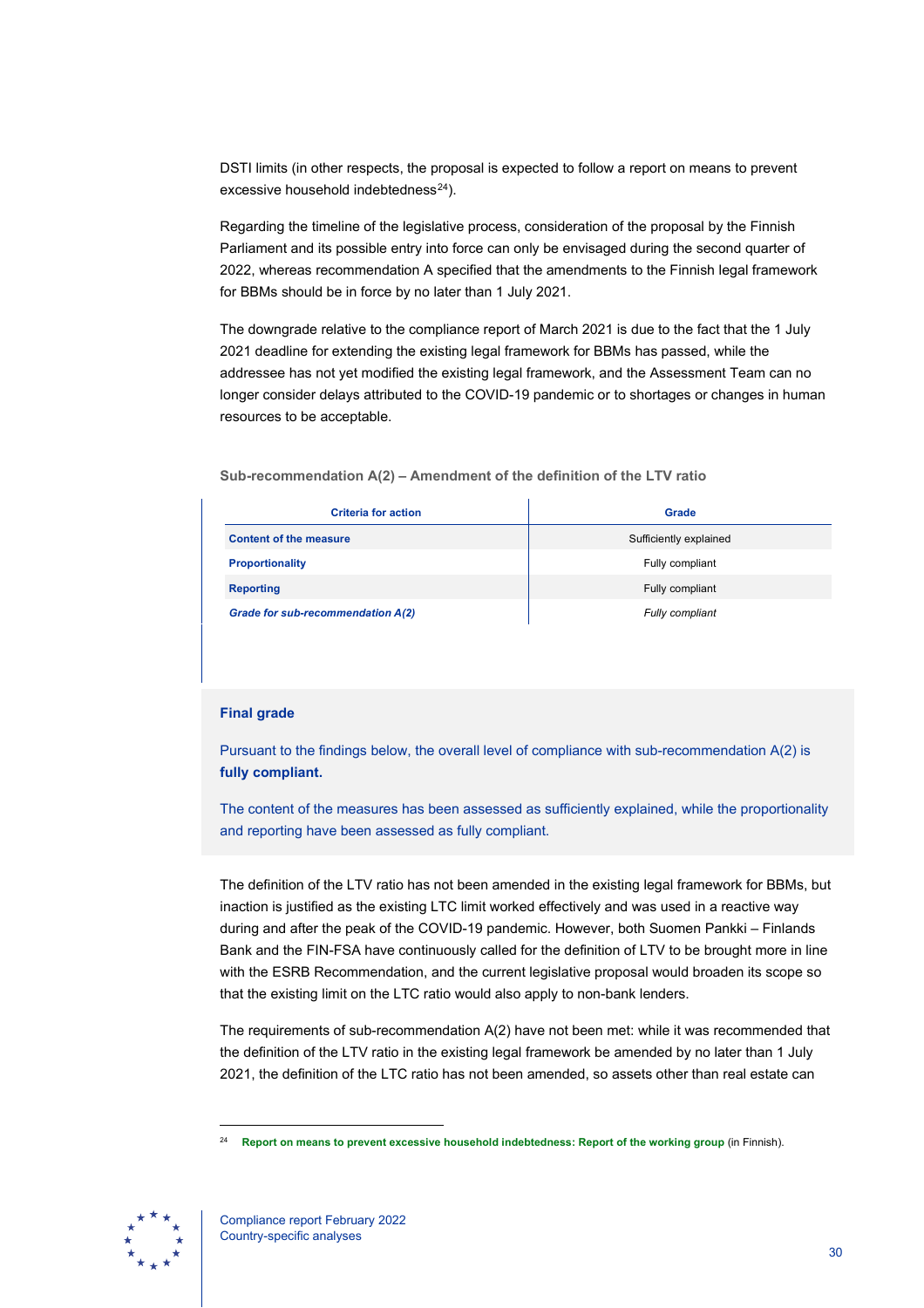still be considered as eligible collateral. Furthermore, no changes to its definition are planned in the legislative proposal pursuant to sub-recommendation A(1).

The inaction is, however, justified for the following reasons. First, the existing ratio has proved to work in accordance with its objective, including during the COVID-19 pandemic. In particular, the FIN-FSA did not restrain from adjusting the existing LTC ratio (loan cap) in a reactive way in response to changes in the economic environment caused by the pandemic. Second, the other measures planned in the legislative proposal pursuant to sub-recommendation A(1) are intended to complement the existing LTC ratio in line with the general purpose of the Recommendation. Third, the legislative proposal suggests that the scope of the maximum LTC ratio be extended so that the limit also applies to housing loans granted by other types of lenders, such as housing companies, rather than to credit institutions only. s, both Suomen Pankki – Finlands Bank and the FIN-FSA have repeatedly recommended that the definition of the LTC ratio in the existing legislation be adapted so as to better correspond with the ESRB Recommendation.

### Recommendation B – Activation of income-related borrower-based measures

#### **Summary of implementation of recommendation B**

#### **Final grade**

Pursuant to the findings below, the overall level of compliance with recommendation B is **partially compliant.**

Currently, non-legally binding BBMs have not been implemented, although the FIN-FSA Board has issued communications regarding loan sizes relative to borrowers' income and maturities of new mortgage loans. As such, the action cannot be considered fully adequate to address the risks identified. However, following the remedial dialogue, the FIN-FSA agreed to issue a recommendation on the application of non-legally binding limits on DTI or, alternatively, DSTI during the first half of 2022. On the other hand, the calibration of the measures will not be decided until early 2022.

#### **Sub-recommendation B(1) – Activation of non-legally binding BBMs**

| <b>Criteria for action</b>        | Grade               |
|-----------------------------------|---------------------|
| <b>Content of the measure</b>     | Partially compliant |
| <b>Proportionality</b>            | Largely compliant   |
| <b>Reporting</b>                  | Fully compliant     |
| Grade for sub-recommendation B(1) | Partially compliant |

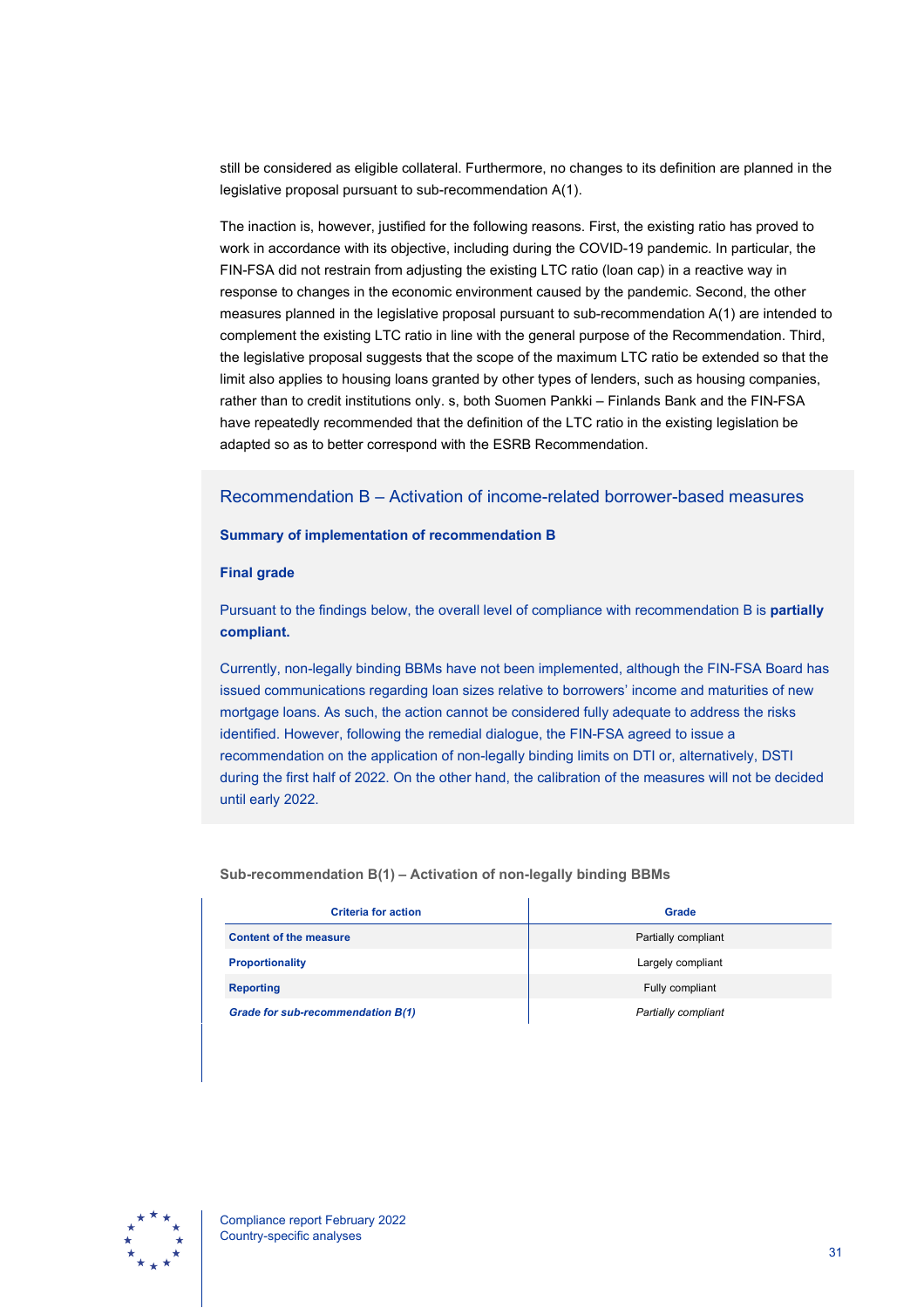#### **Final grade**

Pursuant to the findings below, the overall level of compliance with sub-recommendation B(1) is **partially compliant**

The content of the measures has been assessed as partially compliant (see below); the proportionality as largely compliant, as the addressee points to mitigating factors (uncertain economic and financial environment and the existing LTC requirement) that show it has acted in a proportionate manner; and the reporting as fully compliant.

As of November 2021, in order to prevent vulnerabilities related to household indebtedness from increasing and pending the amendment of the existing legal framework, non-legally binding BBMs have not been applied, although the FIN-FSA Board has issued several recommendations instructing lenders to show restraint when granting loans to potentially vulnerable applicants. In recent months household indebtedness has continued to increase, fuelled by continued growth in the household loan stock, low interest rates and the offering of contracts with longer maturities. It was also observed that a significant number of instalment-free periods were granted to households. Thus, the level of household indebtedness in a context of risks building up, justifies the implementation of the recommendations on DTI or DSTI.

The FIN-FSA informed the ESRB that it proposed to issue recommendations on the application of non-legally binding measures on the DTI or, alternatively, DSTI ratio in the first half of 2022. The necessary assessments, which resulted in the proposal, have been carried out, but the measures have not yet been implemented. Moreover, a decision on the calibration of these measures will not be taken until early 2022.

With respect to the content of the measure, the following compliance grade has been assessed partially compliant. The grade takes into account that these decisions will be taken by the FIN-FSA later on. The impact of these measures on the vulnerabilities in the RRE sector in Finland will be part of the subsequent assessment carried out in 2022.

| <b>Criteria for action</b>        | <b>Grade</b> |
|-----------------------------------|--------------|
| <b>Content of the measure</b>     | N/A          |
| <b>Proportionality</b>            | N/A          |
| <b>Reporting</b>                  | N/A          |
| Grade for sub-recommendation B(2) | N/A          |

**Sub-recommendation B(2) – Activation of legally binding BBMs**

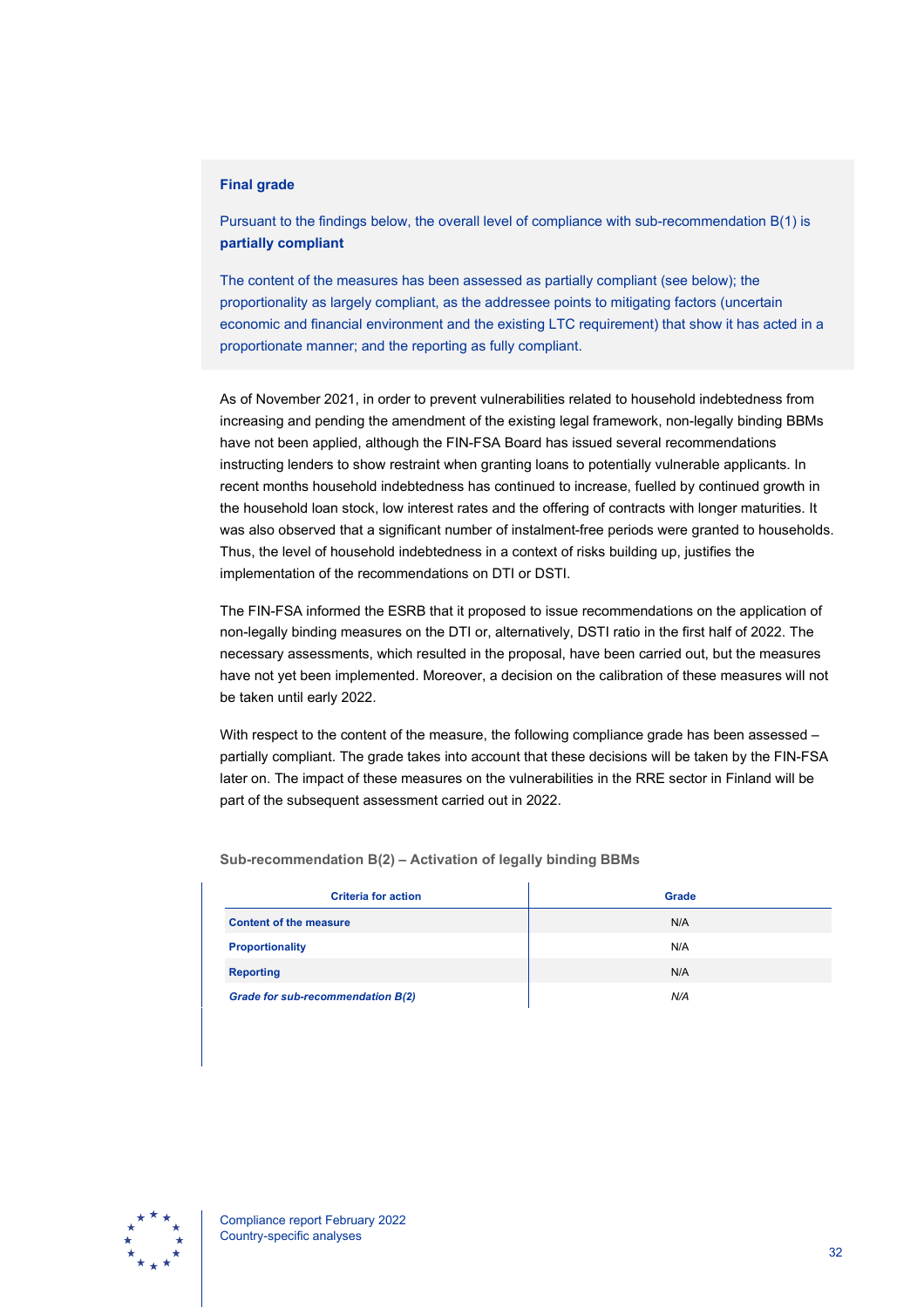#### **Final grade**

Pursuant to the findings below, the overall level of compliance with sub-recommendation B(2) **cannot be included in the assessment.**

The activation or calibration of legally binding income-related BBMs in Finland is conditional on the amendment of the existing legal framework as referred to in recommendation A. However, given that the existing legal framework has not been amended to allow income-related BBMs to be activated or calibrated, sub-recommendation B(2) cannot be complied with at this stage, and the inaction regarding sub-recommendation B(2) has not been assessed by the Assessment Team.

Consequently, and in accordance with the methodology previously adopted in the summary compliance report of March 2021, sub-recommendation B(2) does not apply and its weight in the assessment is zero.

## <span id="page-33-0"></span>3.6 Sweden

Recommendation ESRB/2019/9 on medium-term vulnerabilities in the residential real estate sector in Sweden was addressed to the Swedish national authorities entrusted with the monitoring of systemic risks, the Swedish macroprudential authority entrusted with the activation of BBMs and the macroprudential authority, the designated authority or the competent authority in Sweden, as applicable.

Compliance with recommendation B – Monitoring of vulnerabilities and activation or tightening of macroprudential measures – was first assessed as of 31 October 2020, and subsequently as of 31 October 2021 based on a report provided by the addressees.

Recommendation B consists of three sub-recommendations:

Sub-recommendation B(1) refers to the close monitoring of vulnerabilities related to household indebtedness and overvaluation of house prices over the medium term, including, inter alia, by:

- (a) assessing using loan-level data for new mortgage loans the ability of borrowers taking out new housing loans to withstand adverse economic or financial conditions or adverse developments in the residential real estate market; and
- (b) assessing potential credit losses on existing mortgage portfolios, as well as potential second-round effects on financial stability in the event of adverse economic or financial developments.

Sub-recommendation B(2) refers to the tightening of existing, or activation of other, BBMs, if the results of the monitoring carried out pursuant to point (a) of sub-recommendation B(1) provide evidence that a significant or increasing share of borrowers taking out new housing loans might not be able to service their debt following an adverse economic or financial development.

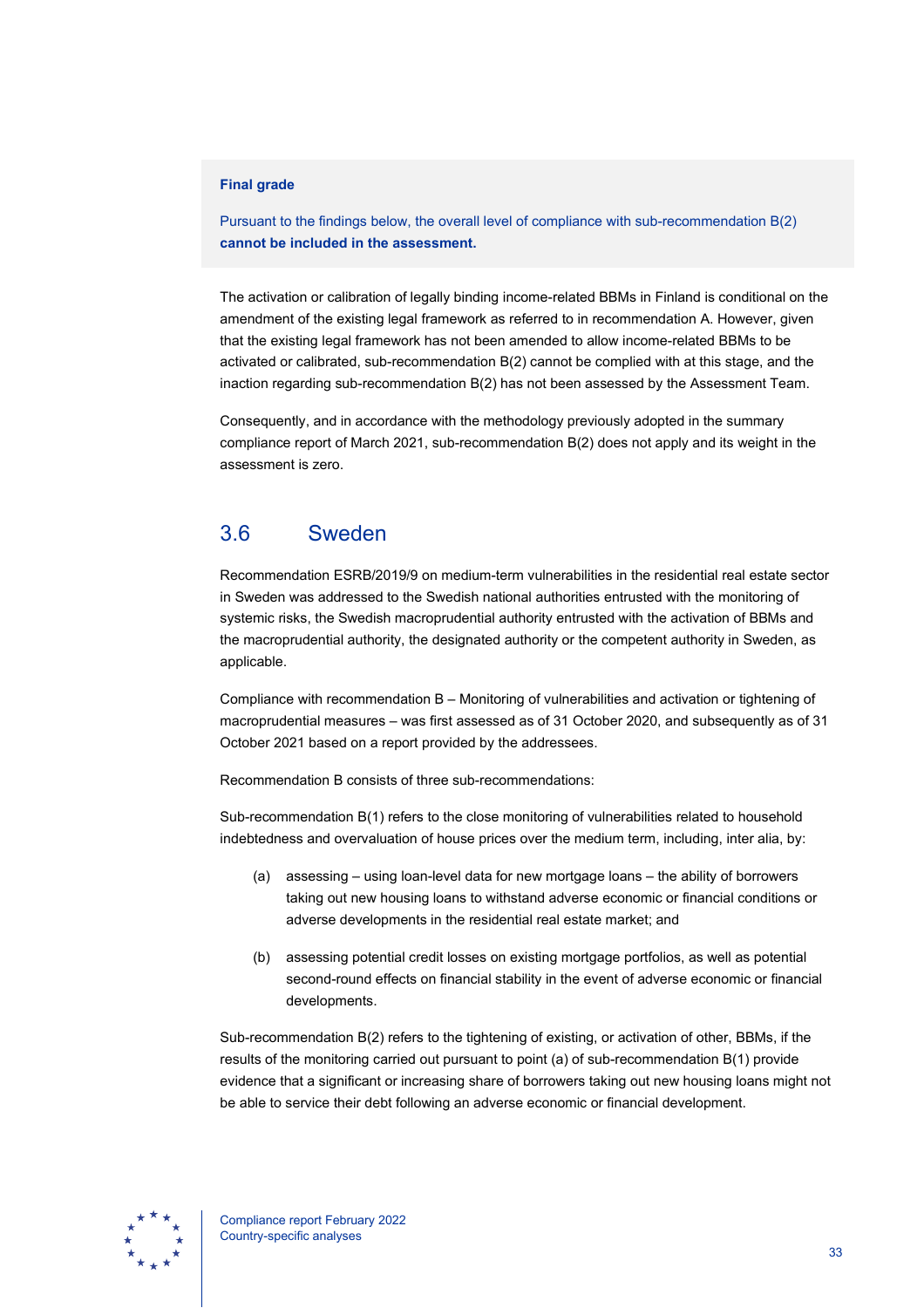Sub-recommendation B(3) refers to the tightening of existing, or introduction of other, capital-based measures to ensure sufficient capital for mortgage loans granted by credit institutions authorised in Sweden, if the results of the monitoring carried out pursuant to point (b) of sub-recommendation B(1) provide evidence that potential credit losses on existing mortgage loans in the event of adverse economic or financial conditions or adverse developments in the RRE market, as well as credit losses on other loans as a consequence of the decrease in consumption by households with housing loans, have increased due to cyclical, economic and financial factors.

In the previous assessment conducted in 2020, the overall level of compliance of the addressees with Recommendation ESRB/2019/8 was "fully compliant". Only sub-recommendation B(1) had been implemented by the addressee, and was assessed as largely compliant, while inaction regarding sub-recommendations B(2) and B(3) was assessed as sufficiently explained.

The follow-up report was submitted by Finansinspektionen (the Swedish Financial Supervisory Authority) for sub-recommendations B(1), B(2) and B(3), and by Sveriges Riksbank for subrecommendation B(1).

For Sweden, the weightings applied to the different sub-recommendations are presented in the table below. Overall, equal weights were assigned to each sub-recommendation. At the level of each sub-recommendation, the content was weighted 3/4, while reporting and proportionality were each assigned a weight of 1/8.

| <b>Category</b>                                    | <b>Weighting</b> |
|----------------------------------------------------|------------------|
| <b>Recommendation B(1)</b>                         | 1/3              |
| <b>Recommendation B(2)</b>                         | 1/3              |
| <b>Recommendation B(3)</b>                         | 1/3              |
| <b>Recommendation B(1)</b>                         | Weighting        |
| Monitoring of the RRE risk framework               | 3/4              |
| <b>Proportionality</b>                             | 1/8              |
| <b>Reporting</b>                                   | 1/8              |
| <b>Recommendation B(2)</b>                         | Weighting        |
| Tightening of existing BBM or activation of others | 3/4              |
| <b>Proportionality</b>                             | 1/8              |
| <b>Reporting</b>                                   | 1/8              |
| <b>Recommendation B(3)</b>                         | Weighting        |
| Activation or tightening of capital-based measures | 3/4              |
| <b>Proportionality</b>                             | 1/8              |
| <b>Reporting</b>                                   | 1/8              |

#### Individual weighting

The implementation standards for Sweden are presented in Annex III, which will be published in a separate document.

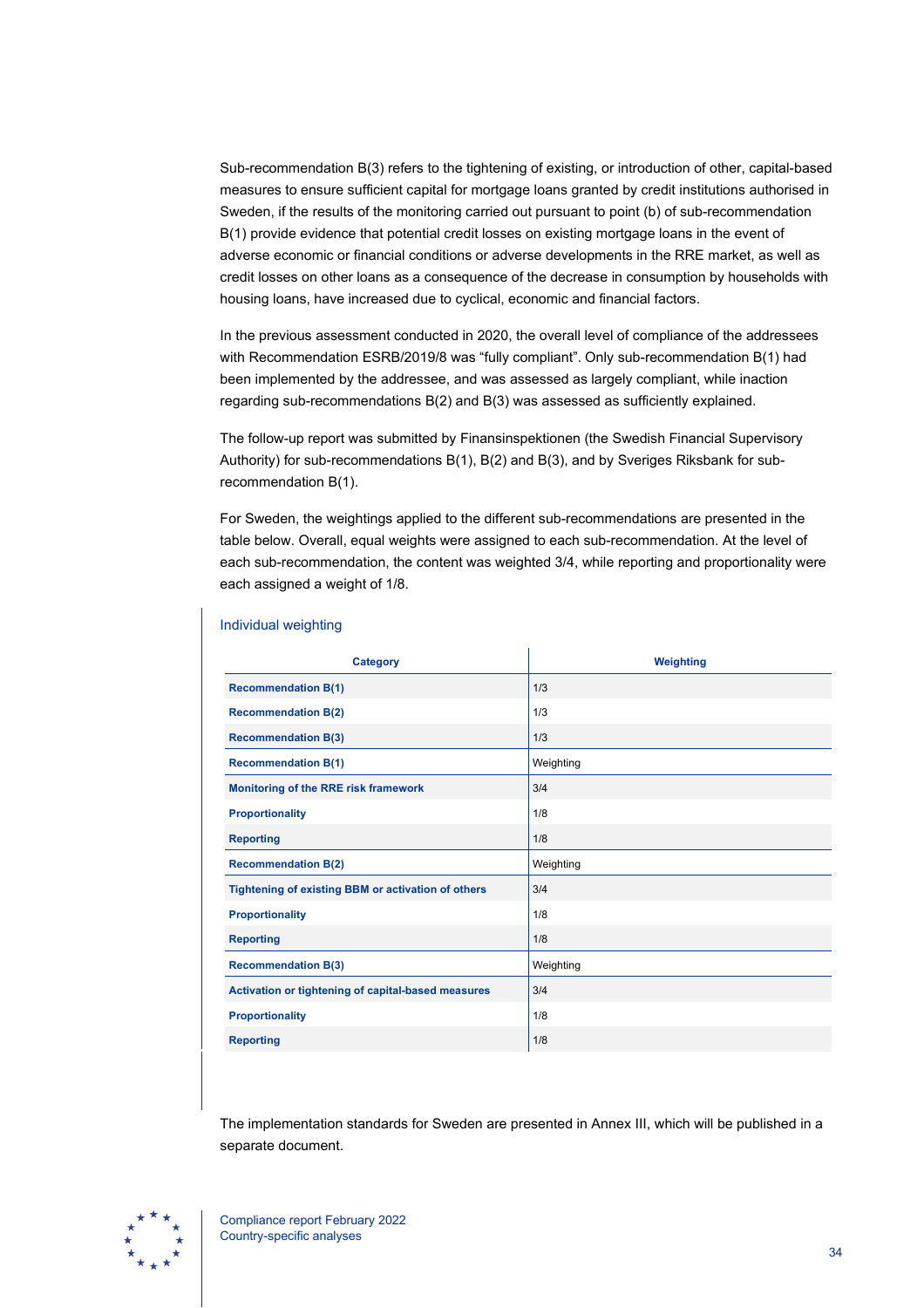Pursuant to the findings of the assessment, the overall level of compliance with Recommendation ESRB/2019/9 is:



Recommendation B – Monitoring of vulnerabilities and activation or tightening of macroprudential measures

#### **Summary of implementation of recommendation B**

Pursuant to the findings below, the overall level of compliance with recommendation B **is largely compliant.**

The Swedish Financial Supervisory Authority has already established a well-functioning monitoring framework to assess vulnerabilities to household indebtedness and overvaluation of house prices. The current monitoring framework is continuously evolving, as the addressee is trying to enrich it and has taken the respective legislative initiatives. However, some key variables should be collected at a higher frequency to better analyse the changes in credit conditions and better assess the resilience of households. The addressee acknowledges the lack of data at a higher frequency and is exploring ways to solve the issue of collecting data at shorter intervals. The mortgage survey is currently collected annually. A new survey is expected to be launched in 2022 which will cover some of the same information as the mortgage survey and will increase the data frequency. The addressee is exploring ways to collect some of the mortgage survey data semi-annually to further increase the frequency.

The Swedish Financial Supervisory Authority decided to officially terminate the exemption from the amortisation requirements, taking into account that the degree of uncertainty surrounding economic developments had sufficiently decreased and that the economic recovery is under way. However, despite the economic improvement and better forecasts on unemployment, the addressee decided not to activate new, or tighten existing, BBMs to address rising vulnerabilities in the RRE sector in view of the strong repayment ability of mortgagors. Instead, the Swedish Financial Supervisory Authority decided to re-set and tighten the existing capital-based measures.

| <b>Criteria for action</b>        | Grade             |
|-----------------------------------|-------------------|
| <b>Content of the measure</b>     | Largely compliant |
| <b>Proportionality</b>            | Fully compliant   |
| <b>Reporting</b>                  | Fully compliant   |
| Grade for sub-recommendation B(1) | Largely compliant |

**Sub-recommendation B(1) – Monitoring of the RRE risk framework**

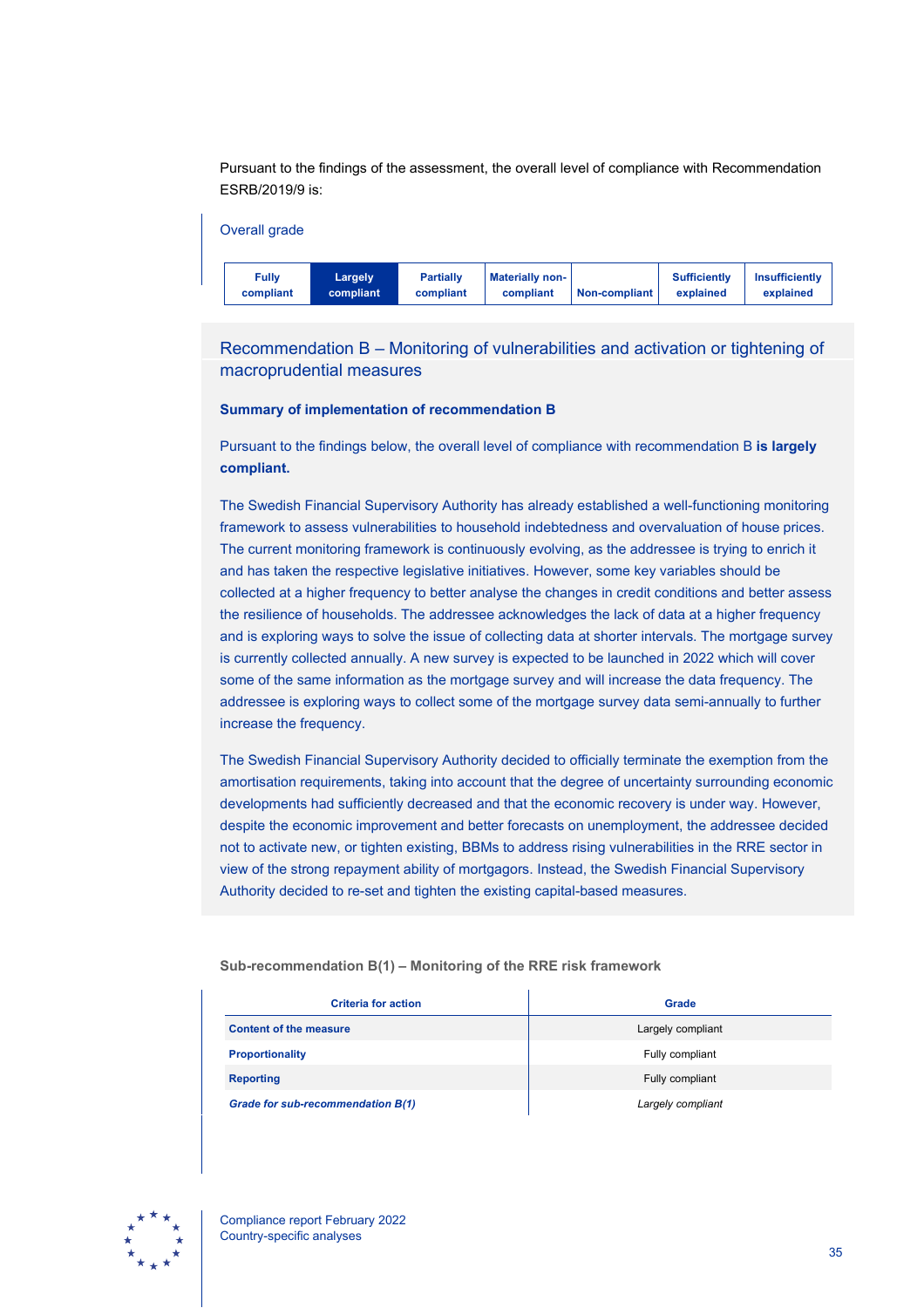The Swedish Financial Supervisory Authority has established a well-functioning monitoring framework to assess vulnerabilities to household indebtedness and overvaluation of house prices. The monitoring framework includes the use of loan-level data, the conduct of market surveys, the collection of statistical data on other types of credit, the assessment of the disposable income of borrowers as well as the execution of stress tests for mortgage portfolios under adverse scenarios. The current monitoring framework is continuously evolving, as the addressee is trying to enrich it and has taken the respective legislative initiatives. However, some key variables should be collected at a higher frequency to better analyse the changes in credit conditions and better assess the resilience of households. The addressee acknowledges the lack of semi-annual data and is exploring ways to solve the issue of collecting data at shorter intervals.

**Sub-recommendation B(2) – Tightening of existing BBMs or activation of others**

| <b>Criteria for action</b>        | Grade               |
|-----------------------------------|---------------------|
| <b>Content of the measure</b>     | Partially compliant |
| <b>Proportionality</b>            | Largely compliant   |
| <b>Reporting</b>                  | Fully compliant     |
| Grade for sub-recommendation B(2) | Partially compliant |

In April 2020, in the face of the economic uncertainty due to the COVID-19 pandemic, the Swedish Financial Supervisory Authority decided to change the interpretation of section 11 of the amortisation regulations by introducing new general guidelines in order to enhance the ability of households to manage their liquidity risks.<sup>[25](#page-36-0)</sup> This section contains a description of circumstances in which banks are allowed to temporarily soften amortisation requirements for a fixed period of time so that borrowers can negotiate a pause in payments.

In March 2021, in an attempt to counteract growing imbalances, the Swedish Financial Supervisory Authority communicated its decision to let the temporary exemption from the amortisation requirements expire on 31 August 2021 according to plan. The decision was based on an assessment which indicated a sufficiently strong economic recovery and, consequently, a reduced need for households to temporarily pause amortisation payments. The introduction of amortisation requirements has resulted in an improvement in the resilience of borrowers taking out new mortgages in recent years. However, the Swedish Financial Supervisory Authority has decided not to tighten existing or introduce new BBMs to contain the accumulation of credit risk. This decision was based on an assessment that indicated that the repayment ability of new mortgagors remains sufficiently strong.

Nevertheless, there is clear evidence that risks to financial stability are building up from the RRE sector and that the measures in place have not been successful in decreasing the share of new mortgage loans granted to borrowers with high LTI ratios. Considering the high level of household indebtedness, strong growth in mortgage lending and overvaluation of house prices,

<span id="page-36-0"></span><sup>25</sup> See **[Finansinspektionen's general guidelines on exemption from amortisation requirements on special grounds](https://www.fi.se/contentassets/a454d990de304261913a5396039526e5/fs2003-eng.pdf)**, April 2020, Finansinspektionen.

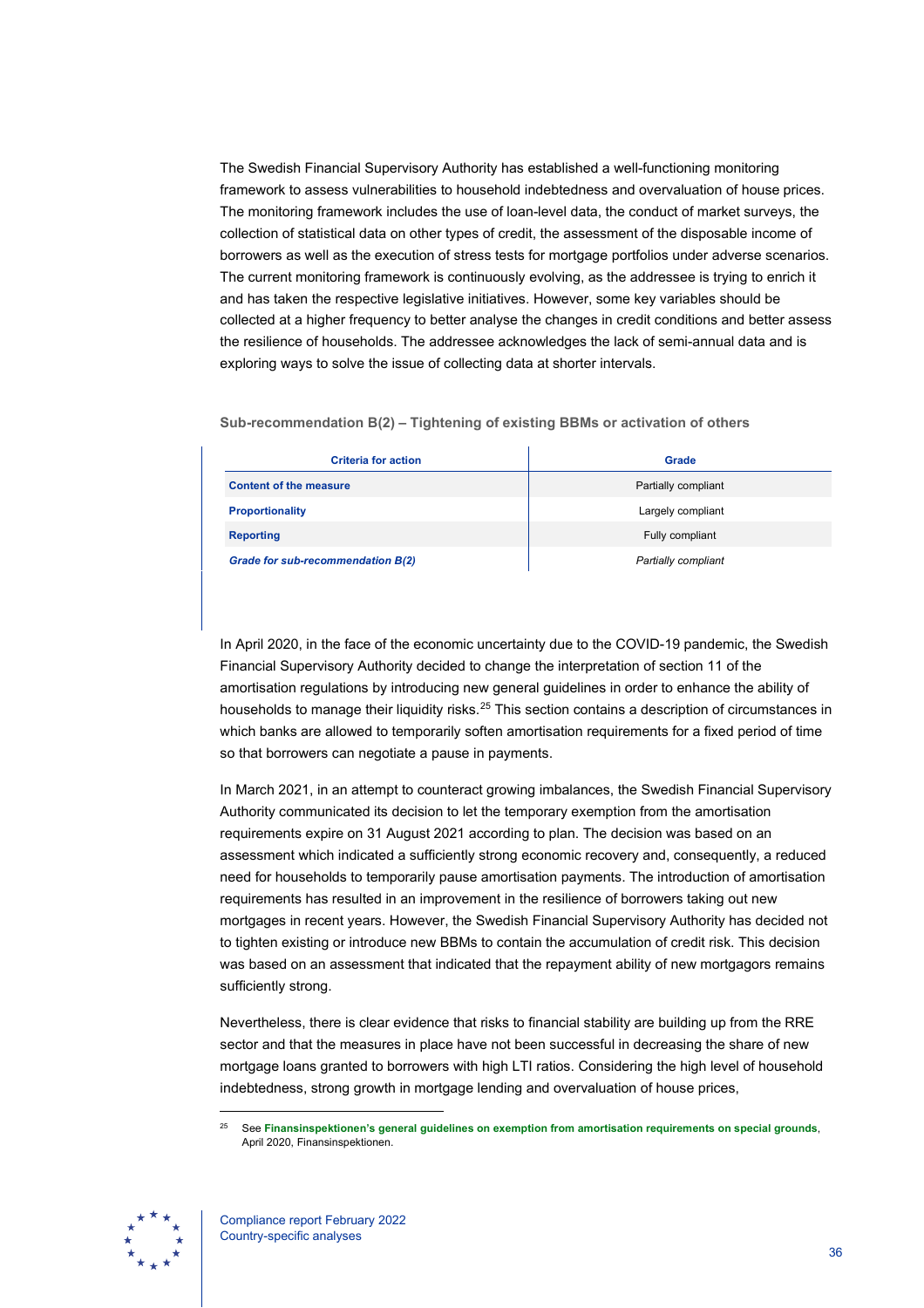complementary measures could be considered, that would effectively limit the borrowing of highly leveraged households and their interest rate sensitivity, while striking a balance between mitigating the risks and avoiding a procyclical effect on the overall performance of the real economy and financial system. Thus, the content of the measure was assessed as partially compliant; the proportionality was assessed as largely compliant, as there is no clear evidence that the addressee acted in a disproportionate manner; and the reporting was assessed as fully compliant.

The downgrade relative to the compliance report of March 2021 is primarily due to the fact that potential risks to financial stability are still building up from overvalued house prices and the continuing increase in household indebtedness as well as an important share of new mortgage loans granted to borrowers with high LTI ratios. The Assessment Team can no longer accept the avoidance of potential procyclical effects from the activation of macroprudential tools at the outbreak of the COVID-19 pandemic as an appropriate and sufficient reason not to tighten existing or introduce new BBMs to contain the accumulation of credit risk.

Pursuant to the findings above, the level of compliance with the implementation of subrecommendation B(2) is **partially compliant.**

**Sub-recommendation B(3) – Activation or tightening of capital-based measures**

| <b>Criteria for action</b>        | Grade           |
|-----------------------------------|-----------------|
| <b>Content of the measure</b>     | Fully compliant |
| <b>Proportionality</b>            | Fully compliant |
| <b>Reporting</b>                  | Fully compliant |
| Grade for sub-recommendation B(3) | Fully compliant |

The Swedish Financial Supervisory Authority has already decided to increase the CCyB to 1% (applicable from September 2022) and to further increase the buffer during 2022 so as to reach a rate of 2%. In addition, the risk weight floor for Swedish mortgages has been extended for two years in accordance with Article 458 of the CRR.

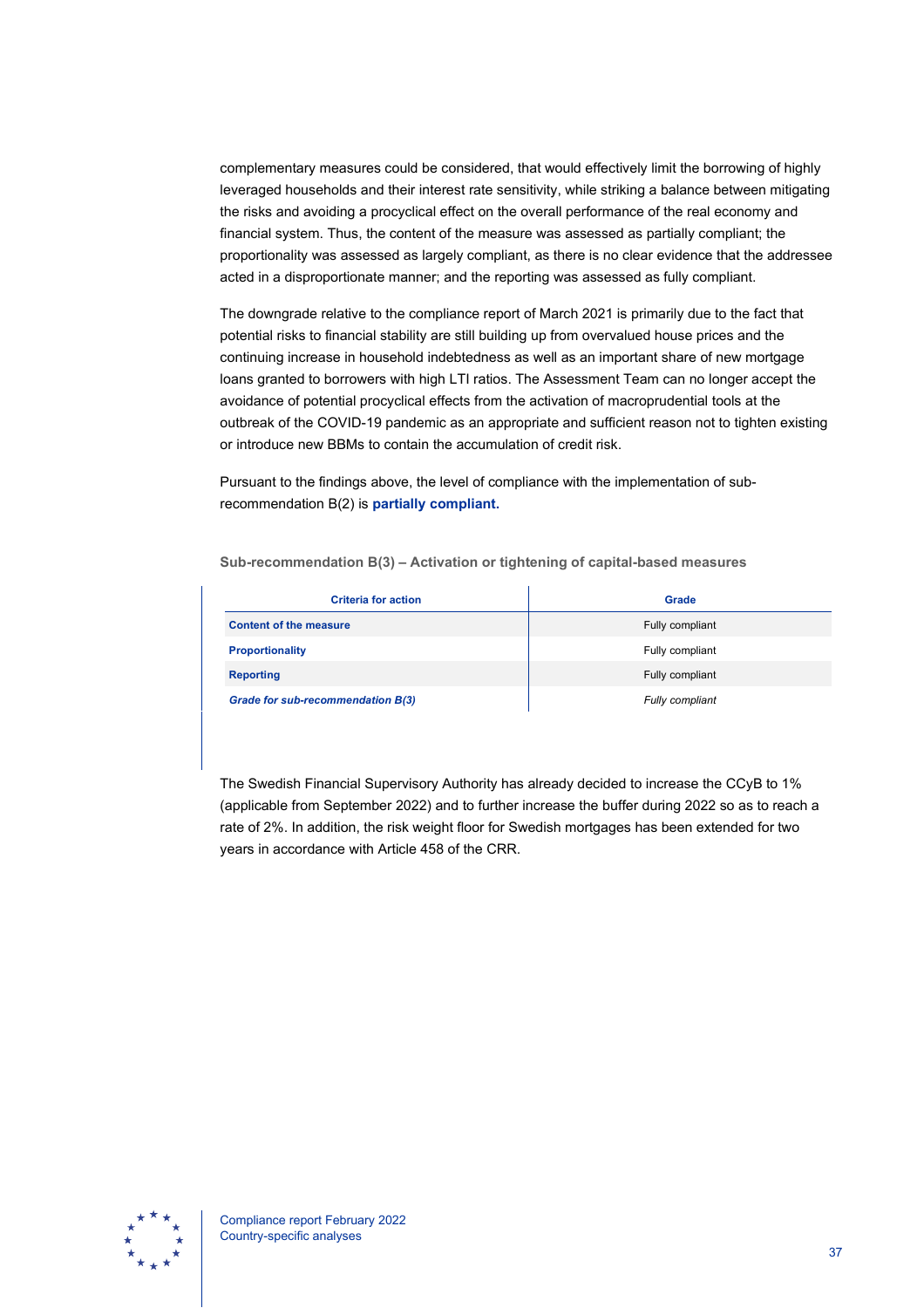# <span id="page-38-0"></span>4 General remarks

The Assessment Team has assessed the compliance of the six EU Member States (Belgium, Denmark, Finland, Luxembourg, the Netherlands and Sweden) that have received ESRB Recommendations on medium-term vulnerabilities in the RRE sector. The compliance assessment findings are as follows: one addressee is assessed as fully compliant (Luxembourg), three addressees are assessed as largely compliant (Belgium, Denmark and Sweden), and two addressees are assessed as partially compliant (Finland and the Netherlands).

Relative to the previous assessment, the compliance of Denmark, Finland and Sweden has been downgraded by one level. The Assessment Team can no longer accept the avoidance of procyclical effects from the activation or tightening of macroprudential tools at the outbreak of the COVID-19 pandemic as an appropriate and sufficient reason not to implement the recommendations.

Moreover, when compared to the previous compliance report, there is now clear evidence that risks to financial stability are building up in the RRE sector and vulnerabilities can potentially be amplified by the economic recovery and the decline in uncertainty related to the pandemic. Considering the developments in risks related to the RRE sector, the Assessment Team has decided to change the weights for the grading of the level of compliance, giving more weight to the economic substance of the recommendations than in the previous assessment.

Overall, the number of inactions as opposed to actions fell substantially when compared to the previous compliance report, from 9 out of 17 sub-recommendations to 4 out of 19 subrecommendations (recommendations A and B(2) for the Netherlands were assessed for the first time in November 2021). The reversal of the large majority of inactions resulted from the implementation or activation of the recommended measures after the easing of the COVID-19 crisis.

Furthermore, there has been significant progress on the monitoring of risks and vulnerabilities in the RRE sector in these countries, especially in terms of improving data availability (although there are still some data lag issues). Further close monitoring of developments in the RRE sector is recommended in the six Member States assessed.

In parallel to this report, the ESRB Secretariat has conducted a forward-looking analysis of the RRE vulnerabilities in these six countries. The findings of this analysis are summarised in the report entitled "Vulnerabilities in the EU residential real estate sector, October 2021"[.26](#page-38-1)

Considering the risk developments related to the RRE sector from a general high level of household indebtedness and overvaluation of house prices, and taking into account the economic and financial conditions following the COVID-19 crisis, the six countries should proceed with fulfilling the remaining ESRB recommendations. Addressees that have not implemented the recommended actions and addressees that are not fully compliant with the Recommendations at this stage should take further steps to ensure that they comply in the near future. A deterioration of the situation in the RRE sector, translated into an increase in RRE risks and vulnerabilities, could

<span id="page-38-1"></span><sup>&</sup>lt;sup>26</sup> To be published at the same time as the present Compliance report.

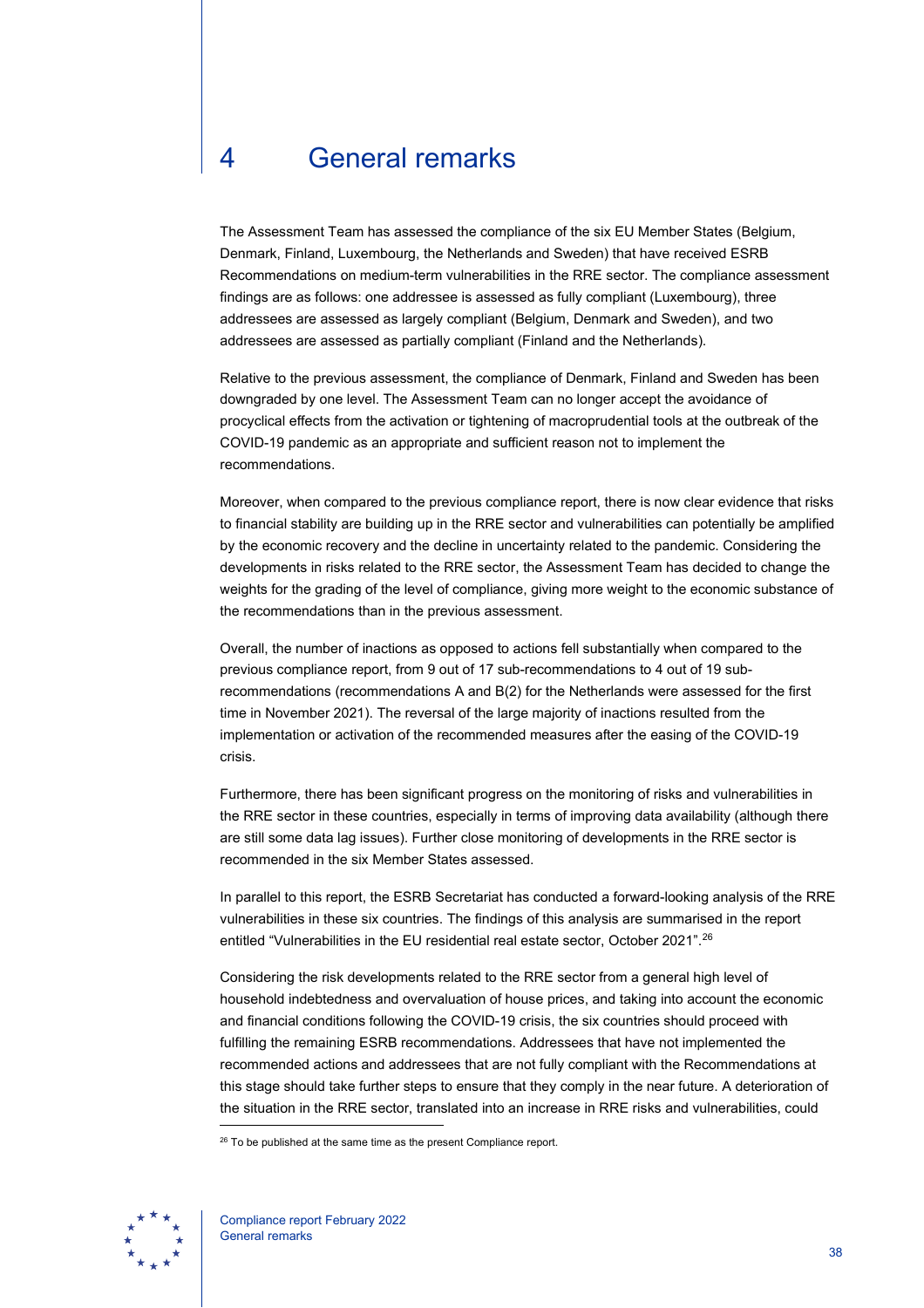trigger the need for countries to consider the following actions: adjust or complement the legal framework for BBMs in Finland and the Netherlands; introduce legally binding BBMs or adjust existing non-legally binding BBMs in Belgium and Finland; adjust existing BBMs or introduce new ones in Denmark, Luxembourg, the Netherlands and Sweden.

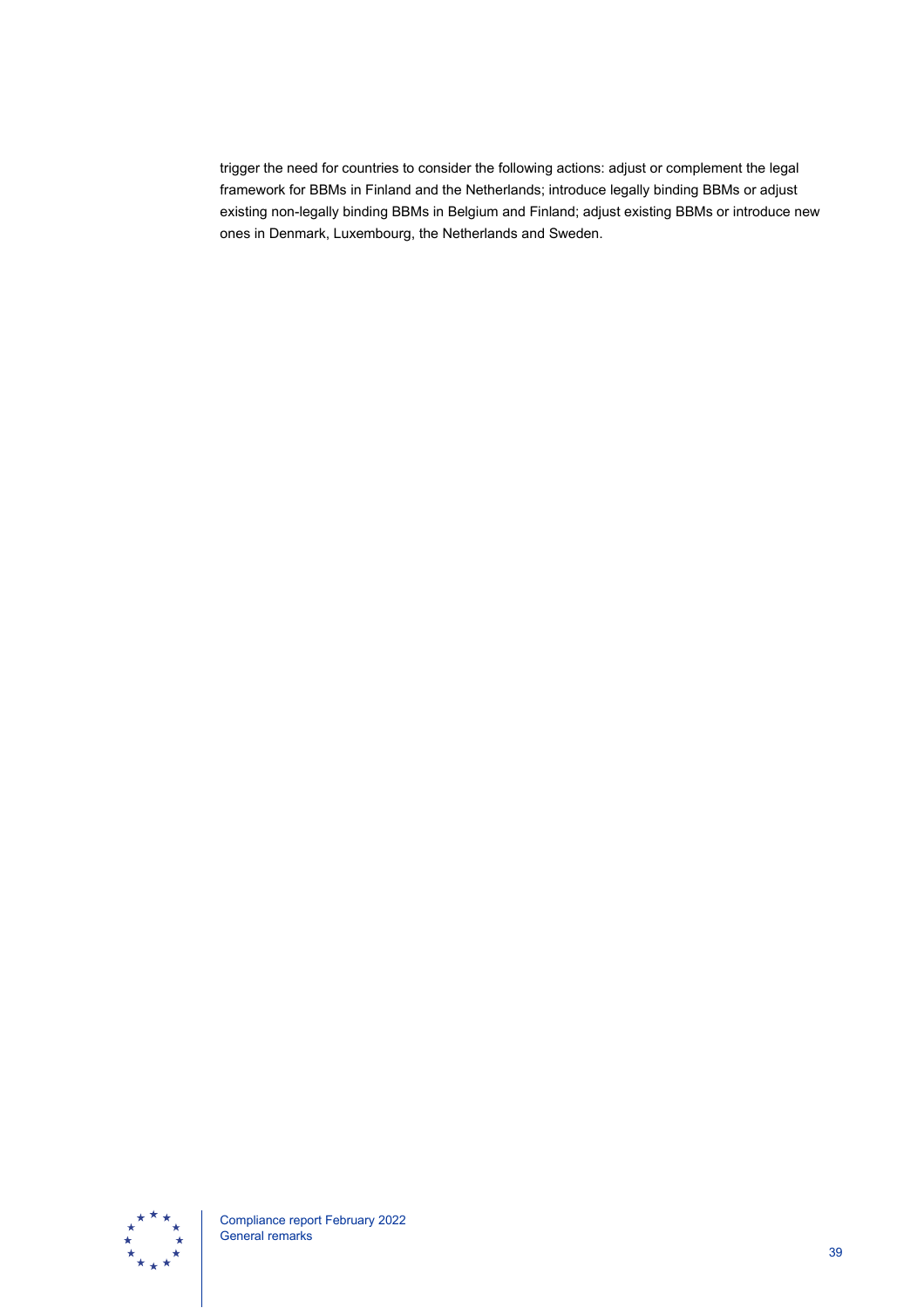# <span id="page-40-0"></span>Annexes

## <span id="page-40-1"></span>Annex I: Composition of the Assessment Team

(approved by the ATC via Written Procedure ATC/WP/2021/0044)

| <b>Chairperson</b>                | <b>Institutions</b>                             |
|-----------------------------------|-------------------------------------------------|
| <b>Fátima Silva</b>               | Banco de Portugal                               |
| <b>Assessment Team</b>            |                                                 |
| <b>Francesco Caloja</b>           | De Nederlandsche Bank                           |
| <b>Simon Dagrain</b>              | Commission de Surveillance du Secteur Financier |
| <b>Zouhair Kechoute</b>           | Banque centrale du Luxembourg                   |
| Martin Kotlář                     | Česká národní banka                             |
| Vítor Oliveira (alternate member) | Banco de Portugal                               |
| <b>Maria Vergeti</b>              | <b>Bank of Greece</b>                           |

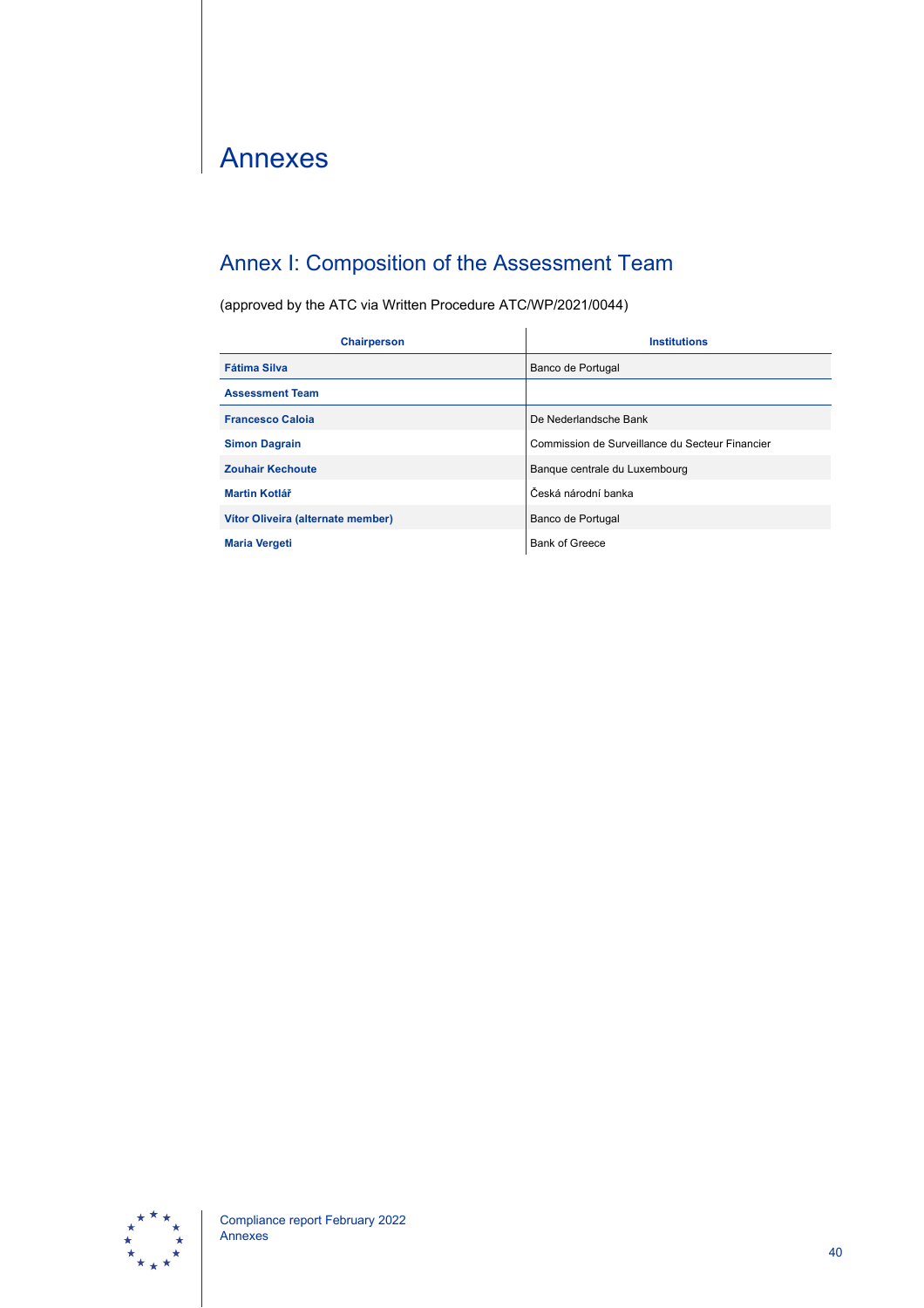## <span id="page-41-0"></span>Annex II: Abbreviations

| <b>ATC</b>      | <b>Advisory Technical Committee (of the ESRB)</b>                                                                                                                                                                                                                              |
|-----------------|--------------------------------------------------------------------------------------------------------------------------------------------------------------------------------------------------------------------------------------------------------------------------------|
| <b>BBM</b>      | Borrower-based measure                                                                                                                                                                                                                                                         |
| <b>BCL</b>      | Banque centrale du Luxembourg                                                                                                                                                                                                                                                  |
| <b>BE</b>       | Belgium                                                                                                                                                                                                                                                                        |
| <b>BTL</b>      | Buy-to-let                                                                                                                                                                                                                                                                     |
| <b>CCyB</b>     | Countercyclical capital buffer                                                                                                                                                                                                                                                 |
| <b>COVID-19</b> | Coronavirus disease 2019                                                                                                                                                                                                                                                       |
| <b>CRS</b>      | Comité du Risque Systémique                                                                                                                                                                                                                                                    |
| <b>CRR</b>      | Capital Requirements Regulation - Regulation (EU) No 575/2013 of the European Parliament and of<br>the Council of 26 June 2013 on prudential requirements for credit institutions and investment<br>firms and amending Regulation (EU) No 648/2012 (OJ L 176, 27.6.2013, p. 1) |
| <b>DK</b>       | <b>Denmark</b>                                                                                                                                                                                                                                                                 |
| <b>DNB</b>      | De Nederlandsche Bank                                                                                                                                                                                                                                                          |
| <b>DSTI</b>     | Debt service-to-income                                                                                                                                                                                                                                                         |
| DTI             | Debt-to-income                                                                                                                                                                                                                                                                 |
| <b>ECB</b>      | European Central Bank                                                                                                                                                                                                                                                          |
| <b>EEA</b>      | European Economic Area                                                                                                                                                                                                                                                         |
| <b>ESRB</b>     | European Systemic Risk Board                                                                                                                                                                                                                                                   |
| EU              | European Union                                                                                                                                                                                                                                                                 |
| FC              | Fully compliant                                                                                                                                                                                                                                                                |
| FI.             | Finland                                                                                                                                                                                                                                                                        |
| <b>FIN-FSA</b>  | Finnish Financial Supervisory Authority                                                                                                                                                                                                                                        |
| ΙE              | Insufficiently explained                                                                                                                                                                                                                                                       |
| LC              | Largely compliant                                                                                                                                                                                                                                                              |
| LU              | Luxembourg                                                                                                                                                                                                                                                                     |
| <b>LTV</b>      | Loan-to-value                                                                                                                                                                                                                                                                  |
| <b>LTC</b>      | Loan-to-collateral                                                                                                                                                                                                                                                             |
| <b>MNC</b>      | Materially non-compliant                                                                                                                                                                                                                                                       |
| <b>NBB/BNB</b>  | Nationale Bank van België/Banque Nationale de Belgique                                                                                                                                                                                                                         |
| <b>NC</b>       | Non-compliant                                                                                                                                                                                                                                                                  |
| <b>NL</b>       | The Netherlands                                                                                                                                                                                                                                                                |
| OJ              | Official Journal of the European Union                                                                                                                                                                                                                                         |
| <b>PC</b>       | Partially compliant                                                                                                                                                                                                                                                            |
| <b>RRE</b>      | Residential real estate                                                                                                                                                                                                                                                        |
| <b>SE</b>       | Sufficiently explained                                                                                                                                                                                                                                                         |
| <b>SE</b>       | Sweden                                                                                                                                                                                                                                                                         |

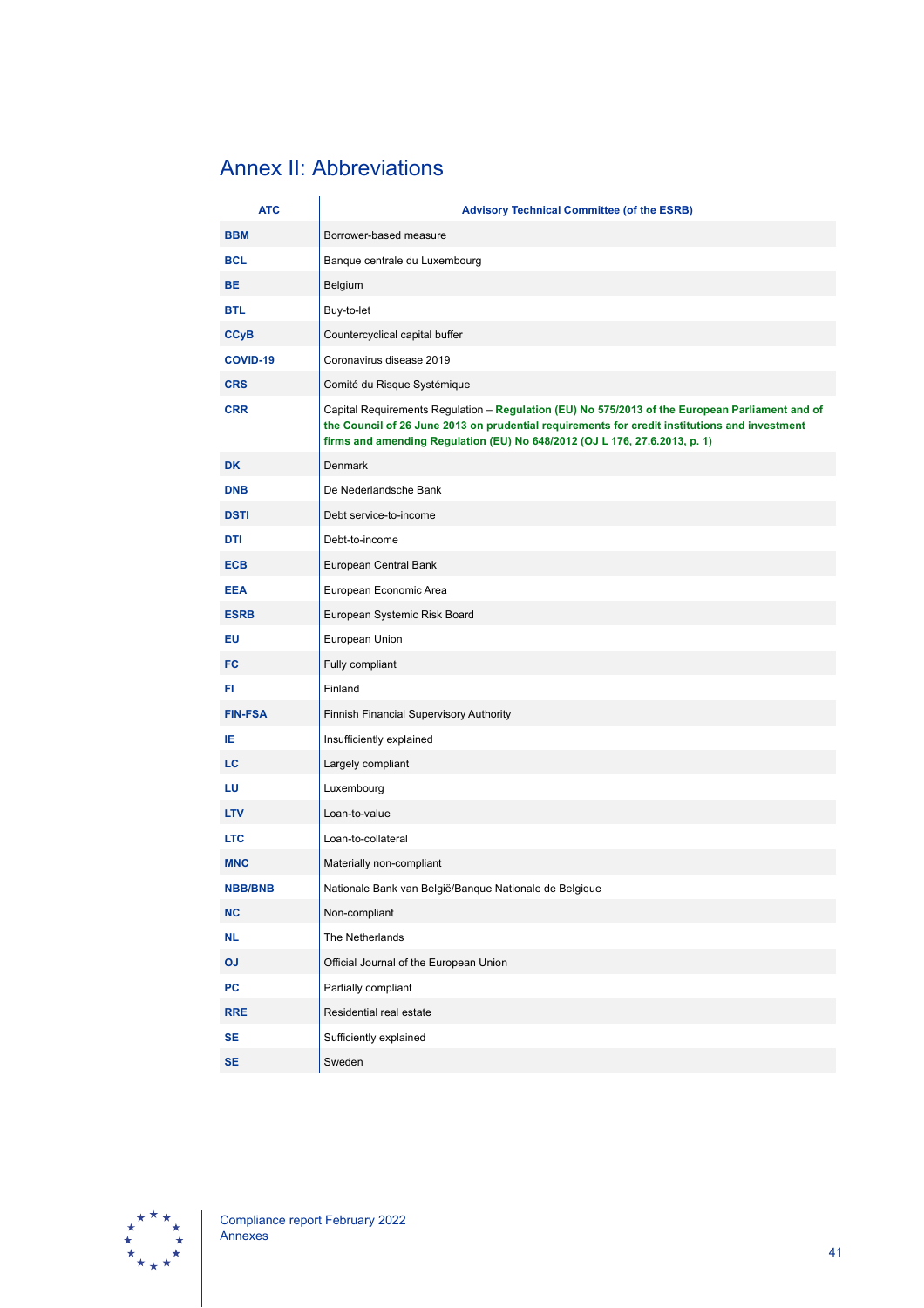## <span id="page-42-0"></span>Annex III: Implementation standards for country-specific **Recommendations**

The implementation standards for country-specific Recommendations will be published as a separate document.